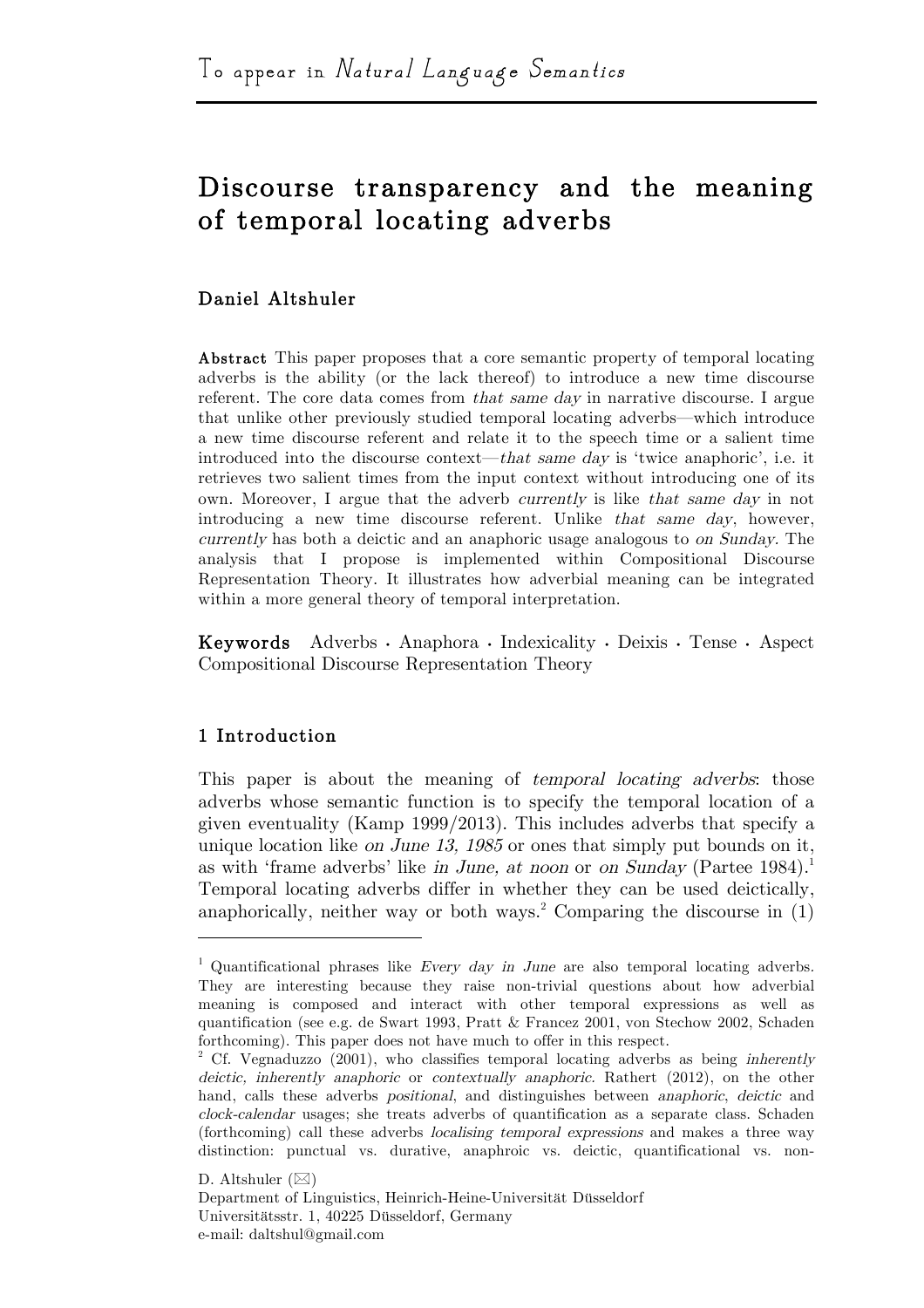below to those in  $(2)-(5)$  helps to illustrate these distinctions. In  $(1)$ , the adverbless clauses—taken from the middle of a story—exemplify narrative progression: the temporal location of each described event depends on the temporal location of the previous event and the times of the described events correlate with the order of appearance.

- (1) a. …Sue gave Fido a bath and cleaned our house.
	- b. My wife hired her and gave her a check for one month in advance…

In (2) below, the times of the described events also correlate with the order of appearance. However, unlike in (1)b, the temporal location of the hiring event described in (2)b does not depend on the discourse context. We infer that the hiring took place the day prior to the speech time regardless of  $(2)a$ . For this reason *yesterday* is typically called a *deictic* adverb—its meaning is dependent on the context of utterance.

(2) a. On May 12, 1984, Sue gave Fido a bath and cleaned our house. b. Yesterday, my wife hired her and gave her a check for one month in advance.

In (3) below, we see narrative progression as in (1). One difference between these discourses is that (1)b makes no claim about how much temporal distance there is between the house cleaning and the hiring, though the distance is understood to be relatively short.<sup>3</sup> In  $(3)$ b, however, we understand that the hiring is located a day after the house cleaning. This information is contributed by the anaphoric adverb the day after; its meaning is dependent on discourse context.

- (3) a. On May 12, 1984, Sue gave Fido a bath and cleaned our house.
	- b. The day after, my wife hired her and gave her a check for one month in advance.

In (4) below, the times of the described events correlate with the order of appearance as in  $(1)-(3)$ . However, the temporal location for the hiring event does not depend on the discourse context or the context of utterance. Such is the case because on June 13, 1985 is a proper name, referring to the only June 13, 1985 in the history of the world. Adverbs of this sort are not deictic or anaphoric.

quantificational. I choose the classifications that I do because it is convenient to relate the adverbial distinctions to two binary features  $[+/$ - deictic and  $[+/$ - anaphoric. These features are not meaning components, but descriptive abbreviations. I acknowledge that other features may be revelant to account for the meaning of temporal locating adverbs.

<sup>3</sup> As noted by Dowty (1986: 47) the temporal distance is "determined by the hearer's understanding of the nature of events being described in a narrative, the overall degree of detail in which events are being described, and common knowledge about the usual temporal relationships among events…each successive sentence presents the very next event that transpires that is important enough to merit the speaker's describing it to the hearer, given the purpose of the narration."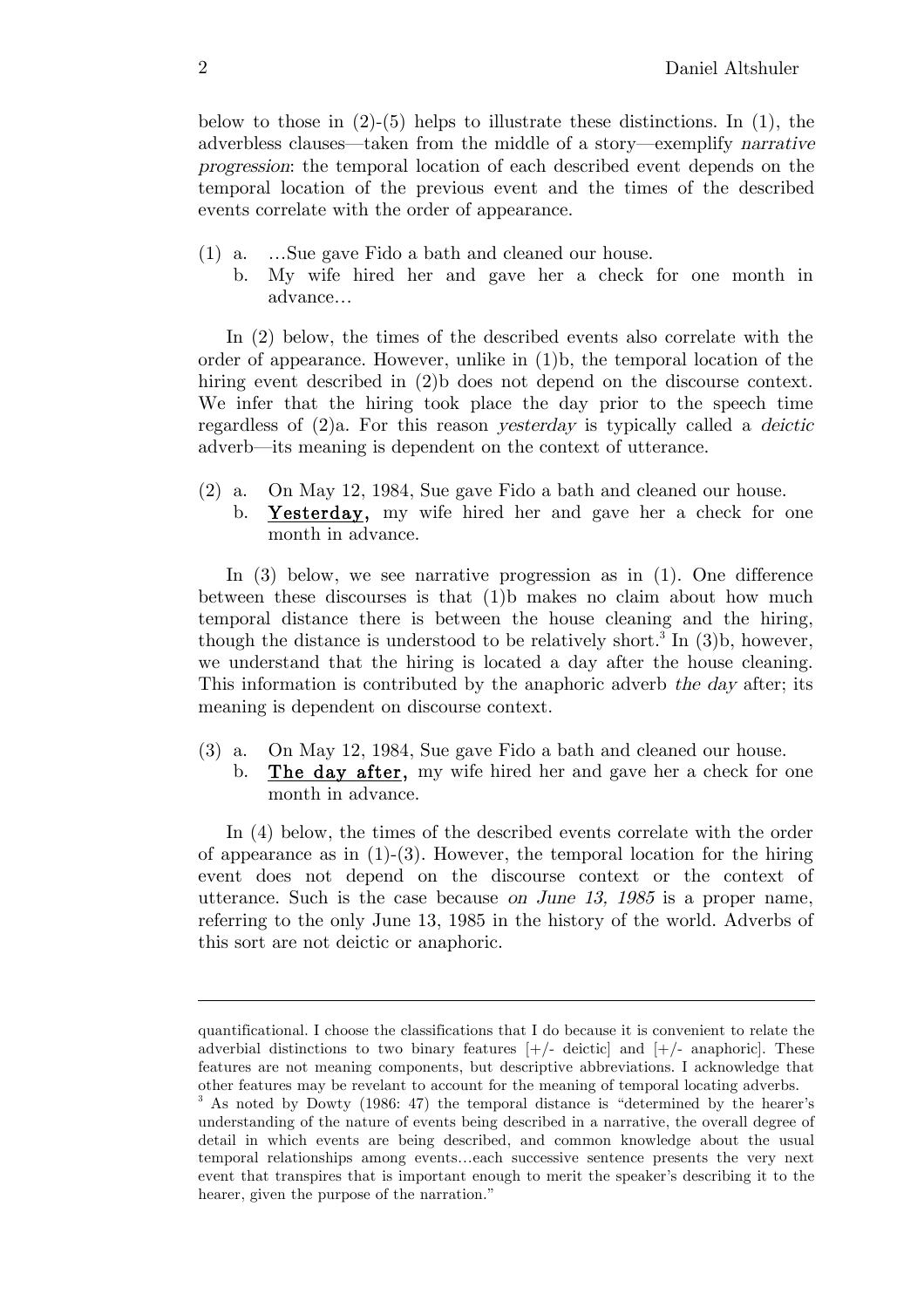- (4) a. On May 12, 1984, Sue gave Fido a bath and cleaned our house.
	- b. On June 13, 1985, my wife hired her and gave her a check for one month in advance.

Finally, in (5) below, there are two possible interpretations: (i) the hiring event took place on the closest Sunday *after* the house cleaning or (ii) the hiring event took place on the closest Sunday prior to the speech time. The former interpretation demonstrates the anaphoric usage of on Sunday that is on a par with the day after in (3), while the latter interpretation demonstrates the deictic usage of on Sunday that is on a par with yesterday in (2).

- (5) a. 3 weeks ago on a Friday, Sue gave Frido a bath and cleaned our house.
	- b. On Sunday, my wife hired her and gave her a check for one month in advance.

The goal of this paper is to provide an analysis of how the adverbs in the b-sentences above specify the temporal location of a given eventuality. Deixis and anaphoricity is insightful but not defining criteria since nominal expressions can also be classified in this way, viz. Fig. 2 below.

|               | CAN BE ANAPHORIC | CAN BE DEICTIC |
|---------------|------------------|----------------|
| May 12, 1984  | Nο               | Nο             |
| Yesterday     | No               | ${\rm Yes}$    |
| the day after | $\rm Yes$        | Nо             |
| on Sunday     | Yes              | Yes            |

|                 | CAN BE ANAPHORIC | CAN BE DEICTIC |
|-----------------|------------------|----------------|
| Frédéric Chopin | Nο               | No             |
|                 | No               | Yes            |
| the composer    | $\rm Yes$        | NΟ             |
|                 | $\rm Yes$        | Yes            |

Fig. 1 Typology of temporal locating adverbs (to be revised)

Fig. 2 Typology of nominal expressions

Deixis and anaphoricity are also not the kind of notions that distinguish temporal locating adverbs that are discourse transparent and those that are not. As first noticed by Altshuler (2010, 2011), adding that same day to (1)b does not alter the narrative progression—the adverb is, as it were, 'transparent to the progress'. This is illustrated below, in (6): specifying that the hiring took place on the same day as the house cleaning does not block the additional inference that the hiring took place after the house cleaning. Crucially, (6) is like (1) and unlike (3) in making no claim about how much temporal distance there is between the house cleaning and the hiring, though the distance is understood to be relatively short (see fn. 3).

- (6) a. On May 12, 1984, Sue gave Fido a bath and cleaned our house.
	- b. That same day, my wife hired her and gave her a check for one month in advance.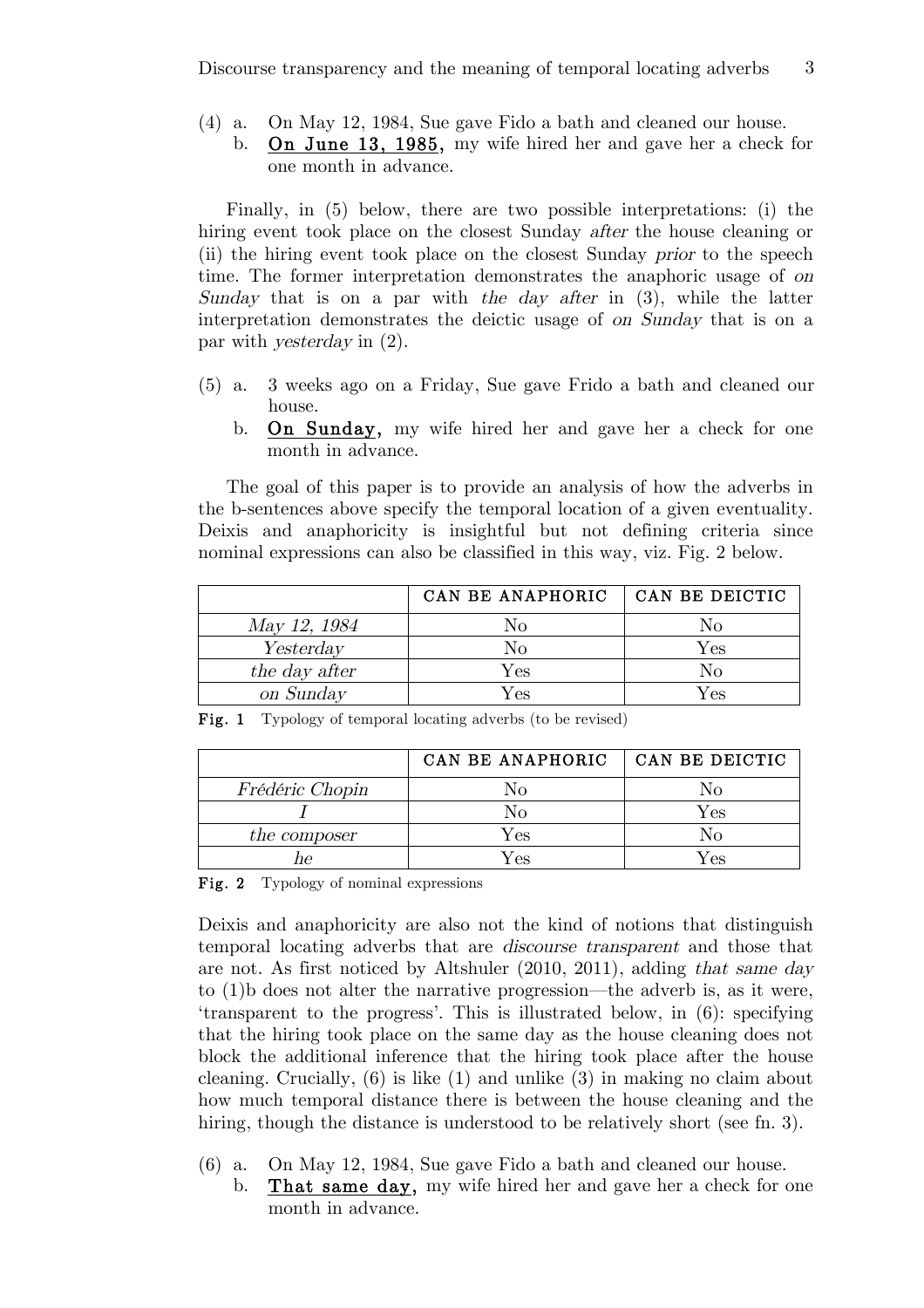The discourse transparency that we see in (6) can be replicated with related temporal locating adverbs and in non-narrative discourse contexts. Consider (7)b below, which differs from (6)b in containing the pluperfect (rather than the simple past). As a result, we understand that the hiring took place prior to the house cleaning. Crucially, this inference is present regardless of whether that same month and that very month are used. That is, these adverbs are transparent to the narrative regression.

(7) a. Some month in May, Sue gave Fido a bath and cleaned our house. b. (That same month/That very month) my wife had hired her and had given her a check for one month in advance.

In  $(8)$  below there is no order that the events in  $(8)$ b,c are understood to have occurred in (though they are understood to precede the event described in (8)a). Such is the case whether or not that same week or that very week are present in (8)c. That is, specifying that the events described in (8)b,c all took place during the same week does not provide any new information that is not already inferred without that same week or that very week.

- (8) a. Bill will move next week.
	- b. Last week, his house burned down.
	- c.  $(That same week/That very week)$  he divorced Sue and he was fired.

In sum, what distinguishes that same day and related adverbs from those in (2)-(5) is that the time described by the former always preserve the temporal structure of a discourse, i.e. they are transparent to the independent rules that account for the temporal structure of a given discourse. Compare (8)c to (9)c below. No matter whether the adverb in (9)c is used deictically and/or anaphorically, the temporal structure that would be inferred without the adverb is *not* preserved, i.e. the adverbs in  $(2)-(5)$  are non-transparent; in  $(9)c$  they require the divorce and the firing to be understood as either following or preceding the house burning.

(9) a. Bill will move next week.

 $\overline{a}$ 

- b. Last week, his house burned down.
- c. {Yesterday/Today/The week before/On February 15<sup>th</sup>, 1981/On Sunday} he divorced Sue and he was fired.

While there has been plenty of work on the semantics of particular temporal locating adverbs<sup>4</sup>, to the best of my knowledge, transparent adverbs like that same day have not been discussed—at least not in the

<sup>4</sup> For example, see Lee & Choi 2009, Altshuler 2009, Hunter 2010; 2012, Ritz et al. 2012 on the meaning of now, following Kamp's (1971) classic work. There is also a vast body of research on prepositional phrases like for 2 hours and in an hour, which are different from the adverbs discussed here since they do not specify the temporal location of a given eventuality, but rather the duration See Schaden forthcoming for a distinction between measuring and localising temporal expressions and see Morzycki 2001 for discussion about division of labor between inherent content of adverbs like "two hours" and content contributed by functional heads (e.g. "for") or syntactic constructions.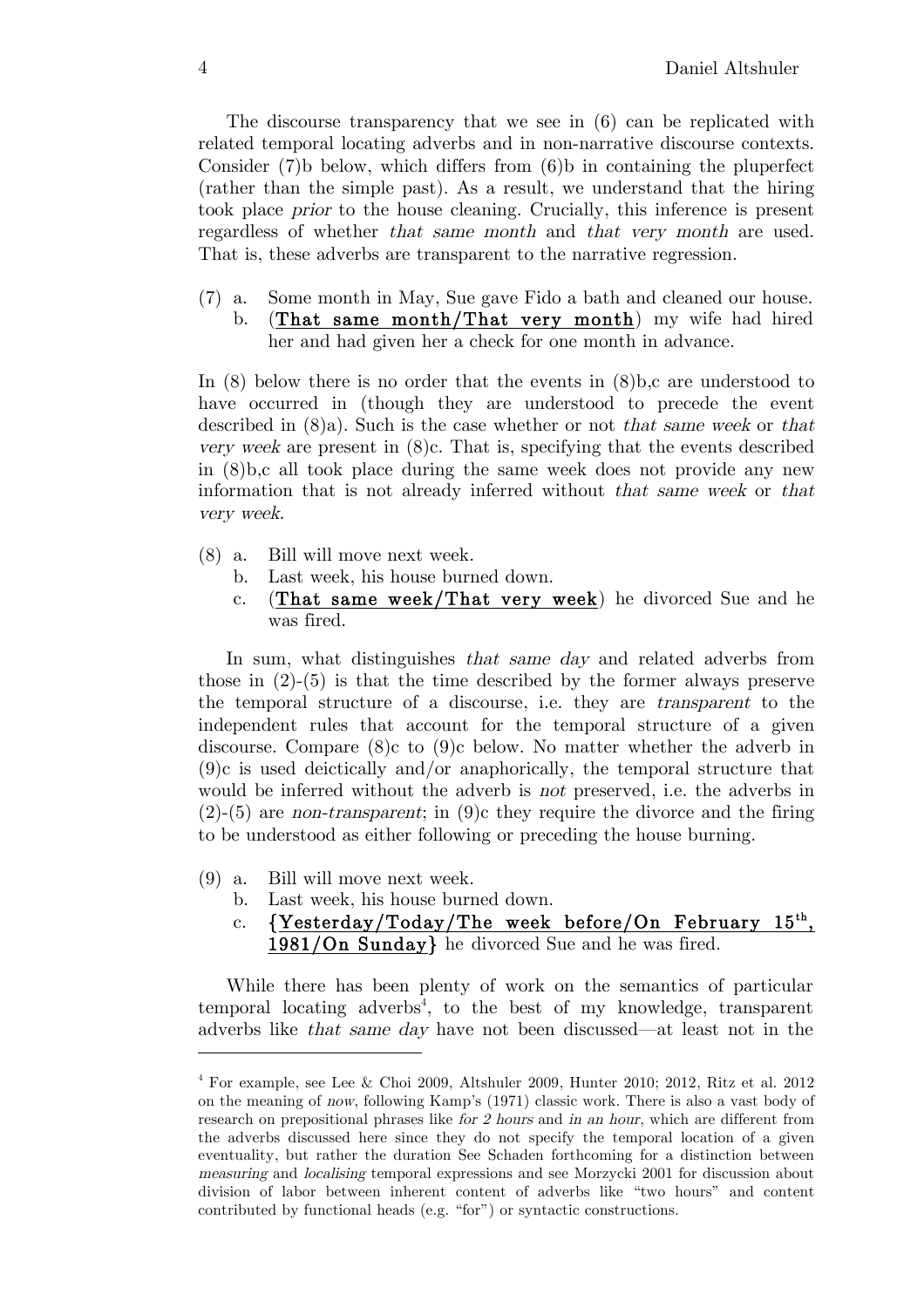context of thinking about the defining, semantic properties of temporal locating adverbs.<sup>5</sup> As noted by Kamp (1999/2013), work on the semantics of temporal locating adverbs goes back to (at least) Reichenbach (1947), who proposed that they should be treated as predicates of the reference time needed in the interpretation of the tensed clause that they occur in. By "reference time", Reichenbach meant the temporal coordinate relative to which a described event is located. This coordinate can be the speech time (e.g. in present tense clauses) or some salient time that is contextually provided (e.g. in past tense clauses). In some instances the reference time is the event time (i.e. in cases whether the perfect is not used) but it need not be (i.e. in cases where the perfect is used).

Reichenbach's insight was fundamental in the development of Discourse Representation Theory (DRT) in the 1980s, and the analysis of narrative progression in particular. According to one influential approach, developed by Hinrichs (1981, 1986) and Partee (1984), the semantic function of a temporal locating adverb is to introduce a new time discourse referent (DREF), which not only serves as the reference time of the clause in which the adverb occurs in, but also as an antecedent for an eventuality described in the subsequent clause (and possibly later in the discourse).

Several other researchers have proposed that temporal locating adverbs contribute a time (see, e.g. Rathert 2012 and references therein), but there is no consensus as to whether this time serves as the reference time. For example, Kamp and colleagues (e.g. Kamp & Reyle 1993, Kamp 1999/2013, Kamp et al. 2011) propose that the time contributed by a temporal locating adverb—which they call location time—is distinct from the reference time; it essentially has the function of Reichenbach's event time. <sup>6</sup> The reference time, according to Kamp and colleagues, is supplied by the tense and its value is fixed by the context.

von Stechow (2002) also claims that it is the tense which supplies the reference time. However, unlike the other researchers mentioned thus far, von Stechow assumes, following prior research, that temporal locating adverbs denote a set of times, which is intersected with the set of times denoted by a verb phrase or a tensed phrase (Bäuerle 1979, Dowty 1979, Stump 1985, Nerbonne 1986). The reference time supplied by the tense is in the set of the resulting intersection.

Although there are various proposals about the semantic contribution of temporal locating adverbs, to the best of my knowledge, there have not been explicit arguments put forth for which type of a proposal ought to be adopted. The different options can be reduced to whether one, both, or neither of the hypotheses below is adopted:

(10) a. Temporal locating adverbs introduce a new time DREF.

 $\overline{a}$ 

b. Temporal locating adverbs provide the reference time of the clause in which they occur in.

<sup>&</sup>lt;sup>5</sup> Work on the semantic properties of temporal locating adverbs has been sparse and far in between. For example, see Smith (1978), Dowty (1979), Baürle (1979), Nerbonne (1986), Kamp & Reyle (1993: Chapter 5), Ogihara (1996: §2.4), Vegnaduzzo (2001), Kamp &

Schiehlen (2002), Altshuler (2010; 2011), Rathert (2012), Schaden forthcoming.<br><sup>6</sup> Kamp and colleagues define the *location time* as 'the time when the event is said to occur and . . . the time at which the state is said to hold' (Kamp & Reyle 1993).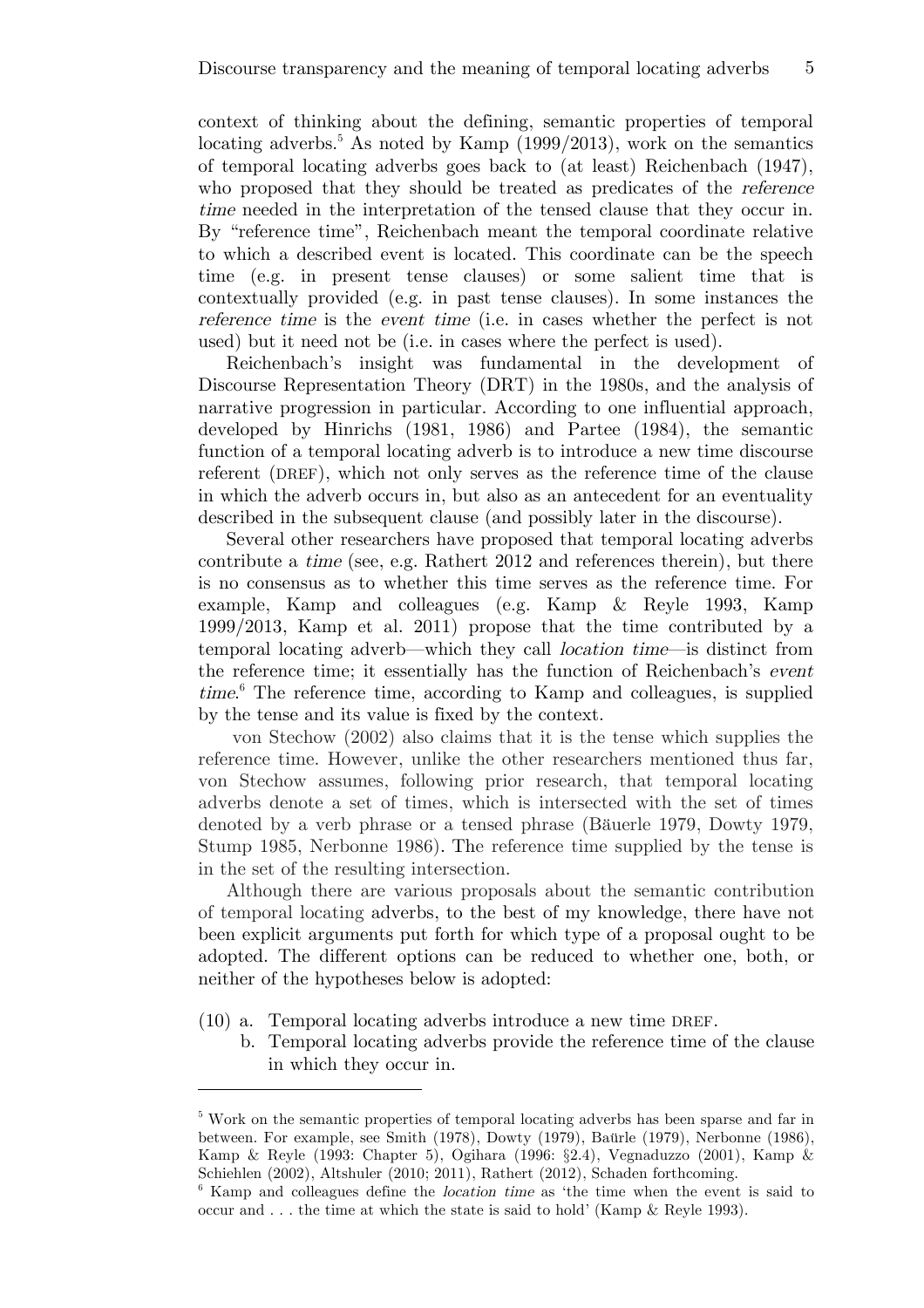In the next section, I briefly outline Partee's (1984) analysis, which adopts (10)a and (10)b. The analysis is elegant and has been extremely influential over the years. However, based on the discourse transparency of that same day and related adverbs observed above, I argue that we cannot maintain both  $(10)$ a and  $(10)$ b. Moreover, I show that that same day poses non-trivial issues for other approaches to temporal locating adverbs—even those that deny  $(10)a$  and/or  $(10)b$ . Subsequently, I suggest a possible way in which we can make the correct predictions. In particular, I suggest we maintain Reichenbach's original insight in (10)b and modify (10)a as follows: some, but not all temporal locating adverbs introduce a new time DREF; some merely constrain the temporal location of a described event relative to a salient time (or times) previously introduced into the discourse context. In this way, temporal adverbials are even more parallel to nominal expressions than what is provided in Fig. 1-2 above since, e.g. most anaphoric uses of pronouns and definite descriptions do not involve an introduction of a new individual into the discourse context.<sup>7</sup>

In section 3, I make this idea explicit within Compositional Discourse Representation Theory (CDRT, Muskens 1995; 1996), showing how temporal locating adverbs conspire with tense and aspect to constrain the temporal location of a described eventuality. This semantic theory is supplemented with a pragmatic model of temporal anaphora resolution, which fixes the temporal location of a described eventuality within a discourse. In particular, I adopt the idea that anaphora resolution reduces to satisfaction of constraints imposed by coherence relations: it can look at many anaphors at once and can appeal to world knowledge, especially when there is a lot of content available (Hobbs 1978, 1979, 1990).

In section 4, I look at the adverb *currently*. I argue that it is like *that* same day in constraining the temporal location of a described eventuality relative to a salient time previously introduced into the discourse context without introducing one of its own. In passing, I also discuss the related adverb now and end the section by discussing a challenge that currently presents for the interface between adverbial and aspectual meaning.

# 2 Temporal locating adverbs and reference time introduction

2.1 Partee's (1984) theory

 $\overline{a}$ 

The previous section started by looking at the discourse in (11) below, which was said to exemplify narrative progression.

- (11)a. …Sue gave Fido a bath and cleaned our house.
	- b. My wife hired her and gave her a check for one month in advance…

Narrative progression arguably motivates the aforementioned notion of a

<sup>7</sup> As noted by an anonymous reviewer 'anti-reflexives' in Dogrib suggest that some pronouns may introduce a new individual DREF. They obey all the anaphoric constraints, but they mean (roughly): "different referent from antecedent" (Saxon 1984).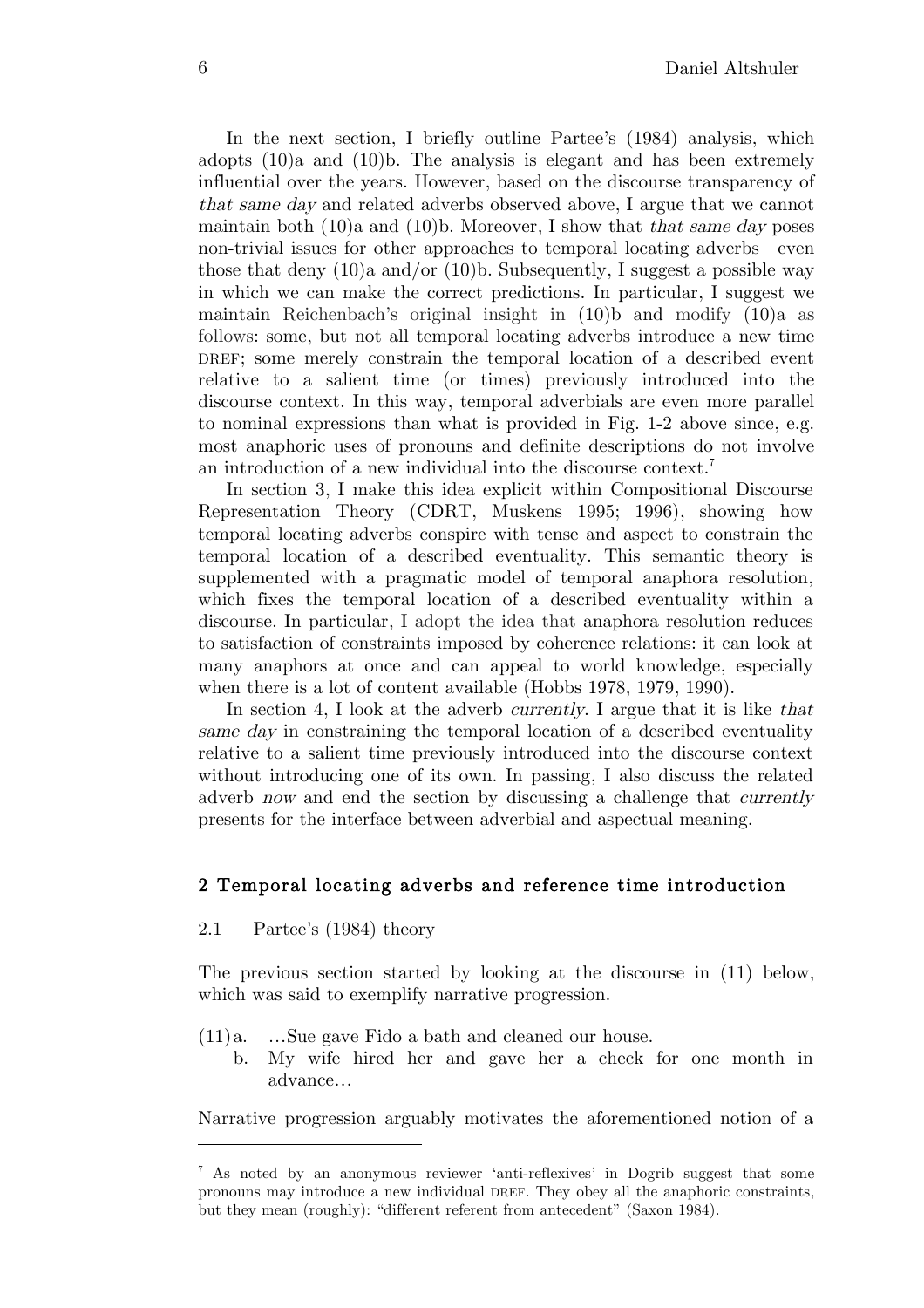*reference time*<sup>8</sup>, which in the context of a narrative, is the time to where a story has thus far developed. This notion builds on Kartunen's (1976) idea that grammatical elements can introduce abstract objects, namely DREFs, whose 'lifespan' determines how long they can serve as antecedents for anaphoric expressions later in the discourse.<sup>9</sup> A DREF can be thought of as a variable under an assignment function that stands for an entity introduced in the discourse (Kamp 1981, Kamp & Reyle 1993) or as a function that takes an information state as an argument and returns an object in that state (Muskens 1995, 1996; see next section).

Building on work by Kamp (1979; 1981) and Hinrichs (1981), Partee (1984) proposed that in narrative discourse, eventive clauses introduce a new time DREF, which serves as the reference time for the interpretation of that clause and whose lifespan depends on whether there are subsequent eventive sentences, temporal adverbs, when-clauses and any other temporal expressions that introduce a new time  $DREF$ <sup>10</sup> For example, reconsider (11) above, which contains four eventive clauses (without adverbs). According to Partee's theory, the sentence Sue gave Fido a bath introduces a new time DREF, namely a time 'just after' the bath-giving event.<sup>11</sup> This DREF serves as the reference time for the subsequent clause that describes a house-cleaning event since there are no intervening expressions that would cut off its lifespan.

Since cleaned our house in (11)a is an eventive sentence, it too introduces a new time DREF, namely a time 'just after' the house-cleaning. It is this DREF and not the one introduced by Sue gave Fido a bath that serves as the reference time for the subsequent clause in (11)b. Put differently, the life span of the DREF introduced by the initial clause in  $(11)a$  'runs out' once the subsequent eventive clause is processed.<sup>12</sup> Proceeding in this way, we derive the narrative progression in (11)a,b.

One way in which Partee's analysis is elegant is that it is almost trivial to incorporate the semantic contribution of temporal locating adverbs. Consider the following hypothesis, which builds on Hinrichs (1981/86):

<sup>&</sup>lt;sup>8</sup> Some have argued that narrative progression depends solely on pragmatic inference and reference times are superfluous (e.g. Lascarides & Asher 1993 and Kehler 2002). However, contrast like (i)-(ii) below show that narrative progression is not "just a matter of pragmatic inference" (Moens & Steedman 1988: 22). See also Kamp & Reyle (1993: 522), and Altshuler (2012) for more discussion.

<sup>(</sup>i) At five o'clock, Harry walked in, sat down and took off his boots.

<sup>(</sup>ii) #At five o'clock, Harry took off his boots, sat down and walked in.

<sup>&</sup>lt;sup>9</sup> The idea that DREFs have life spans was originally motivated by contrasts like  $(i)-(ii)$ :

<sup>(</sup>i) Jones<sup>x</sup> owns a Prosche<sup>y</sup>. He<sub>x</sub> likes it<sub>y</sub>.

<sup>(</sup>ii)  $\# \text{Jones}_{\mathbf{x}}$  doesn't [own a<sup>y</sup> Porsche]. He<sub>x</sub> likes it<sub>y</sub> (however).

In (i), the DREFs (superscripted x, y) are picked up by anaphoric pronouns (subscripted x, y). In (ii), however, the lifespan of the DREF introduced by the indefinite,  $a^y$ , under negation is limited to the scope of the negation operator —i.e.  $it_y$  comes 'too late'.<br><sup>10</sup> Here, I focus solely on eventive sentences and temporal locating adverbs to demonstrate

Partee's theory. However, note that a crucial feature of Partee's theory is that stative clauses do not introduce a new time DREF.

<sup>&</sup>lt;sup>11</sup> The 'time just after' is intentionally vague. See footnote 3 for more discussion.  $12 \text{ In a discourse like } \text{``Sue came home. She was tired. She sat down'' the life-span of the$ reference time introduced by the initial sentence lasts until the third sentence since the second sentence is stative and does not introduce a new time DREF.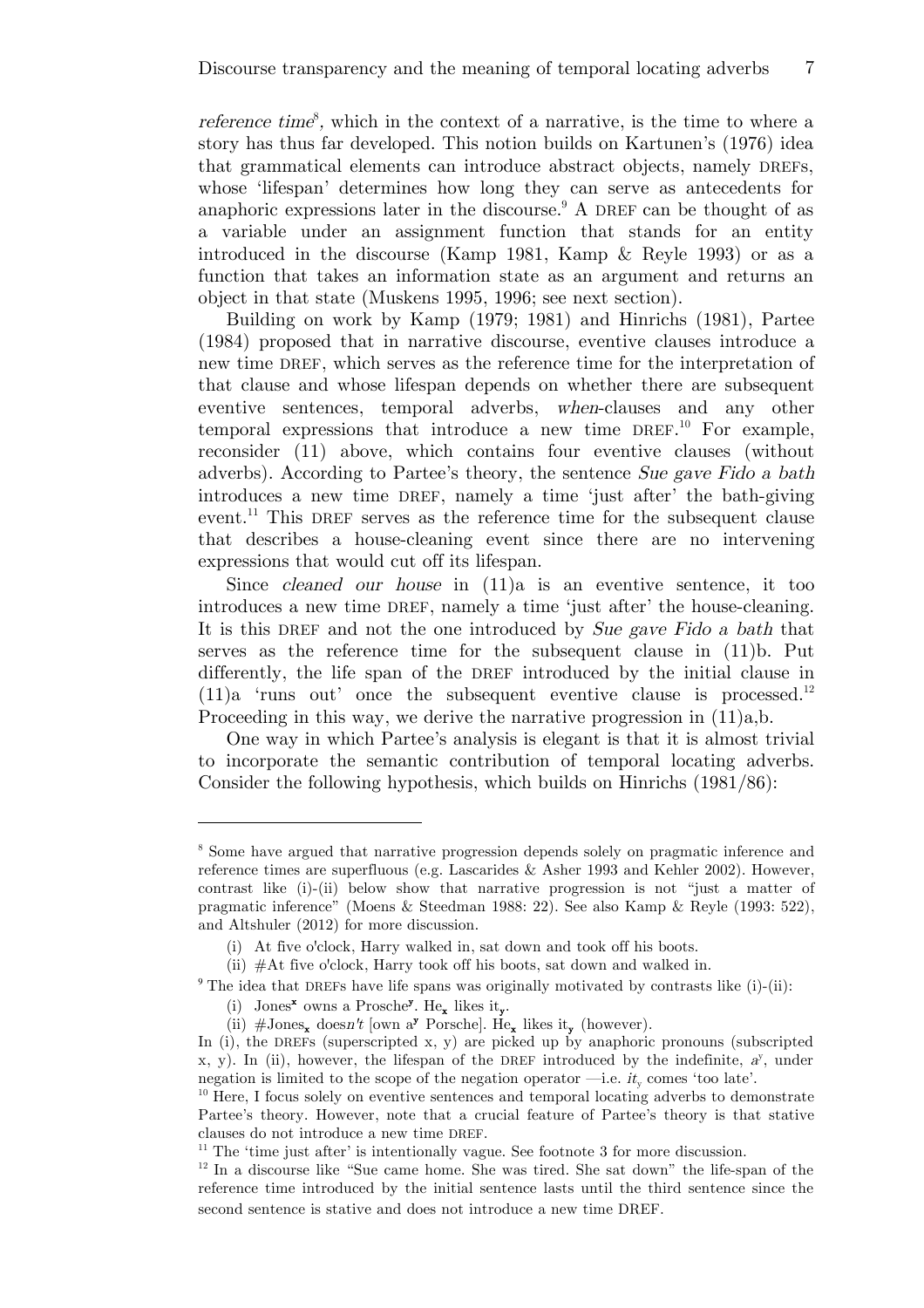(12) HYPOTHESIS: The semantic function of temporal locating adverbs is to introduce a new time DREF, which serves as the reference time for the clause in which the adverb occurs.

To see the fruits of (12) within Partee's analysis, consider the following discourse:

- (13)a. On May 12, 1984, Sue cleaned our house.
	- b. The day before, my wife hired her…

The analysis of (13) begins with the adverb May, 12, 1984 which introduces a new time DREF: May 12, 1984. This DREF serves as the reference time for the bath-giving event. As before, the eventive clause Sue gave cleaned our house introduces a new time DREF, namely the time 'just after' the house cleaning. The crucial computation comes in (13)b, where we consider the contribution of the day before. Without this adverb, the hiring event described in (13)b would be located at a time 'just after' the house cleaning because there is nothing to "cut of" the life span of the DREF introduced by *cleaned our house* in  $(13)a$ . With the adverb the day before, however, the life span of this DREF is "cuts off" because, given (12), the adverb introduces a new time DREF, which serves as the reference time. It is this new reference time, i.e. May 11, 1984, which serves as the temporal location for the hiring event described in (13)b, and crucially not the time 'just after' the house cleaning.

Partee's analysis naturally extends to the other temporal locating adverbs considered at the outset of the paper: the adverbs in (14)b-(16)b below all introduce a new time DREF, which serves as the reference time, i.e. the temporal location for the hiring event. While the nature of the introduced time differs in each case (e.g. whether it anchored to speech time, a salient discourse time, or neither), it must be this time rather than the DREF introduced by the previous clause that serves as the temporal location for the hiring event.

- (14)a. On May 12, 1984, Sue gave Fido a bath and cleaned our house. b. Yesterday, my wife hired her and gave her a check for one month in advance.
- (15)a. On May 12, 1984, Sue gave Fido a bath and cleaned our house. b. June 20, 1984, my wife hired her and gave her a check for one month in advance.
- (16)a. 3 weeks ago on a Friday, Sue gave Frido a bath and cleaned our house
	- b. On Sunday, my wife hired her and gave her a check for one month in advance.

#### 2.2 Puzzle from "that same day" and related adverbs

In this section, I would like to argue that Partee's (1984) analysis of temporal anaphora outlined in the previous section fails to account for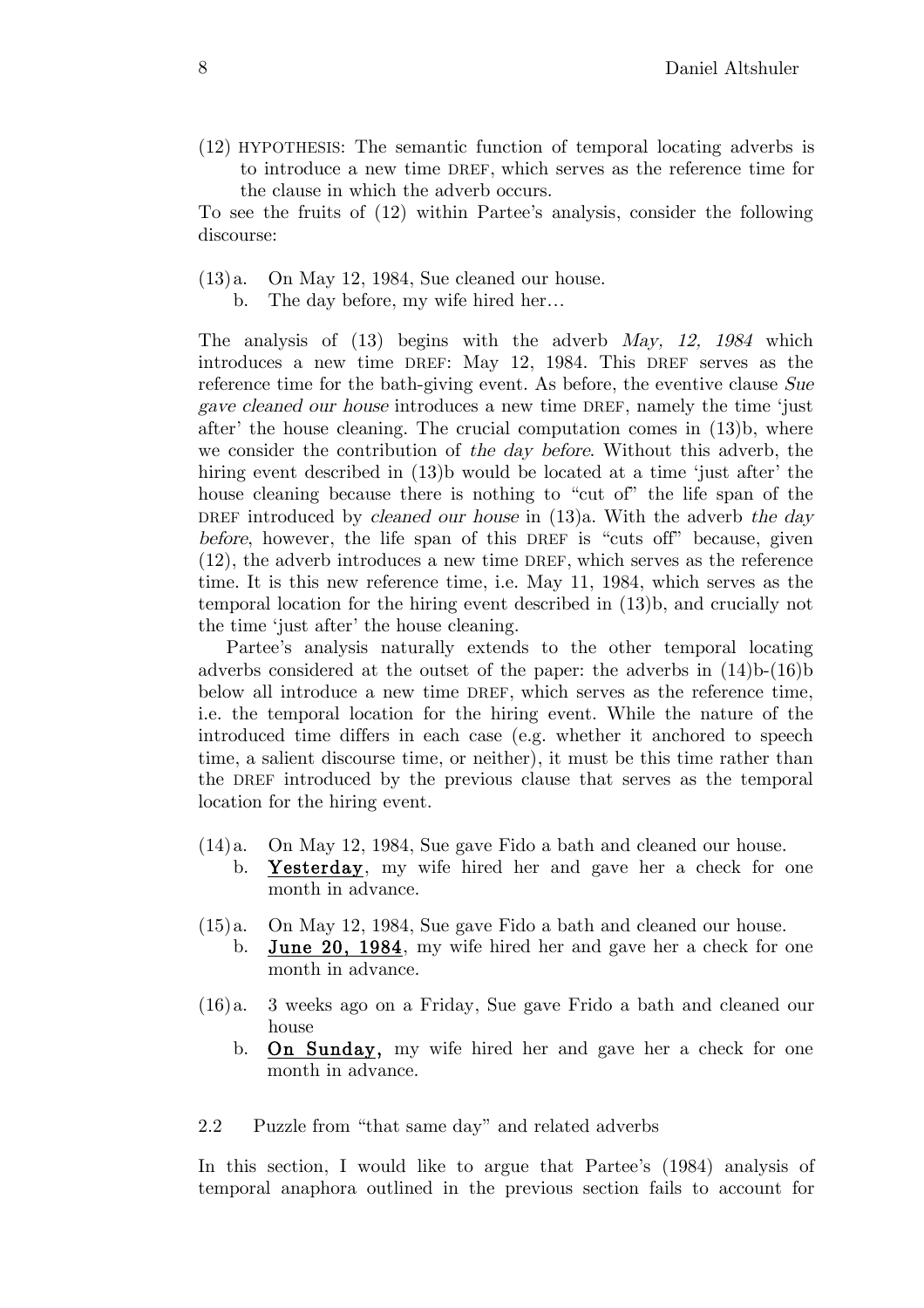discourse transparency of that same day discussed at the outset. Recall that specifying that the hiring took place on the same day as the house cleaning does not block the additional inference that the hiring took place after the house cleaning:

- (17)a. On May 12, 1984, Sue gave Fido a bath and cleaned our house.
	- b. (That same day) my wife hired her and gave her a check for one month in advance.

The observed temporal ordering in (17) is surprising given Partee's analysis discussed in the previous section. According to this analysis, the hiring event described in (17)b takes place during the time DREF introduced by that same day. If we make the seemingly harmless assumption that this adverb denotes a salient day previously mentioned in the discourse, then we would say that that same day picks out May 12, 1984. While this correctly predicts that the hiring event described in (17)b took place on this day, nothing is said about how this event is ordered with respect to the cleaning event described in (17)a, which also takes place on May 12, 1984. Put differently, because the life span of the time DREF in  $(17)$ a is "cut off" by that same day in  $(17)$ b, the 'time just after' the house cleaning cannot serve as the reference time and we can't account for the understood narrative progression.

A helpful way of restating the problem is to say that we cannot maintain the hypotheses in (18) below, which together form the aforementioned hypothesis in (12), discussed in the previous section.

- (18) TWO HYPOTHESES
	- a. Temporal locating adverbs introduce a new time DREF.
	- b. Temporal locating adverbs provide the reference time of the clause in which they occur in.

For the sake of argument, let us assume that (18)a is true, but (18)b is false. That is, temporal locating adverbs introduce a new time DREF (i.e. the time they denote), but this time does not serve as the reference time of the clause that they occur in. Rather, it is the tense that provides the reference time. Such an analysis is advocated by, e.g. Kamp and colleagues (Kamp & Reyle 1993, Kamp 1999/2013, Kamp et al. 2011) and it could account for the seemingly problematic (17) above. The analysis goes something like this. In  $(17)$ b, *that same day* introduces a new time DREF which stands for May 12, 1982. Moreover, the past tense picks out the time 'just after' the house cleaning, which serves as the reference time for the clause. Assuming that the described event is located with respect to both the newly introduced DREF and the reference time, we can account for the inference that the hiring took place on May 12, 1982 and that it took place after the house cleaning.

One question for this analysis, however, concerns how the described event comes to be related to the two times described above—i.e. what Kamp and colleagues would call the location time and the reference time. Since, on Kamp et al's analysis, the relation between a described eventuality and the two times depends on the aspectual profile of the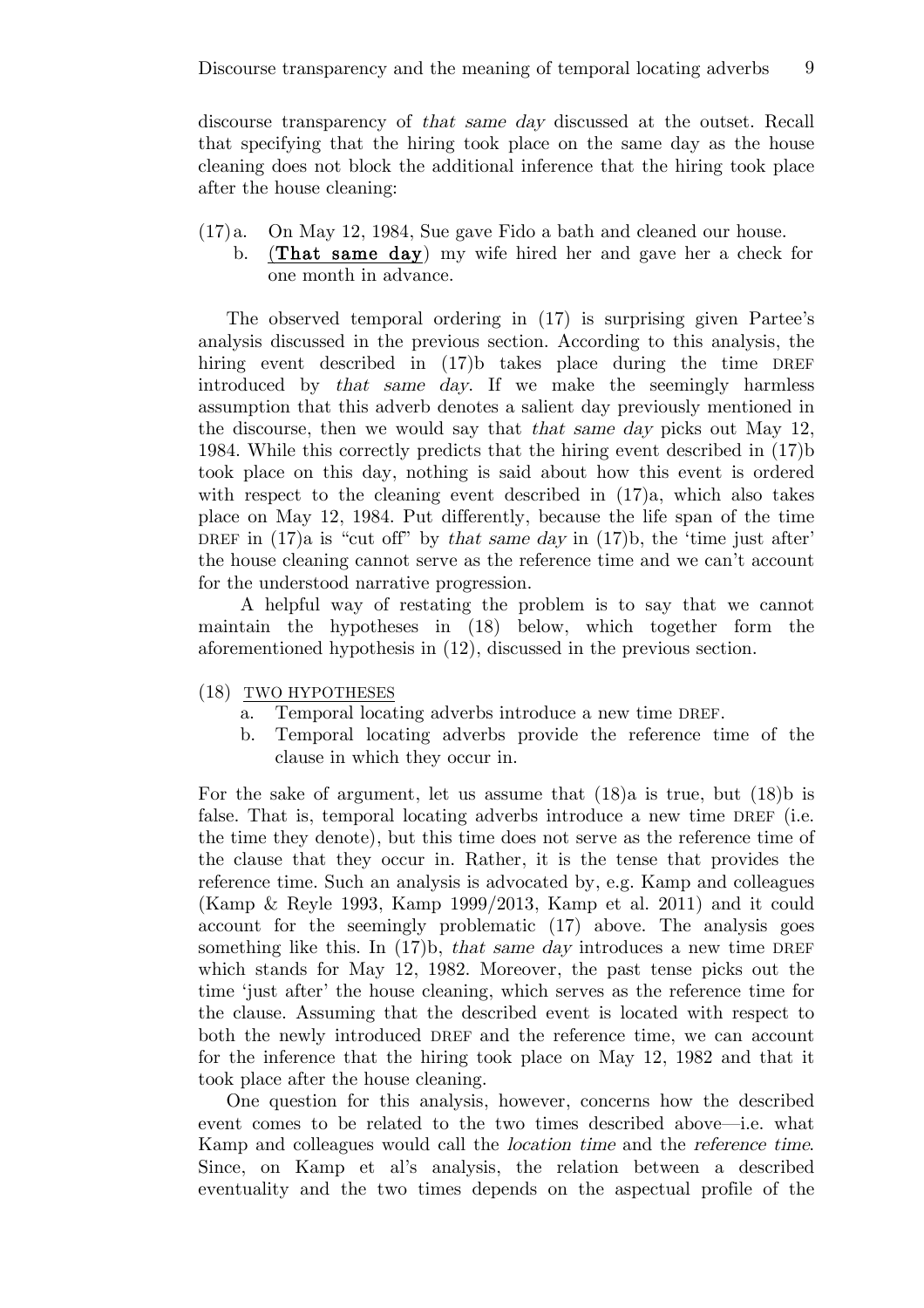described eventuality, i.e. whether it is stative or eventive, it seems natural to assume that it is the aspect that specifies the relevant relations (see Kamp & Reyle 1993: Chpt. 5 for more discussion). This is problematic, however, if one believes that the semantic function of aspect is to relate an event to a single temporal coordinate, as in Klein 1994 and subsequent work (see e.g. Kratzer 1998, Paslawska & von Stechow 2003, Bary 2009).

One could, of course, conclude based on the data in (17) that multiple coordinates are necessary.<sup>13</sup> Another possibility would be to give up  $(18)a$ in addition to (18)b and say that temporal locating adverbs denote a properties of times that are intersected with the properties of times denoted by the VP (Bäuerle 1979, Dowty 1979, Stump 1985, Nerbonne 1986); the tense supplies the reference time that is in the set resulting from the intersection. This position is adopted by von Stechow (2002), who follows Partee (1973), Heim (1994), Kratzer (1998), Kusumoto (1999) and others in treating tenses as free variables whose value is determined by an assignment delivered by the context:

- (19) Semantic Tenses are symbols of type i which bear time variables as indices. Let c be the context of the utterance with  $t_c$  the speech time.
	- a. **IPRES**]<sup> $m, g$ </sup> is the speech time  $t_c$ .
	- b. **[[PAST**<sub>i</sub>]]<sup>n,g</sup> is defined only if g(j) precedes the speech time  $t_c$ . If defined,  $[PAST_j]^{\mathfrak{w},g} = g(j).$
	- c.  $[\mathbb{F} \text{UTR}_{i}]^{m,g}$  is defined only if  $g(j)$  follows the speech time  $t_c$ . If defined,  $[\mathbb{F} \mathbf{U} \mathbf{T}_j]^{\mathbf{m},\mathbf{g}} = g(j).$

Although von Stechow does not consider the effects that adverbs have on discourse structure, his analysis could, surprisingly, account for the problematic (17) above as follows: the denotation of May 12, 1984 is intersected with the meaning of my wife hire; the context delivers the value for the free variable encoded by PST as being the 'time just after' the house cleaning, which is in the set of times that results from the intersection. This makes the correct prediction that the hiring event took place on May 12, 1982 and that it took place after the house cleaning.

Despite being able to account for (17), von Stechow's analysis faces a non-trivial question when we reconsider the aforementioned discourse in (20) below:

- $(20)a$ . On May 12, 1984, Sue cleaned our house.
	- b. The day before, my wife hired her…

In particular, we can ask about the function of the tense in (20)b. Assuming the past tense on "hire" is treated like a pronoun, viz. (19)b, what value is provided by the context assignment function? Clearly the relevant time is May 11, 1984, but this time is not previously established in the discourse context. Moreover, the time 'just after' the hiring event

<sup>&</sup>lt;sup>13</sup> This is the position taken by Altshuler 2012, albeit for independent reasons. See also Nelken & Francez 1997 and Kamp et al 2013. Unfortunately, Kamp and colleagues do not provide explicit arguments for the necessity of both a location and a reference time.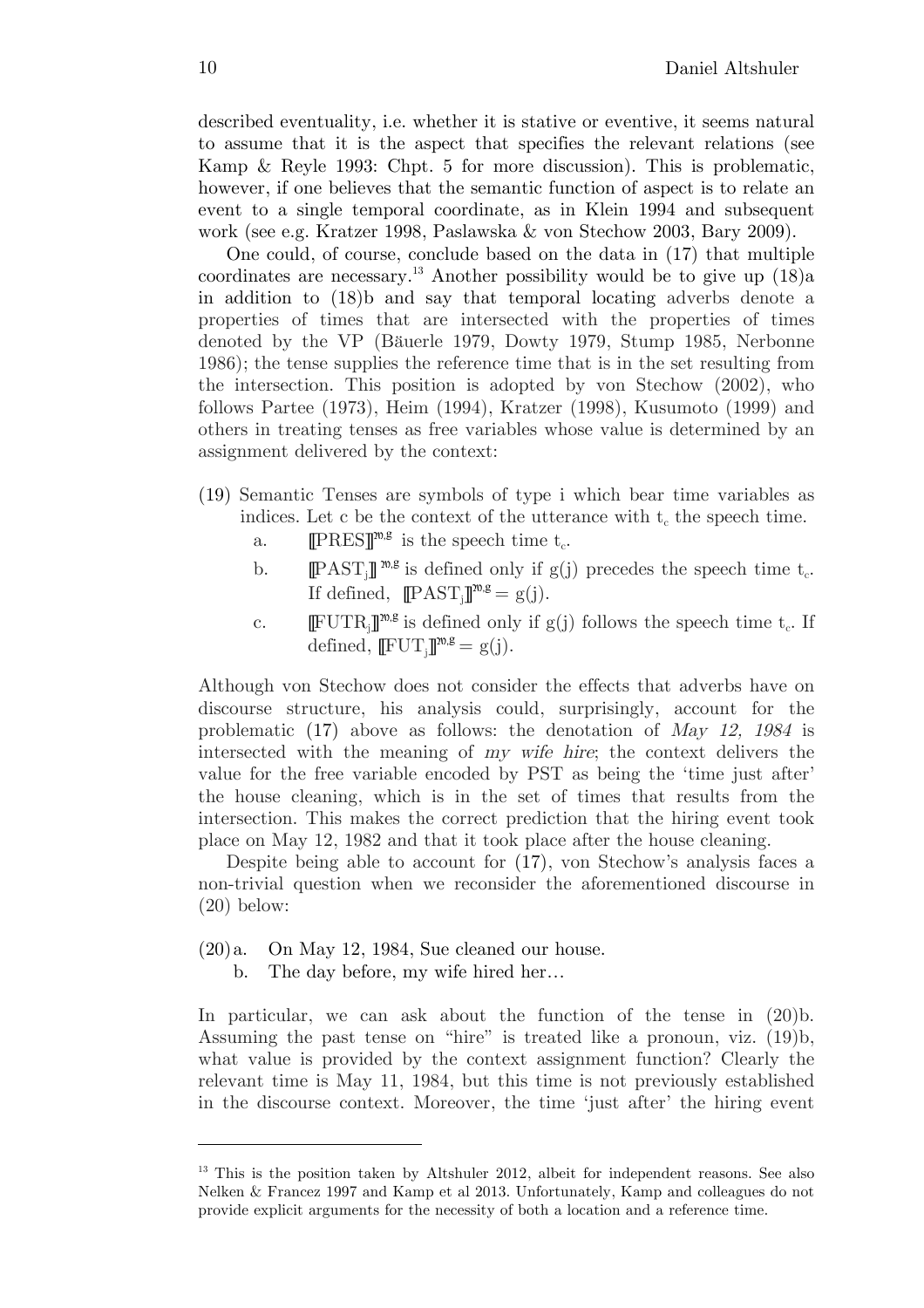described in (20)a—which is presumably a possible antecedent—would clash with the meaning of the day before (i.e. it could not be in the set resulting from intersecting the meaning of the day before and my wife hire her). One could claim that (20)b involves accommodating a presupposition of a unique time, but this seems far-fetched.

A possible response to this challenge is two adopt the view that rather than being pronoun-like—tenses denote existential quantifiers with a domain restriction variable over reference times. This is the view advocated by, e.g. Roberts (1995), von Stechow (2009), Altshuler & Schwarzschild (2013), and it would allow us to say the following about (20)b: the restriction on the reference time provided by the day before, namely the property of being May 11, 1984 renders prior context irrelevant. In this way we would capture Partee's insight that temporal locating adverbs "cut off" the life span of the previously introduced DREF; the difference being that the adverbs render a previously introduced DREF irrelevant because they provide "enough" restriction on the domain of quantification.

Unfortunately, like Partee's analysis, this view also faces a non-trivial question with respect to that same day: Why should the restriction provided by the day before be sufficient in (20)b, but the restriction provided by that same day be insufficient in (17)b, where prior context is essential? This question suggests a particular avenue one would have to take in thinking about the distinction between transparent and nontransparent temporal locating adverbials. In particular, it invites an investigation about domain restriction encoded by the tense and how this restriction interacts with the restriction enforced by particular temporal locating adverbials. This avenue differs from what is necessitated by the other theories mentioned above. For example, Kamp & Reyle's theory necessitates an investigation into the interaction between adverbial and aspectual meaning. In particular, whether aspectual expressions do, in fact, encode multiple temporal coordinates. In contrast, a pronoun theory of tense (as assumed by, e.g. von Stechow 2002) necessitates an investigation into anaphora resolution. In particular, how we can make sense of the fact that temporal locating adverbs often signal to the tense that prior discourse context is irrelevant.<sup>14</sup> Finally, Partee's theory necessitates an investigation into the update properties of temporal locating adverbs. It is this investigation that I pursue in the remainder of the paper.

In what follows, I will show how we can account for the data discussed in this section, while maintaining Reichenbach's original insight that temporal locating adverbs provide the reference time of the clause in which they occur in. To do so, I propose the following revision to Partee's analysis. It concerns (18)a above: some, but not all temporal locating adverbs introduce a new time DREF; those adverbs which are transparent, e.g. that same day, merely constrain the temporal location of a described

<sup>&</sup>lt;sup>14</sup> One possibility is to say that temporal locating adverbs bind the time variable encoded by the tense. However, in doing so, we would have to give up the key idea of von Stechow's (2002) analysis, namely that such adverbs denote a property of times that are intersected with VP meanings. Thanks to Corien Bary for discussing this possibility.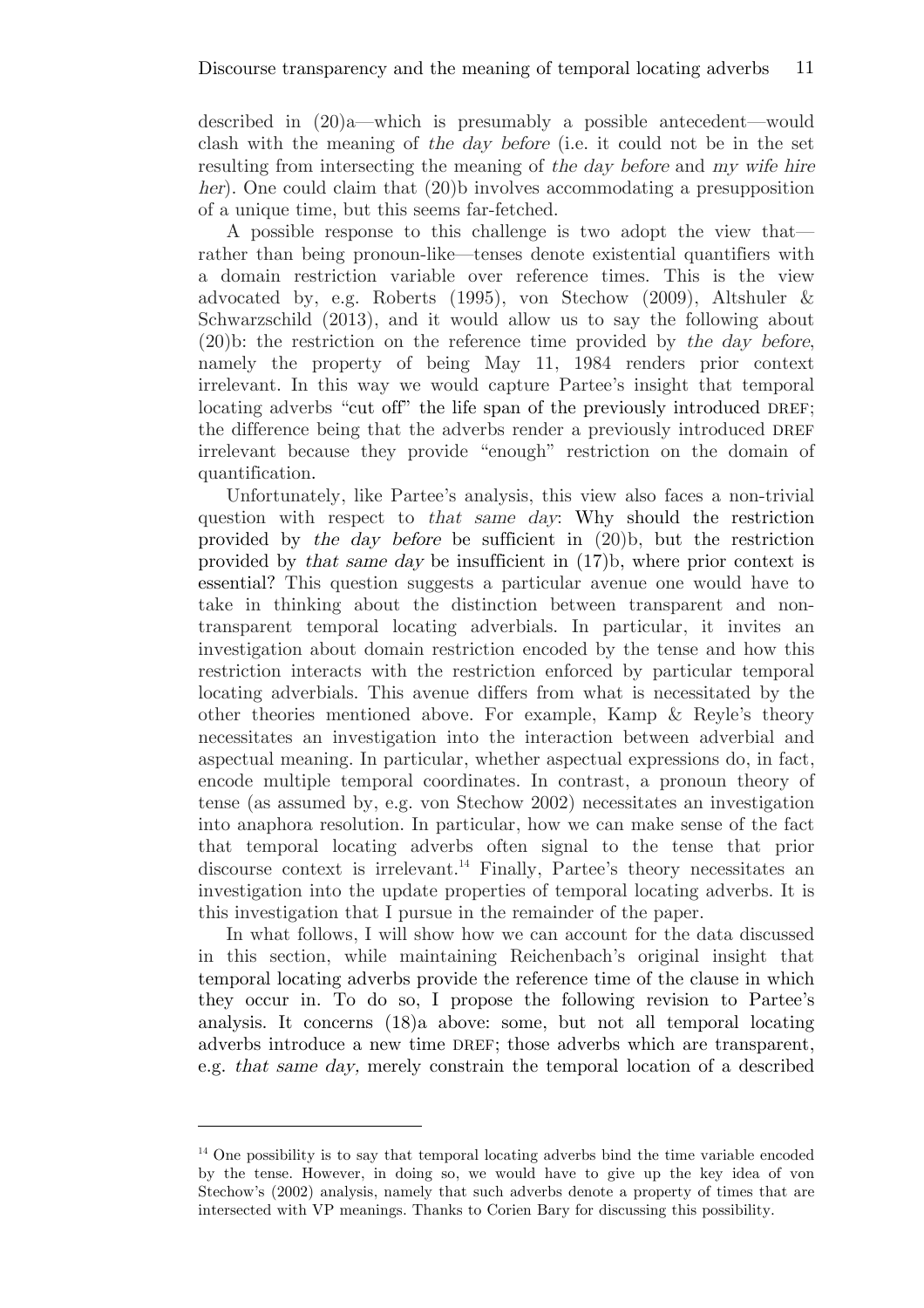event relative to a salient time (or times) previously introduced into the discourse context.

In the next section, I make this idea explicit within CDRT, showing how temporal locating adverbs conspire with tense and aspect to constrain the temporal location of a described eventuality. This semantic theory is supplemented with a pragmatic model of temporal anaphora resolution, which fixes the temporal location of a described eventuality within a discourse. In particular, I adopt the idea that anaphora resolution reduces to satisfaction of constraints imposed by so-called coherence relations, which characterize the possible ways in which successive utterances could be connected to form a coherent discourse (Hobbs 1978, 1979, 1990). Coherence relations have truth conditional effects and are thus a part of the linguistic content of the discourse; they are computed on the basis of commonsense/non-monotonic reasoning "with a variety of information sources: compositional and lexical semantics, the content of the discourse context, domain knowledge, and the cognitive states of the dialogue that the agents play in" (Asher & Lascarides 2003: 37).<sup>15</sup> The coherence relation that would adequately characterize  $(17)$ —with or without that same day is OCCASION (see (21) below) since we understand that Sue's hiring was "occasioned" or was "brought about" by her cleaning the house and washing the dog. Put differently, Sue's hiring is understood to be contingent on her doing a good job with the described chores.

(21) OCCASION( $\varphi, \psi$ ): Infer that an eventuality e described by a discourse segment  $\psi$  is contingent on the eventuality e' described by the preceding discourse segment  $\varphi$ .<sup>16</sup>

 The question that we will need to answer is: what information sources are responsible for OCCASION being salient in (17)? As previewed above, I will propose that the semantics of aspect and temporal adverbs is vital to the interpretation of  $(17)$ . In particular, I will propose that  $(17)$ a has a perfective operator, PFV, in its logical form which introduces a salient time 'just after' the described event and thereby moves the narrative forward. By choosing this time as an antecedent in  $(17)$ b, that same day preserves the narrative structure of the discourse and justifies linking (17)a and (17)b via OCCASION.

It is important to note that the linking of  $(17)$ a and  $(17)$ b via OCCASION is driven by compositional and lexical semantics because the other sources noted above are unlikely. If the content of the discourse context, domain knowledge, and the cognitive states of the dialogue that the agents play in tell us anything about when people work in relation to when they are hired it's that people typically begin work *after* being hired. That is, if we solely consider information other than the compositional and

<sup>&</sup>lt;sup>15</sup> See also Mann & Thompson 1988, Knott 1996; Knott & Mellish 1996, Kehler 2002, Webber et al. 2003, among many others.

<sup>&</sup>lt;sup>16</sup> The contingency relationship could be defined in terms of an event's "change of state" or its consequent state relative to the other event, e.g.  $e_{\psi}$  is understood to be contingent on  $e_{\varphi}$  iff  $e_{\psi}$  is contained within the consequent state of  $e_{\varphi}$  (Moens & Steedman 1988, Webber 1988, Hobbs 1990). As a result of the contingency relationship,  $e_{\psi}$  and  $e_{\phi}$  are ordered by the complete precedence relation:  $e_{\varphi} <_{t} e_{\psi}$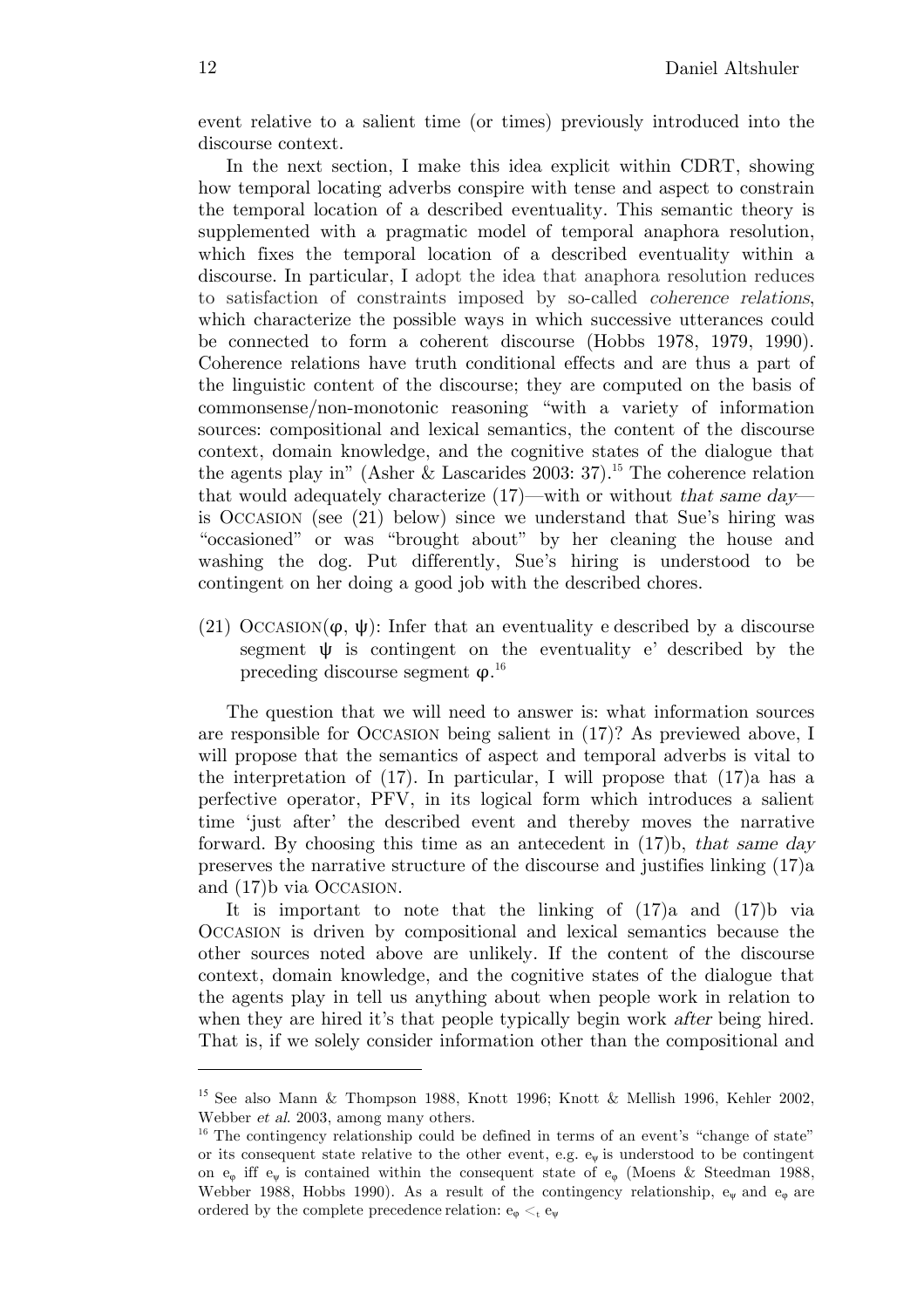lexical semantics, then it should be possible (if not probable) to infer the mirror image of OCCASION, namely EXPLANATION, defined below:

(22) EXPLANATION( $\varphi$ ,  $\psi$ ): Infer that an eventuality e described by a discourse segment  $\varphi$  is contingent on the eventuality e' described by a succeeding discourse segment ψ.

However, this is not possible. In order to infer EXPLANATION, the past perfect would have to be used:

- (23)a. On May 12, 1984, Sue gave Fido a bath and cleaned our house.
	- b. That same day, my wife had hired her and had given her a check for one month in advance.

The fact that (17) doesn't have the reading that is available in (23) is unexplained by Partee's theory, which merely requires the hiring to take place on May 12, 1984. This fact is also unexplained by any analysis that does not consider aspectual and adverbial meaning as the key reason for the narrative progression and the discourse transparency in  $(17).^{17}$ 

### 3 CDRT analysis of temporal locating adverbs

#### 3.1 Framework

 $\overline{a}$ 

This section briefly outlines Muskens' (1995; 1996) Compositional Discourse Representation Theory (CDRT), which underlies the analysis proposed in this paper. This framework is chosen over DRT, which underlies Partee's (1984) analysis, in order to provide dynamic meanings of sub-sentential expressions as terms in a typed  $\lambda$ -calculus. While other compositional presentations of DRT exist, I find Muskens' presentation especially straightforward.18

CDRT treats the syntax of DRT—i.e. the language of Discourse Representation Structures (DRSs)—as an abbreviation for more elaborate terms. Muskens starts from the assumption that DRSs constitute a binary relation between input and output assignments (embeddings in DRT terms). This relation is responsible for the dynamic nature of DRT. Assignments are functions from the set of DREFs to the domain. A DRS K is a pair of a set of DREFs  $\delta$ ,..., $\delta'$  (i.e. the universe of K) and a set of conditions C,…,C'. As illustrated below, in (24), the meaning of a DRS K

<sup>&</sup>lt;sup>17</sup> Asher and Lascarides (1993) posit axioms that entail that OCCASION (NARRATION in their theory) is inferred by default. While this would account for why there is narrative progression in (17), treating OCCASION as the default does not explain the infelicity of (i) below (see Kamp & Reyle 1993 and Altshuler 2012 for other examples). For similar reasons, Asher and Lascarides (2003) revise the idea that OCCASION is the default, proposing that there are various reasons why OCCASION is inferred. However, these reasons don't explain why OCCASION rather than EXPLANATION is salient in (17).

<sup>(</sup>i) #At five o'clock, Harry took off his boots, sat down and walked in.

<sup>18</sup> Cf. Zeevat 1989, Latecki and Pinkal 1990, Groenendijk & Stokhof 1990, 1991, Asher 1993, van Eijck & Kamp 1996, van Noor & Muskens 2003, Kamp, van Genabith & Reyle 2005. These proposals could be adapted along similar lines to what is presented here.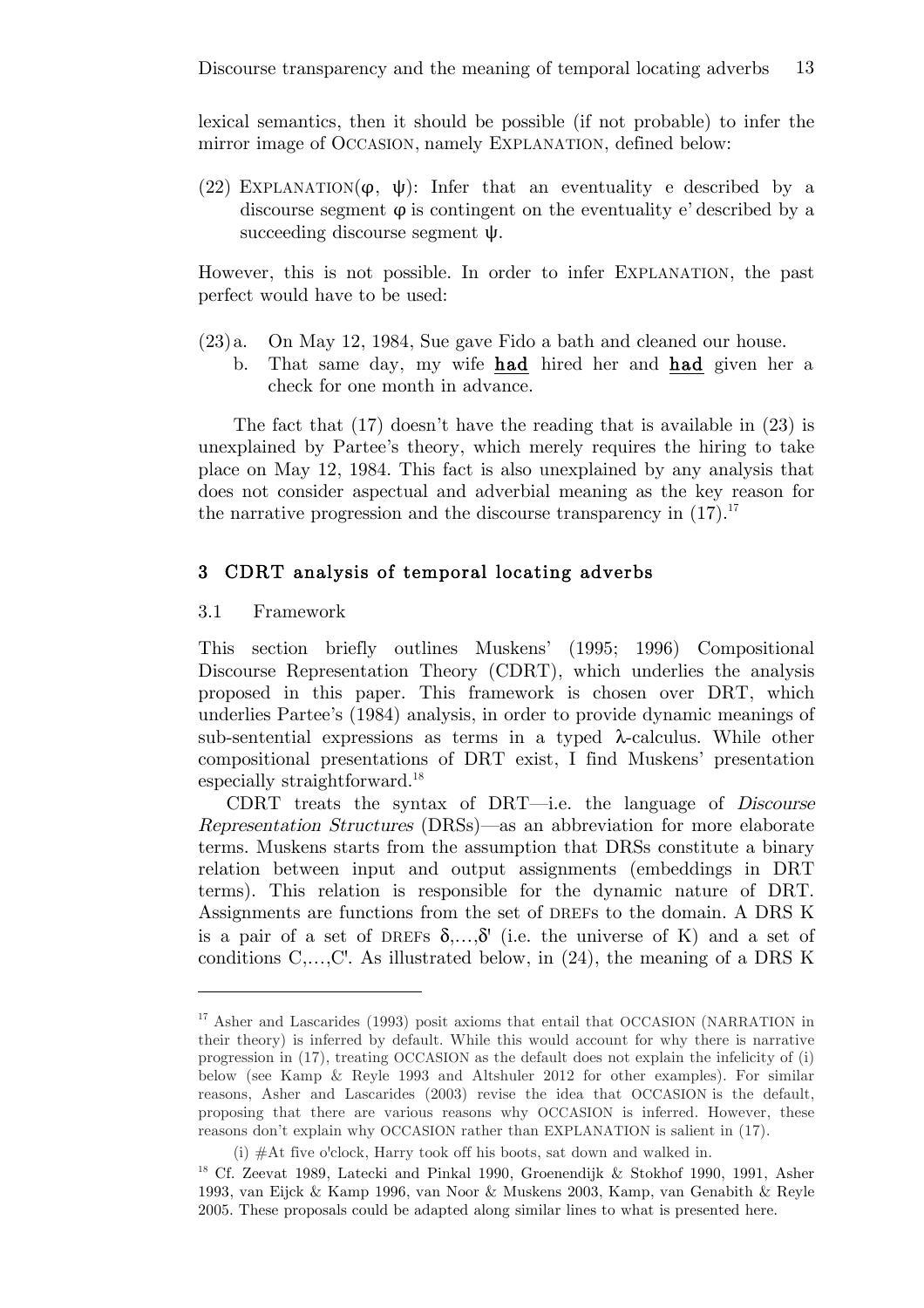is the set of pairs of assignments  $\langle f, g \rangle$  such that g differs from f at most with respect to the values that they assign to the DREFs in the universe of K, written  $f[\delta, \ldots, \delta']g$ , and g makes the conditions of K true (cf. Groenendijk and Stokhof 1991).

(24) a. 
$$
[[\delta, \ldots, \delta' | C, \ldots, C']]]^m =
$$
  
\nb.  $\{\langle f, g \rangle | f[\delta, \ldots, \delta']g \& g \in [[C]]^m \cap \ldots \cap [[C']]^m\}$ 

CDRT mimics the dynamic nature of DRT in type logic by adopting assignments in the object language. In particular, the set of primitive types—i.e. one that includes individuals (type e), intervals of time (type i), eventualities (type v), possible worlds (type  $\omega$ ) and truth-values (type t) is enriched with type s for *environments*,<sup>19</sup> which behave like assignments; they "…are very much like the program states that theoretical computer scientists talk about, which are lists of the current values of all variables in a given program at some stage of its execution" (Muskens 1996: 11). In this paper, I assume the set of primitive types below, which is analogous to what is provided in Muskens 1995, with the exception that I disregard possible worlds in the ontology. This is done for the sake of simplicity.

### DEFINITION 1 (Types)

• e, i, v, t,  $s \in Type$ 

 $\overline{a}$ 

 $\bullet$  ( $\mu \alpha$ )  $\in$  Typ, if  $\mu$ ,  $\alpha \in$  Typ

To see how environments are made part of the object language, consider (25) below. The DRS in (25)a serves as an abbreviation for the type  $s(st)$  expression in  $(25)b$ , where i and j are variables over environments. Unlike in DRT, DREFs in CDRT are functions that take an environment as an argument and return an object in that environment. Assuming that this object can be of any type, DREFs are type  $\alpha$ , where  $\alpha$ ∈Typ. <sup>20</sup> Moreover, conditions are treated as predicates of environments, i.e. expressions of type st.

(25) a.  $[\delta_{s\alpha}, \ldots, \delta_{s\alpha} | C_{st}, \ldots, C_{st}]$  $\left[ \begin{array}{ccc} 1 & \cdots & \cdots & \cdots \end{array} \right]$ b.  $\lambda i\lambda i. i[\delta,...,\delta'] i \wedge C j \wedge ... \wedge C' j$ 

Unlike (24)a, (25)a no longer gets a direct interpretation. Rather, the form that it abbreviates, namely (25)b, gets assigned an interpretation. The meaning of a sentence  $\varphi$  is a relation that holds between environments i and  $j$  just in case  $j$  is an environment that might result from the interpretation of  $\varphi$  in environment *i*.

Below, I provide examples of expressions of various types that are found in the analysis that follows.

<sup>&</sup>lt;sup>19</sup> I follow Stone (1997) in using *environment* instead of Muskens' loaded term *state*. <sup>20</sup> In this way DREFs are similar to Montague's individual concepts: they do not refer

directly, but only as a function of the current discourse context (Brasoveanu 2007).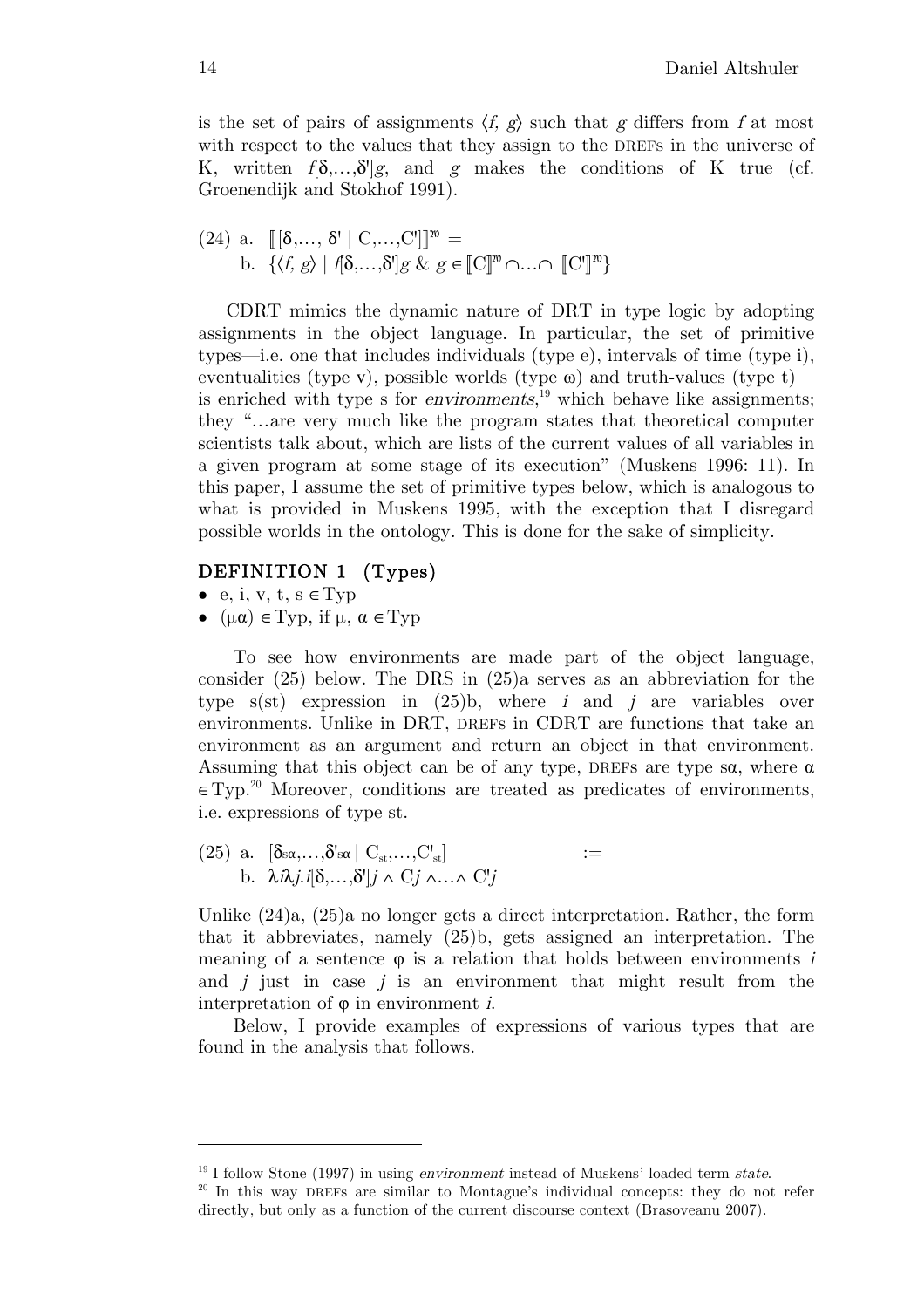### DEFINITION 2 (Constants and variables)

For any type  $\alpha \in \text{Typ}$ , there is a denumerable set of  $\alpha$ -constants Con<sub> $\alpha$ </sub> and a denumerably infinite set of  $\alpha$ -variables  $Var_{\alpha}$ , including the following sets:

- $Con_{\varepsilon} = \{ \text{sue}, \text{fido}, \dots \}$
- Con<sub>i</sub> =  $\{$ may.12.1984,...}
- $Con_{\scriptscriptstyle{\text{et}}} = \{ \text{man}, \dots, \text{house}, \dots \}$
- 
- $Con_{(e(vt))} = \{enter,...,clean.out.\}$   $Var_{(sv(s(st)))} = \{P, P',...\}$
- 
- $Con_{se} = \{u_1, u_2,...,u', u'',...\}$ <br>
 $Con_{se} = \{x, x',...\}$ <br>
 $Con_{si} = \{t_1, t_2,...,t', t'',...\}$ <br>
 $Var_{si} = \{t, t',...\}$
- Con<sub>si</sub> = {t<sub>1</sub>, t<sub>2</sub>,...,t', t",...}
- $Con_{sv} = \{e_1, e_2, \ldots, e', e'', \ldots\}$   $Var_{sv} = \{e, e', \ldots\}$
- $Con_{it} = \{day,...,week,...\}$   $Var_{(sis(st)))} = \{Q, Q', ...\}$ •  $Con_{(e(e(vt)))} = \{ \text{hire}, ... \text{read}, ...\}$  •  $Var_s = \{i, i', ..., j, j', ..., k, k'\}$ 
	-
	-
	-

Let us now consider abbreviations that are relevant to the analysis proposed in this paper. Def. 3 expresses that <sup>i</sup> differs from j at most with respect to the values that they assign to  $\delta$  (Muskens 1995: 6). Note that ST is a predicate that is true of drefs, i.e. it stands for the predicate "is a dref of type (sα)." This predicate is used by Muskens to ensure that drefs and environments behave as variables and assignments respectively (see AX1-AX3 in Muskens 1995: 6-7).

#### DEFINITION 3

If  $\delta$  is a term of type s $\alpha$ , where  $\alpha \in \text{Typ}$ , then  $i[\delta]$  abbreviates the conjunction of:

- (i)  $\forall \delta'_{s\alpha}[[ST(s\alpha)t(\delta') \wedge \delta' \neq \delta] \rightarrow \delta'(j) = \delta'(i)]$  and
- (ii) the conjunction of  $\forall \delta$ 's<sub>β</sub>[ST(s<sub>β</sub>)t( $\delta$ ')  $\rightarrow \delta'(j) = \delta'(i)$ ], for all  $\beta \in \text{Typ } -\{\alpha\}$

Def. 4 provides abbreviations for DRS conditions which are used in the proposed meanings. I refer the reader to Muskens (1995: 8) for the semantics of the abbreviated expressions.

#### DEFINITION 4 (DRT abbreviations)

| i. | $\mathbb{R}\{\delta_{\mathbf{s}a},\ldots,\delta_{\mathbf{s}a}\}$                                                    |                       | $:= \lambda i \cdot R(\delta i, \ldots, \delta' i)$                 | e.g. man ${u_1}$ := $\lambda i$ man $(u_1 i)$                                                                                                                      |
|----|---------------------------------------------------------------------------------------------------------------------|-----------------------|---------------------------------------------------------------------|--------------------------------------------------------------------------------------------------------------------------------------------------------------------|
|    | $\delta_{{\bf s} a} = \delta_{{\bf s} a}$                                                                           |                       | $:= \lambda i \delta i = \delta' i$                                 | e.g. $t_1 = t_2 := \lambda i \cdot t_1 i = t_2 i$                                                                                                                  |
|    | $\alpha_{\alpha}^{\circ}$                                                                                           | $:= \lambda i \alpha$ |                                                                     | e.g. sue <sup>o</sup> := $\lambda$ <i>i</i> .sue                                                                                                                   |
|    | ii. $C_{st}$ , $C_{st}$                                                                                             |                       | $:= \lambda i.Ci \wedge C'i$                                        | (conjoined condition)                                                                                                                                              |
|    | iii. $K_{\text{sst}}$ ; $K'_{\text{sst}}$                                                                           |                       | $:= \lambda i \lambda j \exists k [Kik \wedge Kkj]$                 | (sequencing)                                                                                                                                                       |
|    | iv. $\begin{bmatrix} \mathbf{C}_{\mathbf{st}}, \dots, \mathbf{C}_{\mathbf{st}} \end{bmatrix}$                       |                       | $:=$ $\lambda i \lambda j$ , $i = j \wedge C j \wedge  \wedge C' j$ | $(\text{test box})$                                                                                                                                                |
|    | v. $[\delta_{\mathbf{s}a},\ldots,\delta^{\prime}_{\mathbf{s}a}   C_{\mathbf{s}t},\ldots,C^{\prime}_{\mathbf{s}t}].$ |                       |                                                                     | $\mathcal{L} = \lambda \hat{n}, \text{if } \delta, \dots, \delta' \text{ if } \wedge \text{Cj } \wedge \dots \wedge \text{C'j} \text{ (update } \& \text{ test).}$ |
|    | vi. $K_{\text{sst}} \Rightarrow K'_{\text{sst}}$                                                                    |                       |                                                                     | $:= \lambda i. \forall j[Kij \rightarrow \exists k[K'jk]]$ (DRT implication)                                                                                       |
|    | vii. $\neg K_{\text{sst}}$                                                                                          |                       | $:=$ $\lambda i. \neg \exists j$ [Kij]                              | (DRT negation)                                                                                                                                                     |

Of particular importance is the expression  $K_{\text{sst}}$ ;  $K'_{\text{sst}}$  in Def.4.iii above, which provides an abbreviation for *sequencing* of two DRSs K and K'. The idea is that "the concatenation of sentences in simple narrative discourse is nothing but the sequencing of instructions that we find in imperative programming languages, usually written as ';'" (Muskens 1996: 7). This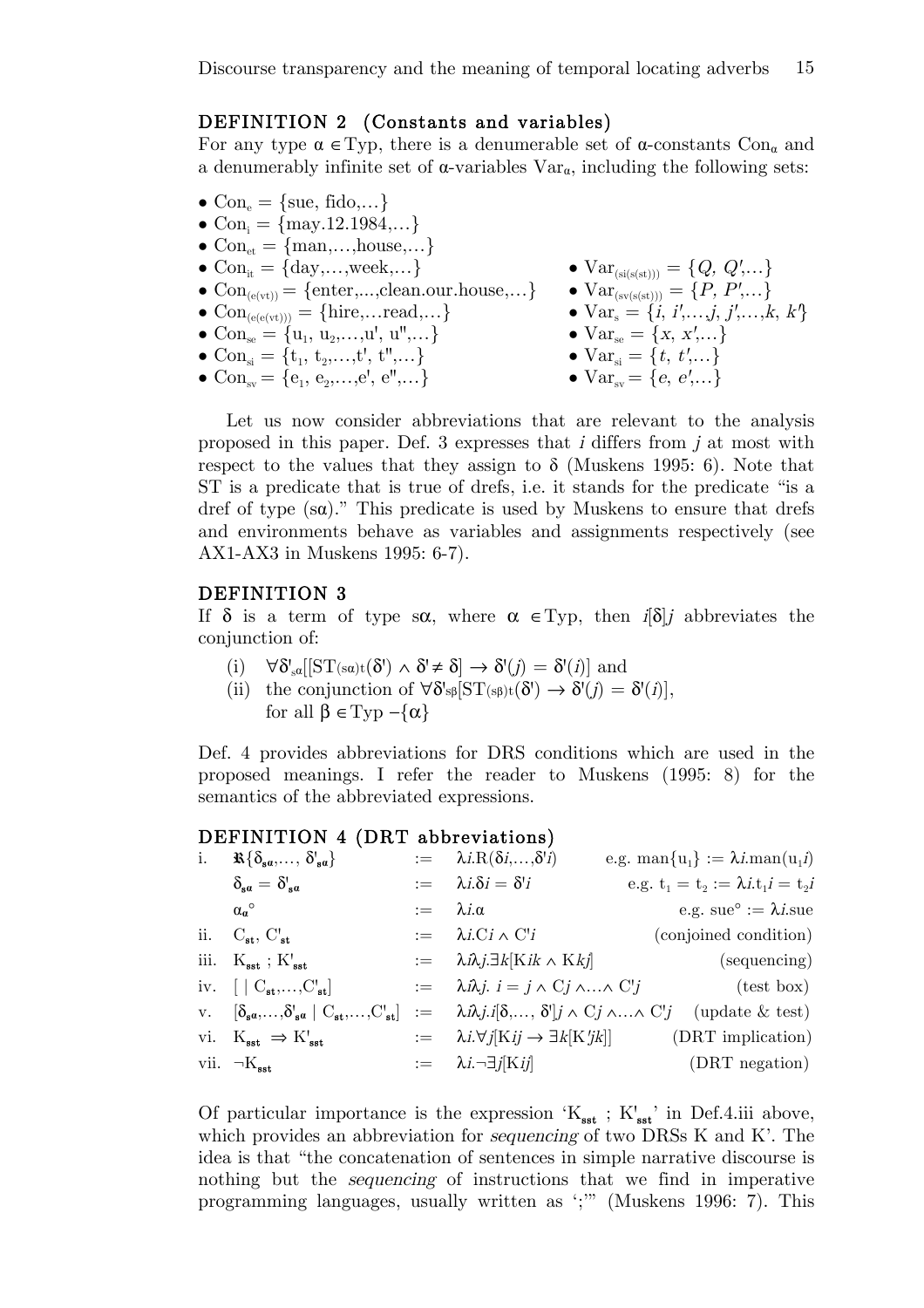idea is formally implemented above by saying that a sequence  $K : K'$  can bring information from an input environment  $i$  to an output environment  $j$ if and only if K can bring it from  $i$  to some intermediary environment  $k$ and K' can bring it from  $k$  to  $j$ .

With the representational language in place, let us now consider in more detail the assumed temporal ontology. As mentioned above, I assume an ontology consisting of time intervals and eventualities, of types type i and v respectively. Accordingly, the basic domains  $D_i$  and  $D_v$  are sets of time intervals and eventualities respectively. Following Muskens 1995, I assume that  $D_i$  is ordered by the *complete precedence* relation  $\lt$ , which is a constant of type (i(it)); it can be used to define other relations such as  $\leq$ and  $\subseteq$  (van Benthem 1983). Moreover, I assume that the domains of eventualities are domains of singular eventualities. If plurality is added to the theory, a Boolean structure needs to be imposed on top of the structures introduced here (Hinrichs 1985, Krifka 1989).

Finally, I assume that  $D_{v}$  is ordered by the part-of relation  $\epsilon$ , which is subject to the constraint in Def. 5 below. According to this definition, the domains of eventualities and time intervals are linked through a temporal trace function  $\tau$ , which takes an eventuality and returns its run time (Link) 1987). That is,  $\tau$  is a constant of type vi.

### DEFINITION 5

For all eventualities  $e$  and  $e' \in D_{\mathbf{v}}$ : if  $e \subseteq e'$  then  $\tau(e) \subseteq \tau(e')$ 

In what follows, I will write the more concise formula  $t < e$  to abbreviate t  $\langle \tau(e), \text{ Similarly}, \text{ I will write } e \subseteq t \text{ for } \tau(e) \subseteq t.$ 

#### 3.2 Analysis of discourses with that same day and related adverbs

In this section, I would like to propose an analysis for the discourses in (26) and (27) below—which are simplified versions of the discourses we saw in section 2—using the framework outlined in the previous subsection. Recall, that (26) exemplifies narrative progression, while (27) exemplifies a temporal structure where there is no order that the events described in (27)b,c are understood to have occurred in.

- (26) a. On May 12, 1984 Sue cleaned our house.
	- b. That same day, my wife hired her.
- (27) a. Bill will move next week.
	- b. Last week, his house burned down.
	- c. That same week he divorced Sue.

We begin with (26), which—as we have seen—proses a problem for Partee's (1984) analysis. I propose to treat this discourse as arising from the syntactic representation in (28):

(28) a.  $[\text{TP}[\text{AdvP} \text{ on May 12}^{th} 1984^t] [\text{TP} \text{PST}[\text{AspP} \text{PFV}^{e_2,t_2}[\text{VP} \text{Sue}^{u_3} \text{clean our house}]]]]$ b.  $[\text{TP}[\text{AdvP} \text{ that same day}_{t_1,t_2}][\text{TP} \text{ PST} \text{ [A<sub>spP</sub> PFV<sup>e_4,t_4</sup>]}[\text{VP} \text{ my wife}^{\text{u}_5} \text{hire her}_{\text{u}_3}]]]]$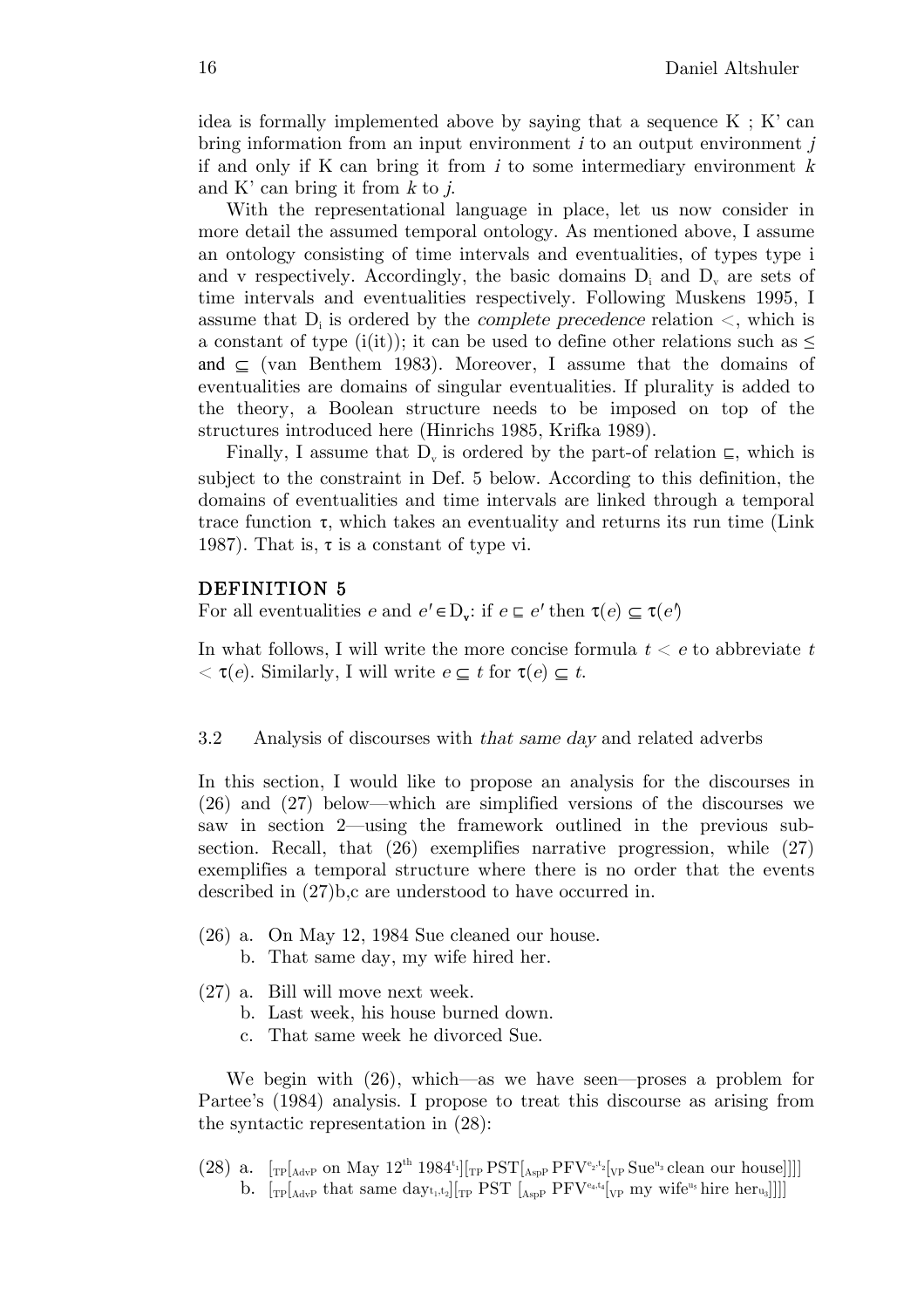I follow Barwise 1987, Muskens 1995 and others in indexing antecedents with superscripts and anaphoric expressions with subscripts, further requiring that no two superscripts be the same. As noted by Beaver (1999), Bittner (2007), Muskens (2011) and others, assuming that inputs come with correct indices begs an important question, since anaphora resolution is subject to semantic constraints and explaining these constraints is a crucial part of one's theory. I am sympathetic to this view, especially since the major goal of this paper is to propose semantic constraints of temporal locating adverbs on anaphora resolution. Consequently, it is important to view the coindexation in (28) as a matter of convenience.<sup>21</sup> In what follows, I will: (i) show how particular coindexation, along with the proposed semantics, allows us to make the correct predictions about the discourses above, then (ii) discuss why alternative coindexations are ruled out by the semantics, and then, finally, (iii) show how other alternative coindexations allowed by the semantics are ruled out on pragmatic grounds.

With regard to the assumed phrase structure in  $(28)$ , note that I will not provide meanings of VP-internal expressions.<sup>22</sup> Moreover, I will treat all temporal locating adverbs as syntactically on a par, i.e. as adverbial phrases, without providing the internal structure of such expressions. This is a gross idealization since an expression like currently surely has a different syntax from on May  $12^{th}$ , 1984 and the day after. For the current purposes, however, all that matters is that these expressions are of the same semantic type. Finally, I make the standard assumption that English sentences in the 'simple past' have a covert aspectual operator in the head of AspP. Following Smith 1991, Kratzer 1998, Szabó 2004, Landman 2008 and others, I assume that many eventive sentences of this sort have a covert perfective operator (PFV). 23

Let us now proceed to derive the meaning of  $(28)$  using the framework introduced in the previous section. Working bottom up, (29) below provides the meaning of the VP in (28)a, which is an abbreviation for the expression in (30) of type  $(sv(sst))$ —i.e. it is a function of the following kind: it takes a function from an environment to an event that has the property of being a house cleaning in that environment and returns a relation that holds between two environments  $i$  and  $j$  if (i) they differ maximally in the dref  $u_3$  and (ii) the value of  $u_3$  in the second environment j is Sue, who cleans our house.

(29)  $\lbrack v_P \rbrack$  Sue<sup>u</sup><sub>3</sub> clean our house]  $\rightsquigarrow \lambda e. \lbrack u_3 \rbrack u_3 = \text{sue}^{\circ}$ , clean.our.house $\{u_3, e\}$ (30)  $\lambda e \lambda i \lambda j i[u_3]j \wedge u_3j = \text{sue} \wedge \text{clean.out} \cdot \text{house}(u_3j, ej)$ 

<sup>&</sup>lt;sup>21</sup> See Muskens 2011 for a procedure in which CDRT could interleave interpretation and coindexing in a way analogous to DRT, where coindexation is not assumed to be part of the syntax.

<sup>22</sup> See Muskens 1996 and Brasoveanu 2007 for a CDRT analysis of nominal expressions.

 $23$  Since English is grossly underspecified in terms of aspectual distinctions (Bittner 2008), I refrain from assuming that all eventive sentences in the simple past have a covert perfective operator. In a discourse like Max fell. John pushed him, the latter sentence arguably has a covert perfect operator (cf. Max fell. John had pushed him).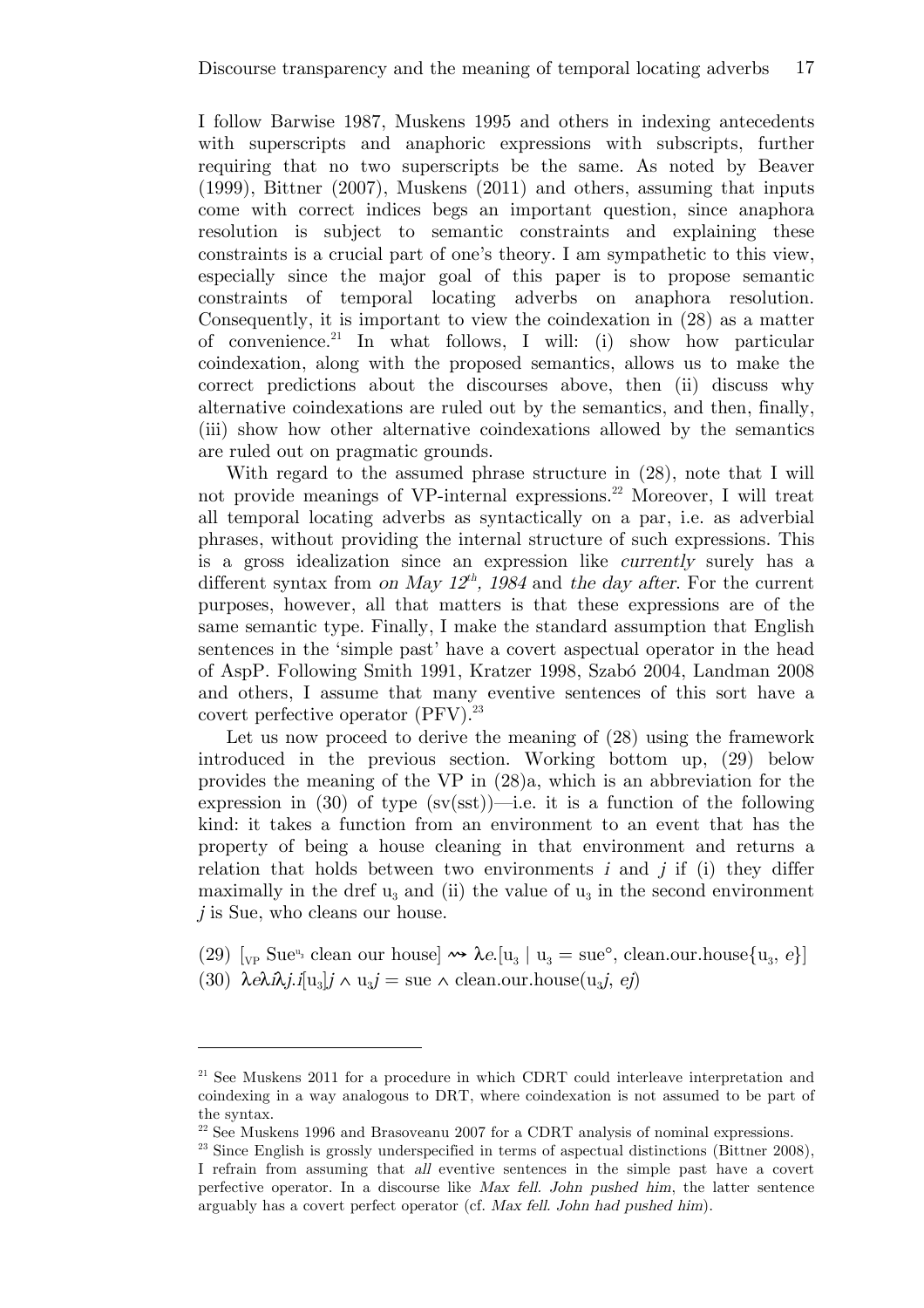The meaning of the VP combines with PFV, whose meaning is provided in (31); it is an abbreviation for the expression in (32). As is standard in work on aspect,  $PFV$  requires the introduced event  $e<sub>2</sub>$  to be contained within a time argument  $t<sub>1</sub><sup>24</sup>$  which (as we will see) is saturated by temporal locating adverbs and serves as the reference time for the described event.

(31) 
$$
[A_{\rm sp} \, \text{PFV}^{\rm e_2,t_2}] \rightsquigarrow \lambda P \lambda t. [e_2, t_2 \mid e_2 \subseteq t, e_2 < t_2] ; P(e_2)
$$
\n(32)  $\lambda P \lambda t \lambda \hat{\lambda} j. \exists k (i[e_2, t_2]k \wedge e_2 k \subseteq tk \wedge e_2 k < t_2 k \wedge P(e_2) k j)$ 

Another key property of PFV is that it introduces a time  $t_2$  that follows the described event  $e_2$  (recall Partee's analysis). This is especially apparent when we consider (33) below, which combines (30) and (32).

(33) 
$$
\lambda t \lambda i \lambda j \exists k (i[e_2, t_2]k \wedge e_2 k \subseteq tk \wedge e_2 k < t_2 k \wedge k[u_3]j \wedge u_3 j = \text{sue}
$$
  
  $\wedge \text{clean.out.house}(u_3 j, e_3 j))$ 

According to (33), there is an environment k in which the value of  $t_2$  is after an event in k. We know that this time is available for anaphoric pickup because the output environment that is passed on for the interpretation of subsequent discourse is  $j$ , which differs from  $k$  only in the value that it assigns to  $u_3$  (and crucially not in value assigned to  $t_2$ ). Whether the time is actually picked up as an antecedent depends on independent rules of anaphora resolution, which I address later in this section.

Let us now move on to consider the meaning of the past tense. As illustrated in (34)-(35) below, I assume that there is a past tense operator, PST, which does not introduce a new DREF, but merely checks that the time argument precedes the speech time. Here, I use  $t_0$  to describe a constant function (of type si) from environments to the speech time.

 $(34) \; \left[_{\rm T} \; {\rm PST} \, \right] \leadsto \lambda Q \! \lambda t. \; \left[ \; \left| \; t < \rm{t_0} \right] \; ; \; Q \! (t) \right]$ 

(35)  $\lambda Q \lambda t \lambda \hat{\mu} i \exists k (i = k \wedge tk < t_0 k \wedge Q(t) k i)$ 

As the final step to deriving the meaning of (28)a, consider the meaning of the adverbial phrase on May  $12^{th}$  1984 below:

(36)  $\left[_{\text{AdvP}} \text{ on May } 12^{\text{th}} 1984^{\text{t}} \right] \rightsquigarrow \lambda Q. \left[ t_1 \mid t_1 = \text{may.} 12.1984^{\circ} \right]$ ;  $Q(t_1)$ (37) λ $Q\lambda i\lambda j.\exists k(i[t_1]k \wedge t_1k = \text{may.}12.1984 \wedge Q(t_1)kj)$ 

Here we see that May  $12^{th}$  1984 introduces a time that names May 12, 1984. In this way, it is semantically on a par with the proper name Sue, cf.  $(29)-(30)$  above. As we shall see shortly, that same day differs from May  $12^{th}$ , 1984 in (i) not introducing a new time DREF and (ii) retrieving two salient DREFs previously introduced into the discourse context.

When we combine the meanings in  $(29)$ ,  $(31)$ ,  $(34)$  and  $(36)$ , we get the meaning in (38) below, which is an abbreviation for the expression in (39)

 $24$  Note that PFV does not really introduce an event, but a function from an environment to an event in that environment (recall the discussion in section 3.1 of DREFs in CDRT). I will continue to say 'event' for simplicity of exposition; the same goes for 'time' and 'individual'.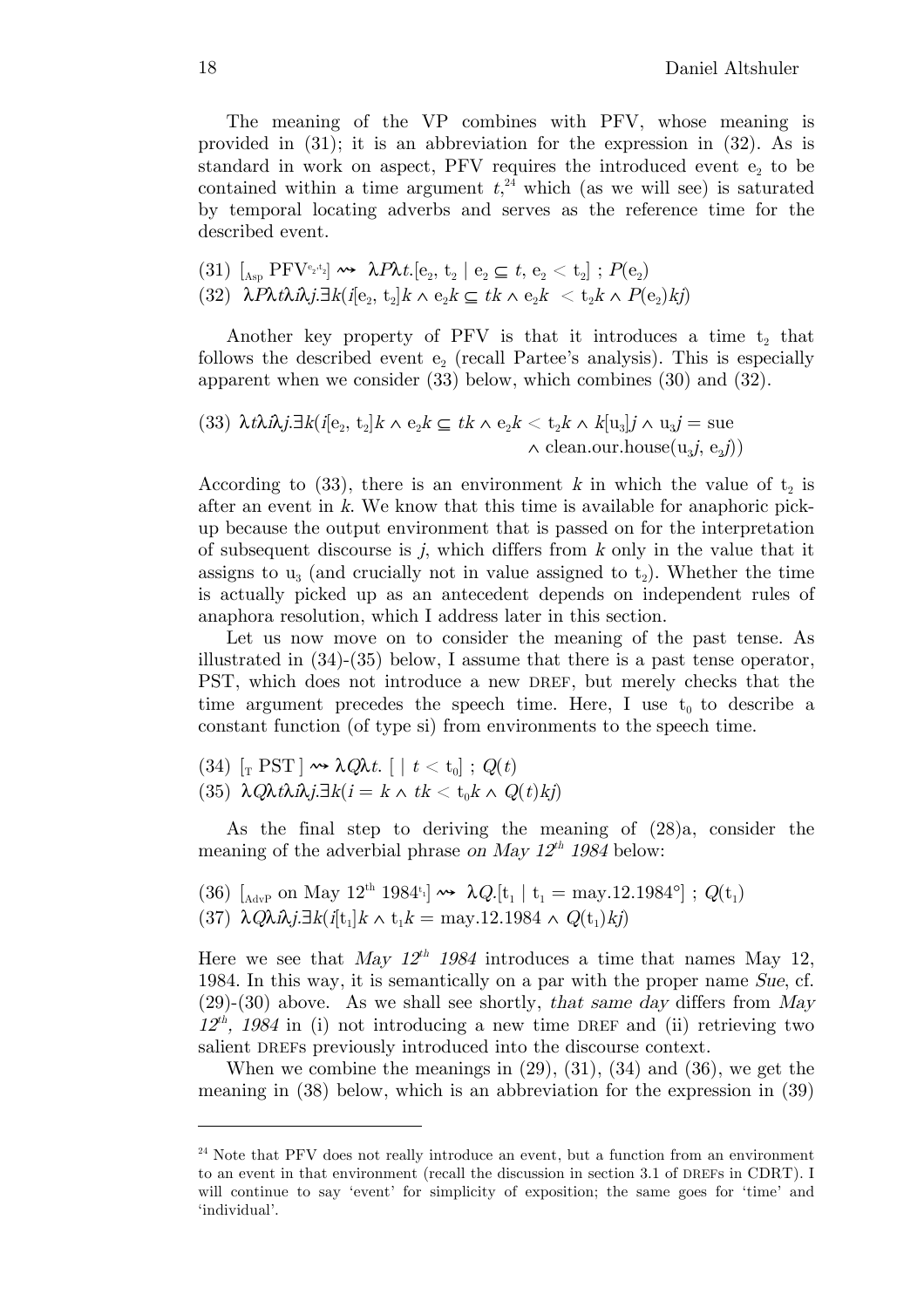of type sst. Note that I will henceforth use the convention of putting conditions that contain antecedents for subsequent discourse, viz.  $e_2 < t_2$ , at the end of the formula.

$$
(38)\begin{bmatrix} {}_{\text{TP}}\begin{bmatrix} {}_{\text{AdvP}} \text{ on May 12}^{\text{th}} \text{ 1984}^{\text{t}} \end{bmatrix}\begin{bmatrix} {}_{\text{TP}} \text{ PST } \begin{bmatrix} {}_{\text{AspP}} \text{ PFV}^{e_2,t_2} \text{ Sue}^{u_3} \text{ clean our house} \end{bmatrix}\end{bmatrix} \rightsquigarrow} \\ {}_{\text{[t_1, e_2, t_2, u_3} \text{ } | \text{ } t_1 = \text{may.}12.1984^{\circ}, \text{ } t_1 < t_0, \text{ } e_2 \subseteq t_1,} \\ {}_{u_3} = \text{sue}^{\circ}, \text{ clean.out house} \{ u_3, \text{ } e_2 \}, \text{ } e_2 < t_2 \end{bmatrix} \\ (39)\begin{bmatrix} \lambda \lambda j. i[t_1, e_2, t_2, u_2] \text{ } j \wedge t_1 \text{ } j = \text{may.}12.1983 \wedge t_1 \text{ } j < t_0 \text{ } j \wedge e_2 \text{ } j \subseteq t_1 \text{ } j \wedge \\ {}_{u_3} \text{ } j = \text{sue} \wedge \text{clean.out house} (u_3 \text{ } j, e_2 \text{ } j) \wedge e_2 \text{ } j < t_2 \text{ } j \end{bmatrix}
$$

According to the meanings above, there is a time interval before the speech time that is May  $12<sup>th</sup>$ , 1984. A house-cleaning event took place within this interval. Moreover, a time after this event is introduced and, as will be seen shortly, serves as an antecedent for the hiring event described later in the discourse.

To finish the derivation of (28), I will concentrate on the meaning of that same day. I disregard the meanings of the other expressions in (28)b because they are on a par with those in (28)a discussed above. As illustrated in  $(40)$  below, I propose that that same day checks in the input context whether there is a time antecedent  $t_1$  that has the property of being a day and takes place throughout a previously introduced time  $t_2$ (within which the described event takes place). 25

(40)  $\left[\begin{smallmatrix} A_{\text{d}vp} \end{smallmatrix}\right]$  that same dayt<sub>1,t2</sub>]  $\rightsquigarrow \lambda Q$ .  $\left[\begin{smallmatrix} \end{smallmatrix}\right]$  day $\left\{\begin{smallmatrix} t_1 \end{smallmatrix}\right\}$ ,  $t_2 \subseteq t_1$  ;  $Q(t_2)$ 

Relating (40) to the discourse at hand, we derive:

 $\overline{a}$ 

$$
\begin{aligned}(41)\,\, &\left[t_1,\,e_2,\,t_2,\,u_3,\,e_4,\,t_4,\,u_5\ \right] \\ \text{a. } &\left.t_1 = \text{may.}12.1984^{\text{o}},\,t_1 < t_0,\,e_2 \subseteq t_1,\,u_3 = \text{sue}^{\text{o}}, \\\text{clean.out.house}\{u_3,\,e_2\},\,e_2 < t_2, \\ &\text{b. day}\{t_1\},\,t_2 \subseteq t_1,\,t_1 < t_0,\,e_4 \subseteq t_2\text{, wife.of.speaker}\{u_5\}, \\ &\text{hire}\{u_5,\,u_3,\,e_4\},\,e_4 < t_4\end{aligned}
$$

This formula could be reduced to (42) below, according to which a hiring event took place within a time after the house-cleaning event, which itself

<sup>&</sup>lt;sup>25</sup>Muffy Siegal (p.c.) provides (i) below, which prima facie seem to present a challenge for this view. This discourse is felicitous even though it does not (explicitly) describe a day that could serve as an antecedent for that same day. The view advocated here is that in such instances, one accommodates an antecedent of the right kind, i.e. one that has the property of being a day. For example, in (i), one accommodates that that same day refers to a day three weeks ago analogous to the way one accommodates in (ii) that the same town refers to a town in Wisconsin. Evidence that accommodation is involved in (i) comes from (iii), which is infelicitous because it is unlikely that one could read a lengthy novel in a single day and thus one cannot accommodate that that same day refers to some day three weeks ago (when John read 'War and Peace').

<sup>(</sup>i) Three weeks ago, Sue gave Fido a bath and cleaned our house. That same day, my wife hired her and gave her a check for one month in advance.

<sup>(</sup>ii) I went to Wisconsin and bought a car. In the same town, there was a fire (Ted Fernald, p.c.).

<sup>(</sup>iii) 3 weeks ago, John read *War & Peace.* #That same day, Sue gave birth.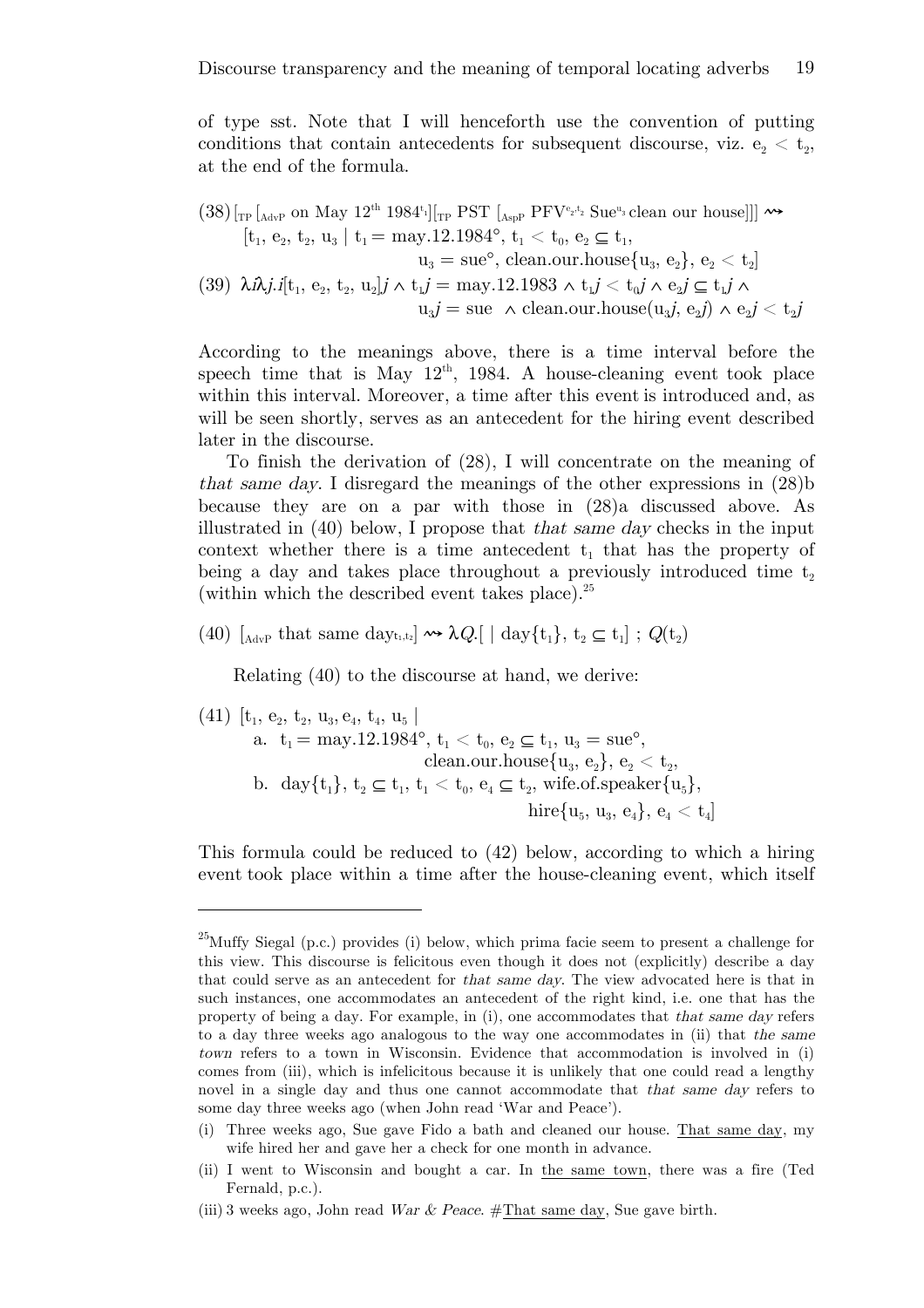took place within May  $12<sup>th</sup>$ , 1984. From this, it follows that the hiring took place both on May  $12<sup>th</sup>$ , 1984 and after the house cleaning. This is the desired result.

$$
\begin{aligned}(42)\,\, &\, \left[t_1,\, e_2,\, t_2,\, u_3,\, e_4,\, t_4,\, u_5\ \right] \\ \text{a. } &\, t_1 = \, \text{may.} 12.1984^\text{o},\, t_1 < t_0,\, e_2 \subseteq t_1,\, u_3 = \text{sue}^\text{o}, \\ &\quad \text{clean.our.house} \{u_3,\, e_2\},\, e_2 < t_2, \\ \text{b. } &\, t_2 \subseteq t_1,\, e_4 \subseteq t_2, \, \text{wife.of.speaker} \{u_5\}, \, \text{hire} \{u_5,\, u_3,\, e_4\},\, e_4 < t_4\end{aligned}
$$

In sum, the analysis of (26), repeated below in (43), relies on the idea that that same day is 'twice anaphoric': it encodes two anaphoric DREFs without introducing one of its own. One of these anaphors is resolved to a time introduced by on May 12<sup>th</sup>, 1984 (namely  $t_1$  in (28)a) and the other is resolved to a time introduced by PFV (namely  $t_2$  in (28)a). The latter resolution preserves the narrative progression triggered by PFV that would be present without that same day. The coindexation in (28) is, therefore, crucial to obtain the desired reading of (43).

- (43) a. On May 12, 1984 Sue cleaned our house.
	- b. That same day, my wife hired her.

To that end, note that two other coindexations are conceivable, e.g. those in (44)-(45) below. While (44)a and (45)a are the same as  $(28)a$ , (44)b and (45)b are crucially different from (28)b. In particular, the two anaphoric DREFs encoded by that same day in (44)b are both resolved to the time that is introduced by PFV, namely  $t_2$ , while the two anaphoric DREFs encoded by that same day in (45)b are both resolved to the time that is introduced by on May  $12^{th}$ , 1984, namely  $t_1$ .

- (44) a.  $[\text{TP}[\text{AdvP} \text{ on May 12}^{th} 1984^t] [\text{TP} \text{PST}[\text{AspP} \text{PFV}^{e_2,t_2}[\text{VP} \text{Sue}^{u_3} \text{clean our house}]]]]$ b.  $[\text{TP}[\text{AdvP} \text{ that same day}_{t_2,t_2}][\text{TP} \text{ PST} \text{ [A<sub>spP</sub> PFV<sup>e_4,t_4</sup>]}[\text{VP} \text{ my wife}^{\text{u}_5} \text{hire her}_{\text{u}_3}]]]]$
- (45) a.  $[\text{TP}[\text{AdvP} \text{ on May 12}^{th} 1984^t] [\text{TP} \text{PST}[\text{AspP} \text{PFV}^{e_2,t_2}[\text{VP} \text{Sue}^{u_3} \text{clean our house}]]]]$ b.  $[\text{TP}[\text{AdvP} \text{ that same day}_{t_1,t_1}][\text{TP} \text{PST} \text{ [A<sub>spP</sub> PFV<sup>e4,t4</sup>]}[\text{VP} \text{ my wife}^{\text{u}_5} \text{hire heru}_3]]]]$

The coindexation in (44) corresponds to a reading in which the hiring took place after the house cleaning, but not necessarily on May 12, 1984, i.e. a situation in which the house cleaning took place on May 13, 1984 would verify the truth-conditions of (44). We correctly predict this reading to be unavailable in  $(43)$  given the semantics of that same day, which requires one of the anaphoric times to have the property of being a day and therefore rules out (44).

The coindexation in (45), on the other hand, corresponds to a 'neutral reading', i.e. one in which there is no order that the events described in (43)a,b are understood to have occurred in. While the neutral reading is also unavailable in (43), and below I discuss why this is so, note that there is no possible coindexation that would force a reading of (43) in which the hiring took place *prior* to the house cleaning (i.e. narrative regression). That is, the proposed semantics not only predicts that there should be narrative progression in  $(43)$  (given the indexation in  $(28)$ ) and neutrality with respect to event ordering (given the indexation in  $(45)$ ), but it also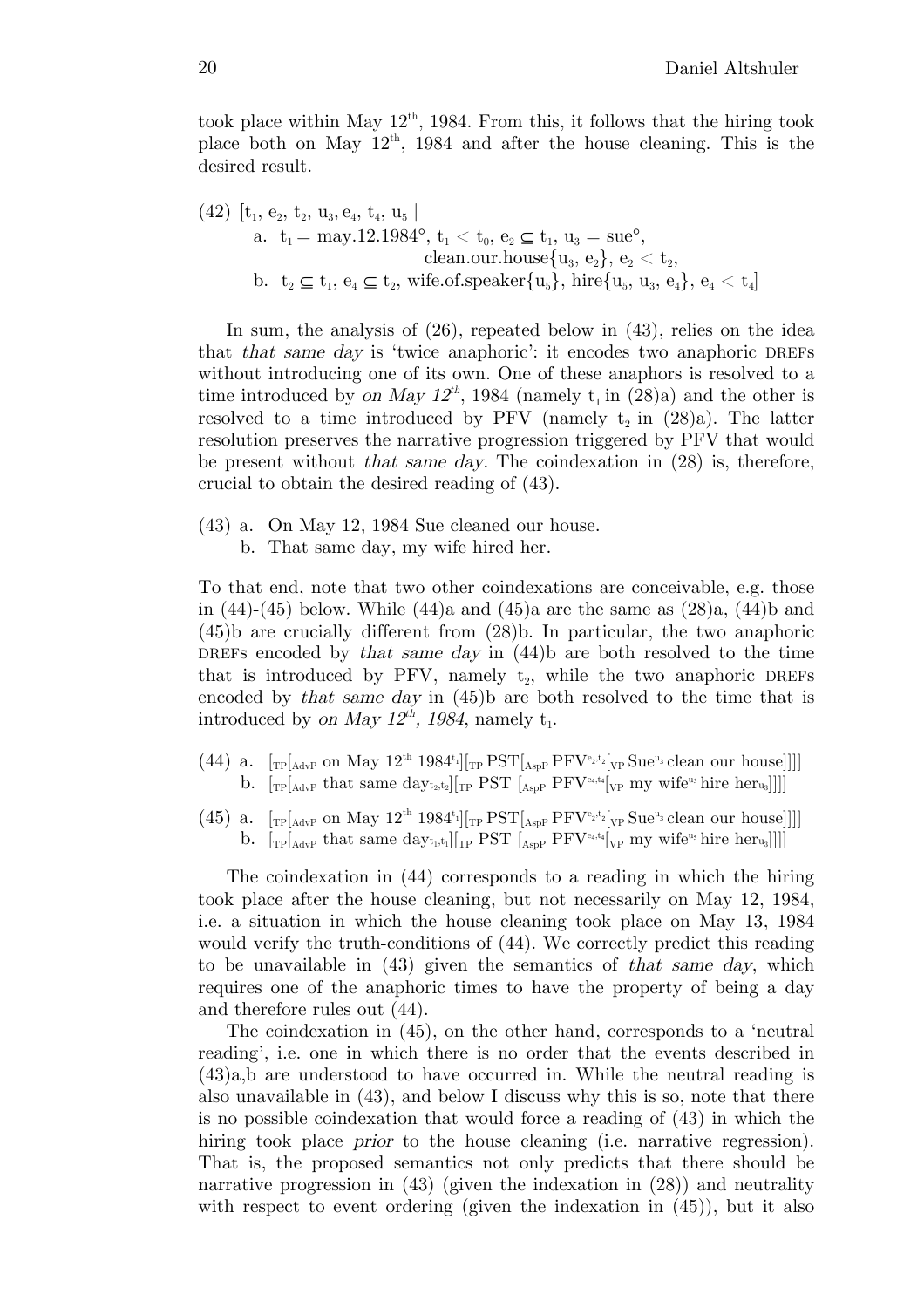rules out narrative regression given: (a) the semantics of PFV, which moves the narrative forward and (b) the proposed semantics of that same day, which can be transparent to the forward movement. This is an important result, since, as we have seen, a problem with Partee's theory is that temporal locating adverbs are never transparent and therefore her theory does not rule out the possibility of narrative regression in (43).

Let us now return to the observation that the coindexation in  $(45)$  is not ruled out even though it predicts a neutral reading that is unavailable in (43). To see that this is the desired result, recall that that same day and related adverbs are found in contexts in which a neutral reading is salient. For example, the most salient reading of (46) is one in which there is no order that the events described in (46)b,c are understood to have occurred in.

- (46) a. Bill will move next week.
	- b. Last week, his house burned down.
	- c. That same week he divorced Sue.

In the literature on discourse coherence, (46) would be said to exemplify PARALLEL, defined by Hobbs (1990: 93) as follows:

(47) PARALLEL( $\varphi, \psi$ ): Infer  $p(a_1, a_2,...)$  from the assertion of  $\varphi$ , and  $p(b_1, a_2,...)$  $b_2,...$ ) from the assertion of  $\psi$ , where  $a_i$  and  $b_i$  are similar for all i.

The definition in  $(47)$  is satisfied by  $(46)$ b,c since there is a common predicate  $p$ , e.g. loss, whose arguments are similar: (46)b describes Bill's loss of a house and (46)c describes Bill's loss of his wife. A house and a wife are similar in, e.g. being vital to one's everyday life. In turn, this parallel is what connects  $(46)$ b,c to  $(46)$ a via EXPLANATION (defined in section 2.2), i.e. the loss of a house and a wife are parallel in that they both explain why Bill will move next week.

(48) Coherence structure of (46)

 $\left[_{\text{Explanation}} (46) a + \left[_{\text{PaBALLEL}} (46) b + (46) c \right] \right]$ 

Unlike in  $(46)$ , it is very difficult (if not impossible) to establish PARALLEL between  $(43)$ a and  $(43)$ b, i.e. any situation in which  $(43)$  is true and in which (43) satisfies (47) is one that is far-fetched. The same is true with respect to any other coherence relation that fails to establish a temporal order between the described events. Such is the case because, as noted in section 2.2, it is it is very difficult (if not impossible) to think about an event of doing work and an event of being hired—described in the same discourse—without establishing a contingency relationship between the two events. Connecting this intuition to the theory at hand, we can say that that anaphora resolution reduces to satisfaction of constraints imposed by coherence relations: it can look at many anaphors at once and can appeal to world knowledge, especially when there is a lot of content available. In (43), world knowledge reasoning leads us to infer that OCCASION or EXPLANATION—and crucially not PARALLEL—hold in (43)a,b. Given that EXPLANATION (which leads to narrative regression) is ruled out for semantic reasons noted above, it is not surprising that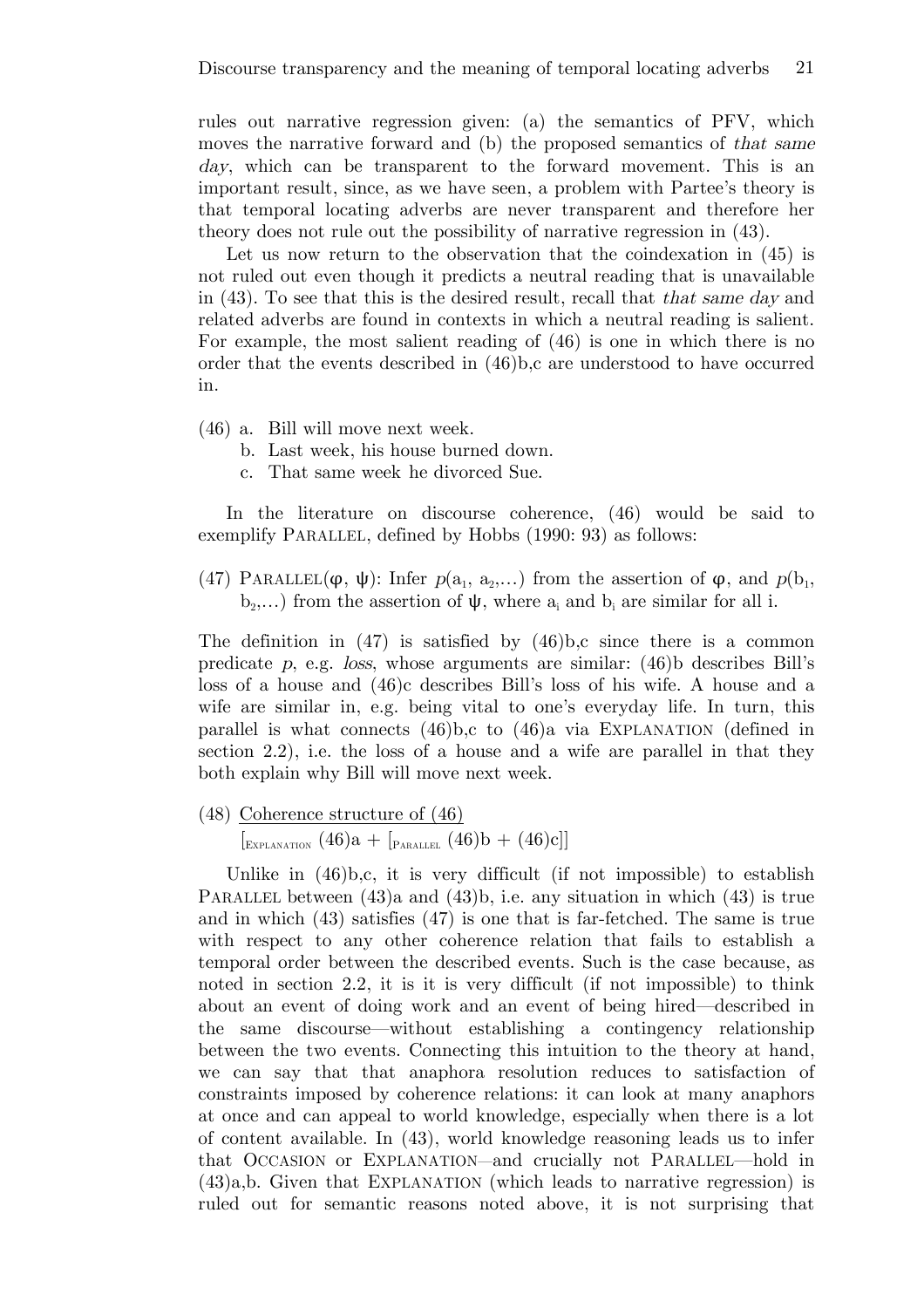OCCASION is chosen, i.e. anaphora is resolved as is indicated by (28). In this way, we explain why we infer the particular ordering of events, while being precise about the division of labor between the semantics and the pragmatics module.

I end this section by returning to the discourse in (46) above, where PARALLEL is chosen over OCCASION. I would like to show how the coindexation in (49) below correctly predicts that there is no order that the house burning and the divorce are understood to have occurred in, though both are understood to precede Bill's future move. Subsequently, I consider alternative coindexations and explain why they are ruled out.

- (49) a.  $[\text{TP}[\text{AdvP} \text{ next week}^{t_1}][\text{TP} \text{ FUT}[\text{AspP} \text{PFV}^{e_2,t_2}[\text{VP} \text{Bill}^{u_3} \text{move}]]]]$ 
	- b.  $[\text{TP}[\text{AdvP} \text{ last week}^{t_4}][\text{TP} \text{PST}[\text{AspP} \text{PFV}^{\text{e}_5,t_5}[\text{VP} \text{his}_{u_3} \text{ house burn down}]]]]$
	- c.  $[\text{TP}[\text{AdvP} \text{ that same week}_{t_4,t_4}][\text{TP} \text{PST}[\text{AspP} \text{PFV}^{\text{eq},t_6} \text{ }[\text{VP} \text{ he}_{u_3} \text{divorced Sue}^{u_7}]]]]$

The representation in (49) has four new expressions worthy of note— FUT and next week in (49)a, last week in (49)b and that same week in (49)c—whose semantics are provided below. For the sake of brevity, I will only provide DRT abbreviations from here on out.

- $(50)$   $\left[\text{T} \text{ FUT}\right] \rightarrow$  $\lambda Q\lambda t$ .[ | t<sub>0</sub> < t] ; Q(t)
- $(51)$  [<sub>T</sub> next week<sup>t<sub>1</sub>]</sup>  $\rightsquigarrow$  $\lambda Q.[t_1 | \text{ week}\{t_1\}, t_0 < t_1], [\text{t'} | t_0 < t' < t_1] \Rightarrow [ | \neg [\text{week}\{t'\}] ] ; Q(t_1)$
- (52)  $\left[\right]$  last week<sup>t4</sup>  $\rightarrow$  $\lambda Q.[t_4\,|\,\,\mathrm{week}\{t_4\},\,t_4 < t_0],\,[t^*\mid t_4] < t^*\,\,<\,t_0] \Rightarrow [\,\,\,]\neg[\mathrm{week}\{t'\}]]\,\,;\,\,Q(t_4)$
- (53)  $\left[\begin{smallmatrix} \Delta & \Delta & \Delta \\ \Delta & \Delta & \Delta \end{smallmatrix}\right]$  and  $\Delta$  that same weekt<sub>4,t4</sub>  $\rightarrow$  $\lambda Q.$ [ | week $\{t_4\}, t_4 \subseteq t_4$ ];  $Q(t_4)$

According to (50), the future operator is just like its past counterpart except that it is the mirror image; it checks in the input context whether a time (later saturated by an adverbial expression) takes places after the speech time. According to  $(51)$ , next week introduces a new time  $t_1$  such that it: (i) has the property of being a week, (ii) follows the speech time, and (iii) is the closest week to the speech time (i.e. if there is a time t' that is closer to the speech time than  $t_1$ , then t' does not have the property of being a week). As shown in  $(52)$ , *last week* is the mirror image of next week. Finally, the meaning of that same week in (53) is the same as that same day with the caveat that it requires that a time in the input context have the property of being a week rather than a day.

Given the meanings in  $(50)-(53)$  above, as well as the meanings discussed at the outset of this section, it follows that (49) has the representation in (54) below, where some of the superfluous conditions have been taken out. The superfluous conditions 'week $\{t_4\}$ ' and ' $t_4 \subseteq t_4$ ' in (54)c remain to illustrate the contribution of that same week.

$$
\begin{array}{ll} \text{(54)} \ \ [\text{t}_1, \ \text{e}_2, \ \text{t}_2, \ \text{u}_3, \ \text{t}_4, \ \text{e}_5, \ \text{t}_5, \ \text{e}_6, \ \text{t}_6, \ \text{u}_7 \ ] \\ \text{a.} \quad \text{week} \{ \text{t}_1 \}, \ \text{t}_0 < \text{t}_1, \ [\text{t'} \ | \ \text{t}_0 \ < \ \text{t'} \ < \ \text{t}_1 ] \Rightarrow [ \ | \neg [\text{week} \{ \text{t'} \} ]], \\ \text{u}_3 = \text{bill}^{\text{o}}, \ \text{move} \{ \text{u}_3, \ \text{e}_2 \}, \ \text{e}_2 < \ \text{t}_2, \end{array}
$$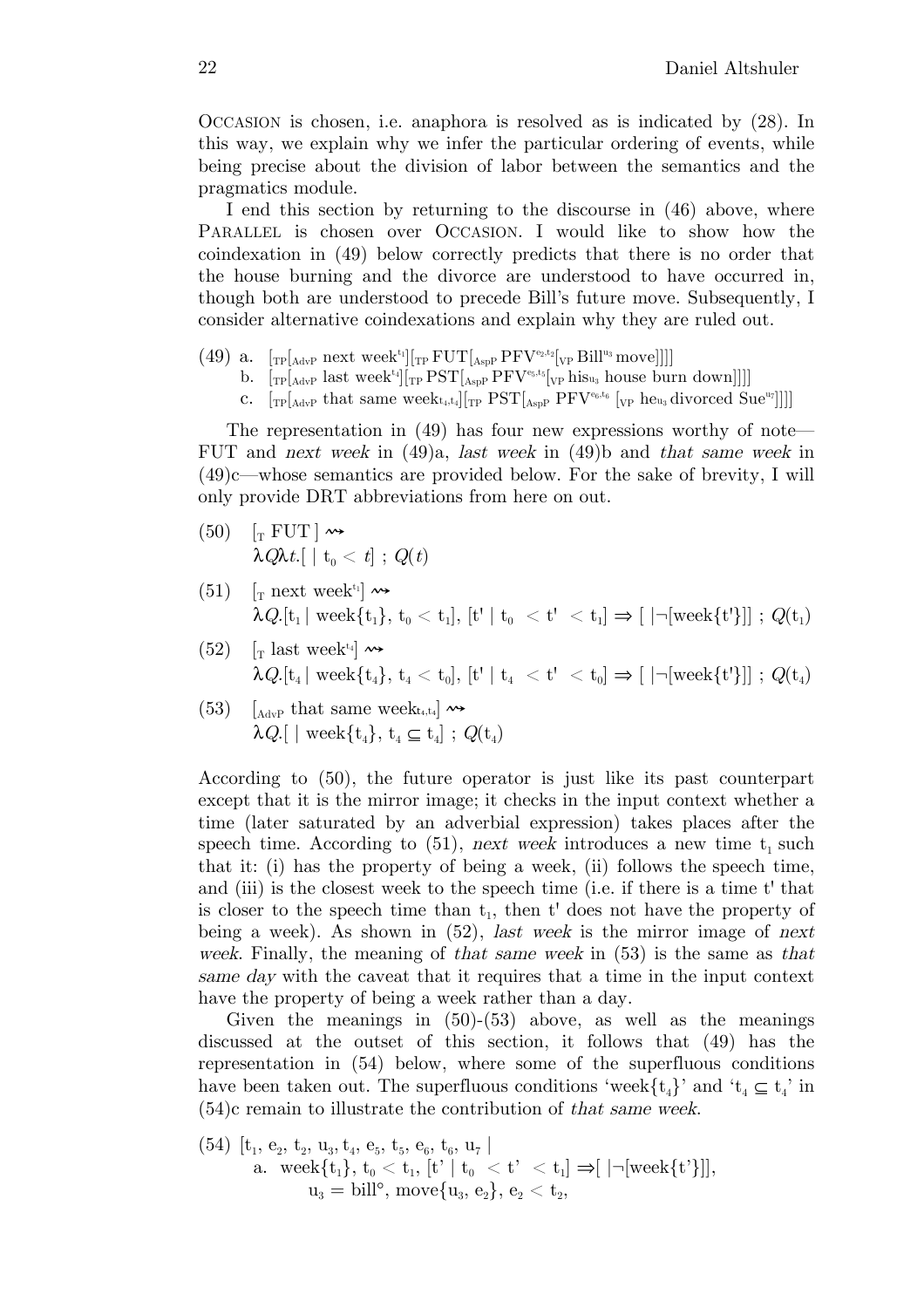b. week $\{t_4\}, t_4 < t_0$ ,  $[t' | t_4 < t' < t_0] \Rightarrow | |\neg | \text{week} \{t'\}| |$ burn.down{house.of.u<sub>3</sub>,  $e_5$ },  $e_5 < t_5$ , c. week $\{t_4\}$ ,  $t_4 \subseteq t_4$ ,  $e_6 \subseteq t_4$ ,  $u_7 = \text{sue}^{\circ}$ , divorce $\{u_3, u_7\}$ ,  $e_6 < t_6$ 

According to the truth conditions above, Bill will move the week after the speech time. The week prior to the speech time, his house burned down and he got divorced. Given the aforementioned conditions in (54)c, namely week $\{t_4\}$  and  $t_4 \subseteq t_4$ , nothing is said about how the divorce is related in time with respect to the house burning. That is, the contribution of that same week reduces to locating the divorce within the same week as the house burning. This is the desired result.

The difference in what is contributed by *that same week* in  $(54)$ c and what is contributed by *that same day* in  $(28)$  has to do with the coindexation: while (54)c results from that same week encoding time anaphors that have the same antecedent, namely the time introduced by last week, (28)b results from that same day encoding time anaphors that have the distinct antecedents, namely the time introduced by May  $12^{th}$ , <sup>1984</sup> and PFV. Since we have already justified the latter resolution, let us turn to justify the former. To do so, let us consider possible antecedents for the two anaphoric times encoded by that same week. Given (53) one of these times must have the property of being a week. Looking back to (49), there are only two candidates: the time  $t_1$  introduced by next week and the time  $t_4$  introduced by *last week*. With regard to the other anaphoric time encoded by that same week, there are two candidates in addition to those already noted: the time  $t_2$  introduced by PFV in (49)a and the time  $t_5$ introduced by PFV in (49)b. Given these options, we have the following alternatives to (49)c:

- (55) a.  $[\text{TP}[\text{AdvP} \text{ that same week}_{t_1,t_1}][\text{TP} \text{PST}[\text{AspP} \text{PFV}^{\text{ee},t_6}[\text{VP} \text{ heu}_3 \text{divorced Sue}^{\text{ur}}]]]]$ 
	- b.  $[\text{TP}[\text{AdvP} \text{ that same week}_{t_1,t_2}][\text{TP} \text{PST}[\text{AspP} \text{PFV}^{\text{eq},t_6}][\text{VP} \text{ heu}_3 \text{divorced Sue}^{\text{u}_7}]]]]$
	- c.  $[\text{TP}[\text{AdvP} \text{ that same week}_{t_1,t_4}][\text{TP} \text{PST}[\text{AspP} \text{PFV}^{\text{ee},t_6}][\text{VP} \text{ he}_{u_3} \text{divorced Sue}^{u_7}]]]]$
	- d.  $[\text{TP}[\text{AdvP} \text{ that same week}_{t_1,t_5}][\text{TP} \text{ PST}[\text{AspP} \text{ PFV}^{\text{ee},t_6}][\text{VP} \text{ heu}_3 \text{divorced Sue}^{\text{ur}}]]]]$
	- e.  $[\text{TP}[\text{AdvP} \text{ that same week}_{t_4,t_2}]]_{TP} \text{PST}[\text{AspP} \text{ PFV}^{\text{eq},t_6} [\text{VP} \text{ heu}_3 \text{divorced Sue}^{\text{u}_7}]]]]$
	- f.  $[\text{TP}[\text{AdvP} \text{ that same week}_{t_4,t_5}][\text{TP} \text{ PST}[\text{AspP} \text{ PFV}^{\text{eq},t_6}][\text{VP} \text{ heu}_3 \text{divorced Sue}^{\text{u}_7}]]]]$

The coindexations in (55)a-(55)e are ruled out by the semantics. In particular, (55)a-(55)d require one of the anaphoric times encoded by that same week to be resolved to a future time  $t_1$  introduced by next week. This is in conflict the meanings of PST and that same week, i.e. we would predict the contradictory claim that a time in the past to took place within the future time  $t_1$ . In (55)e, the anaphoric times encoded by that same week are resolved to a past time  $t_4$  introduced by *last week* and future time  $t_2$  introduced by PFV. As with  $(55)a-(55)d$ , this conflicts with the semantics of that same week, i.e. we would predict the contradictory claim that the future time  $t_2$  took place within the past time  $t_4$ .

The coindexation in (55)f, on the other hand, is compatible with the semantics. It would lead to an interpretation on a par with the discourse considered at the outset of this section, in (43) above. That is, (55)f requires that the divorce and the house burning not only took place during the same week, but the former took place after the later. As before, such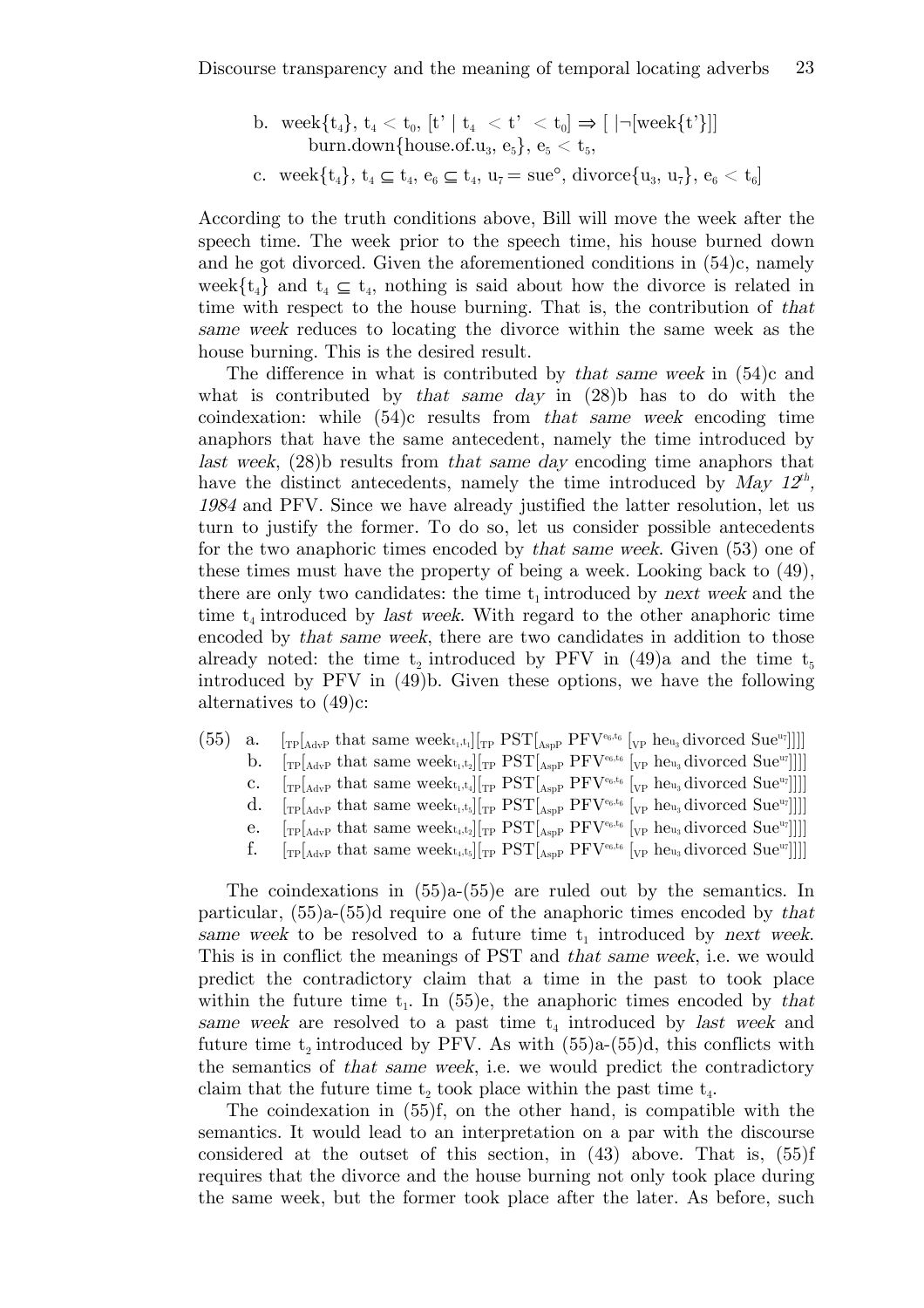an inference could be justified via OCCASION, which would mean that the divorce was contingent on the house burning. On the face of it, this is unlikely—hence the preference for the coindexation in  $(49)c$ , which is compatible with PARALLEL. However, it is conceivable that, e.g. it was Sue's fault that the house burned down (she forgot to turn off the stove!) and this mishap was the final straw in their already troubled relationship—Bill decided to divorce Sue. In such a context, the discourse in (46), repeated below in (56), would have the discourse structure in (57), which is predicted by the coindexation in  $(55)$ f above.

- (56) a. Bill will move next week.
	- b. Last week, his house burned down.
	- c. That same week he divorced Sue.
- (57) Coherence structure of (62)  $\left[_{\text{ExPLANATION}} (56)a + \left[_{\text{Occasion}} (56)b + (56)c \right] \right]$

In sum, the proposed semantics of tense and that same week rules out most of the coindexations that are alternative to (49)c. The lone alternative that is not ruled out by the semantics is less likely—on pragmatic grounds—but it nevertheless possible. In this way, we account for the discourse in (56), and more generally discourses with that same day and related adverbs.

# 4 "Currently"

In the previous section, I proposed that that same day and related adverbs are 'twice anaphoric': they encodes two anaphoric DREFs without introducing one of their own. As summarized in Fig. 3 below the fact that that same day does not introduce a DREF sets it apart from other temporal locating adverbs discussed at the outset. For example, when comparing that same day with the day after, the inability of the former to introduce a DREF is a distinguishing property since both adverbials are [+anaphoric] and [-deictic]:

|               | CAN BE<br>ANAPHORIC? | CAN BE<br>DEICTIC? | <b>INTRODUCE DREF?</b> |
|---------------|----------------------|--------------------|------------------------|
| May 12, 1984  | No                   | No                 | Yes                    |
| Yesterday     | No                   | $\rm Yes$          | ${\rm Yes}$            |
| the day after | $\operatorname{Yes}$ | $\rm No$           | $\rm Yes$              |
| that same day | $\rm Yes$            | No                 | No                     |
| on Sunday     | $\rm Yes$            | $\rm Yes$          | $\rm Yes$              |

Fig. 3 Typology of temporal adverbs (to be revised)

The goal of this section is to propose that *currently* is another temporal locating adverb that does not introduce a DREF. This adverb differs from *that same day*, however, in its ability to have a deictic interpretation (in addition to an anaphoric one). That is, currently is analogous to on Sunday in being  $[+$ anaphoric] and  $[+$ deictic]. In passing, I also discuss the related adverb now and end the section by discussing a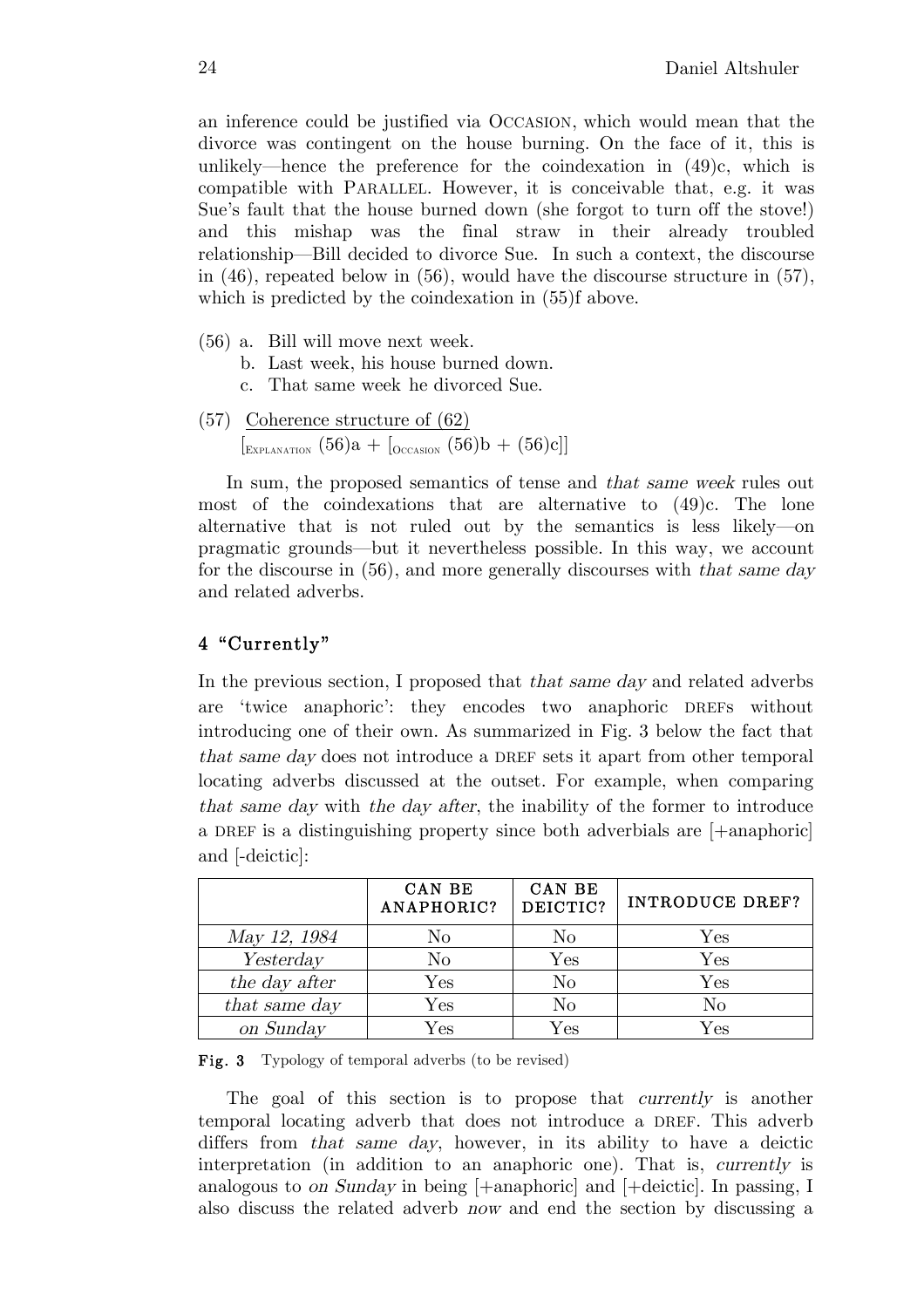challenge that currently presents for the interface between adverbial and aspectual meaning.

In discourse initial contexts, currently can only be used to describe the speech time. Therefore, it is not surprising that it typically appears with the present tense when used discourse initially:<sup>26</sup>

(58) I am currently acting as the Administrator in the transition from the Bush to the Clinton administration (M. Berry 1993: Racial and Ethnic Tensions in American Communities: Poverty, Inequality, and Discrimination—Los Angeles Hearing).

Here currently does not seem to contribute to the assertion beyond what is already contributed by the present tense. That is, (58) appears to be truth conditionally equivalent to  $(59)$ :<sup>27</sup>

(59) I am acting as the Administrator in the transition from the Bush to the Clinton administration.

Looking at *currently* in sentences like (58) one would likely conclude that this adverb is a deictic expression. Possible support for this position comes from the parallel between Hans Kamp's influential example with now in  $(60)$  and the example with *currently* in  $(61)$ :

- $(60)$  I learned last week that there would **now** be an earthquake (Kamp 1971: 299).
- $(61)$  I asked whether he would **currently** judge them to be fact... $(R. de)$ Mille 2000, The Don Juan Papers: Further Castaneda Controversies).

Saying that now and currently always refer to the context of utterance would explain why (60) and (61) entail that the described eventualities (i.e. there being an earthquake in (60) and a man's belief about some facts of the matter in  $(61)$  hold at the speech time even though there is no present tense in either sentence; this entailment disappears without now and currently, respectively.

In contrast to Kamp (1971), Altshuler (2009, 2010) proposed the following reanalysis of (60): now requires a salient time antecedent and the speech time must be chosen because it is compatible with the semantics of would and there is no other possible antecedent; the time of the learning event (i.e. a week before the speech time) described by the matrix clause is

<sup>&</sup>lt;sup>26</sup> Alice ter Meulen (p.c.) observes that *currently* seems to be ok in a discourse-initial. past conditional statement such as "Had I been aware of this currently, then..." Note, however, that *currently* picks out the speech time in such an example.

<sup>27</sup> The adverb may appear to contribute a contrast to the effect that the speaker was not acting as the administrator prior to the transition. This contrast could be contributed by the pitch accent on currently (cf. THIS YEAR I am acting as the administrator, but LAST YEAR I was not or the mere usage of the adverb, i.e. the hearer may calculate an implicature based on the speaker saying (58) and not (59).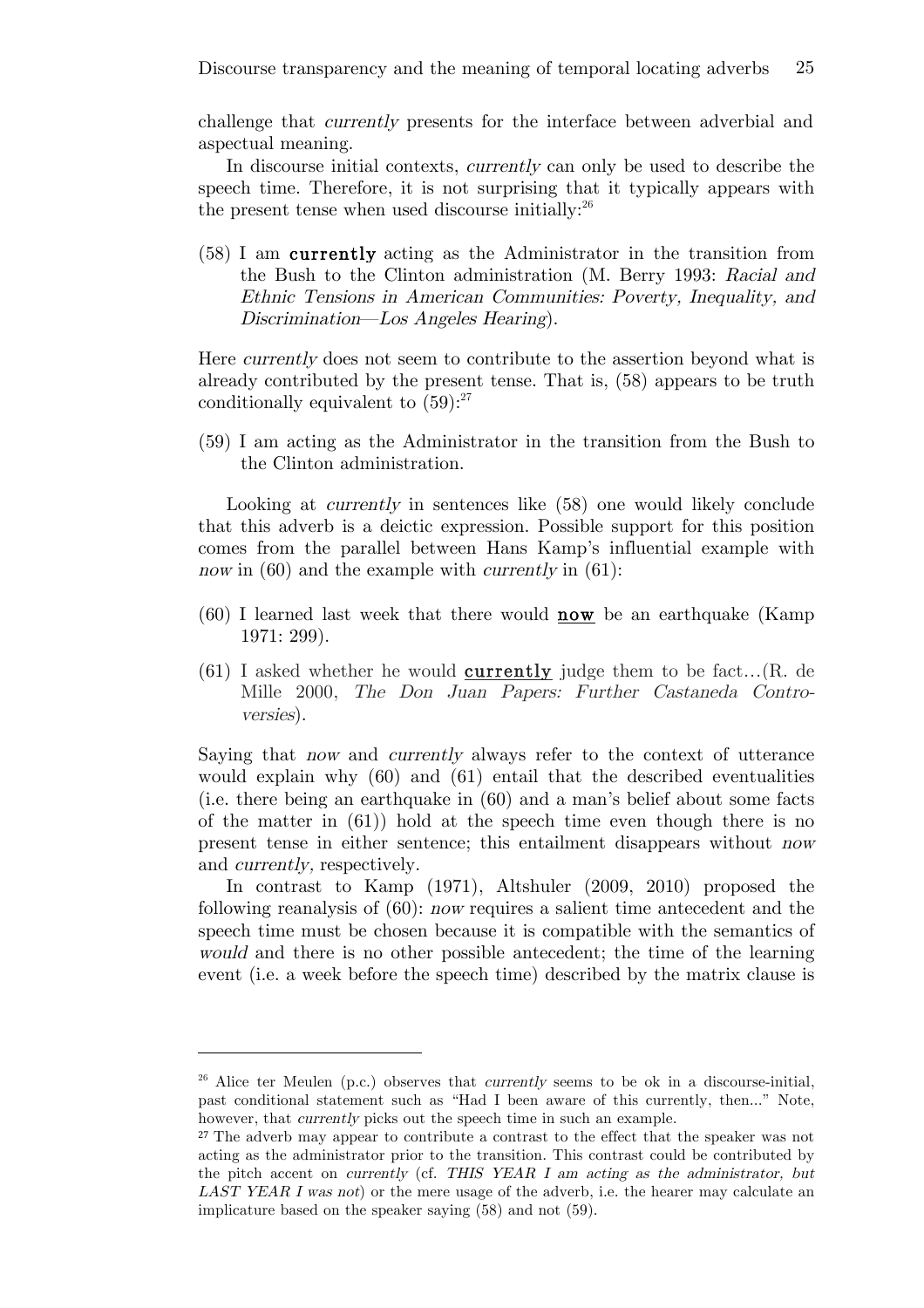ruled out because *would* requires the earthquake to follow this event.<sup>28</sup> Similarly, we could say that the speech time must be chosen as the antecedent in (60) because the only other possible antecedent, the time of the asking, is ruled out by the semantics of would.

Evidence for this view comes from cases in which now and currently occur in past tensed sentences embedded within a discourse. According to the British National Corpus, this is the most common usage of now (Lee 2010) and currently is also used in this way. Consider (62) and (63) below. In (62), Kamp's example is embedded within a made-up story. In (63), the example with currently is embedded within an actual passage from The Don Juan Papers: Further Castaneda Controversies. Interestingly, we understand now in (62) to refer to the time that Victoria begins to look nervous rather than the speech time. Similarly, in (63), currently refers to the time of the writing, in March 1978, and not the speech time.

- (62) …Victoria began to look nervous, thought Jenya. She was shaking and paced back and forth. Apparently, she learned last week that there would **now** be an earthquake.
- (63) In March 1978 I wrote a letter to Mehan citing published opinions that the works he had adduced in support of his hypothesis were entirely or mostly fiction. I asked whether he would currently judge them to be fact…(R. de Mille 2000, The Don Juan Papers: Further Castaneda Contro-versies).

A similar anaphoric usage of currently is found in (64) with the auxiliary will. It refers to a future time, namely the time of a conceived discussion about social issues that the students may be having at that time.<sup>29</sup>

(64) Teachers could have small groups of students lead discussion about the social issues in their assigned young adult text and how these issues are relevant to the students' lives…Teachers have to anticipate the fact that at least one of the students in the class will currently be dealing with the sexual issue they are discussing (P. Carroll 1999, Using Literature to Help Troubled Teenagers Cope with Societal Issues).

In sum, the data above suggests that *currently* is an anaphoric expression: it requires a salient time antecedent that could be in the past, present or future and—if no grammatical elements (e.g. the present tense)

 $28$  To the best of my knowledge, the idea that now has anaphoric properties is due to Kamp & Rohrer 1983. See also Kamp & Reyle's (1993) analysis of now as a perspective seeking anaphor and more recently, work by Julie Hunter (Hunter 2010, 2012).  $29$  The examples below provide examples parallel to  $(63)$  and  $(64)$  respectively:

<sup>(</sup>i) Back on the beach, another cocktail in hand, I saluted a fiery orange sun as it slipped into the ocean. I knew there would **currently** be another group of climbers on Kilimanjaro, eagerly awaiting its return (M. Elliot 2001, Intrepid Africa).

<sup>(</sup>ii)After clicking on the new project we will be prompted for what kind of testing we are looking at, i.e., load testing, general testing, etc. Currently, we will select only General-Purpose Test project (S. Koirala and S. Sheikh 2008, Software Testing).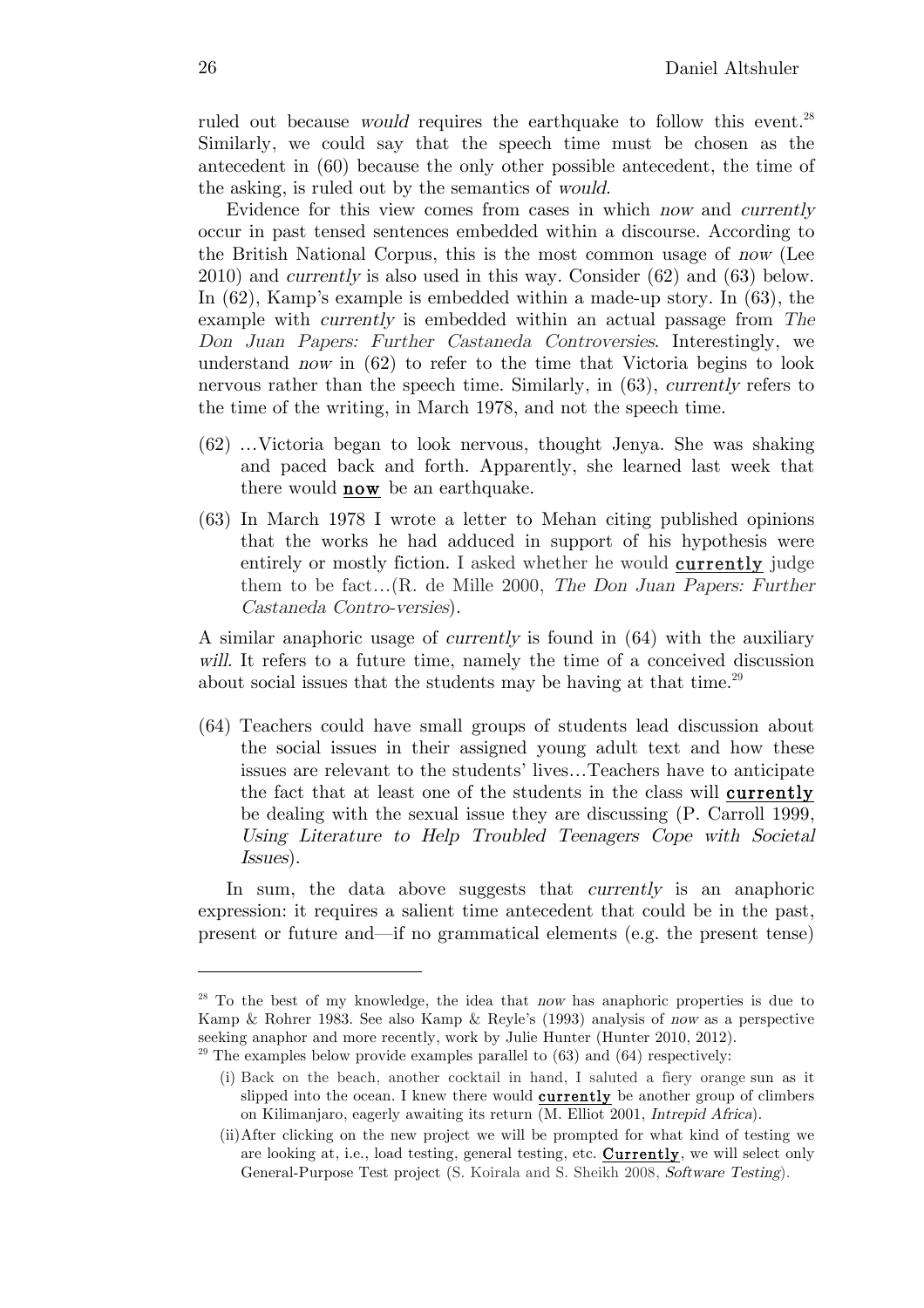indicate otherwise—independent rules of anaphora resolution determine which one is chosen. Within the framework introduced in the previous section, I propose that currently has the meaning below; its semantic function is to saturate the time argument of the tense by checking in the input context that there is a salient time.

 $(65)$ [<sub>AdvP</sub> currently<sub>t<sub>n</sub>]</sub>  $\rightsquigarrow \lambda Q$ .[ | t<sub>n</sub>];  $Q(t_n)$ 

Before turning to illustrate how (65) allows us to capture the aforementioned intuitions about the data discussed in this section, it is worthwhile to entertain the idea that *currently's* occurrence with the past tense could be explained by recent proposals of so-called shifted indexicals. One such analysis comes from Schlenker (2004), who—following Banfeld (1982) and Doron (1991)—proposes that indexicals should be evaluated relative to two contexts, which Schlenker calls 'the context of thought' and 'the context of utterance'. The former is the context from which a given thought is taken to originate and the latter is the context in which the thought is expressed. According to Schlenker, temporal indexicals like now are given their values by the context of thought, which may differ from the context of utterance.

On this view, we could say that in (63) and (64) an operator shifts currently's context of thought coordinates to a past and future time respectively. This view is attractive insofar as it has been argued on independent grounds that such shifting operators are necessary (see e.g. Kamp 1999/2013, Schlenker 1999). However, note that the motivation for shifting operators comes from data involving propositional attitude reports across languages (e.g. Anand & Nevins 2004, Deal 2012) and free indirect discourse (Schlenker 2004, Sharvit 2008), i.e. cases in which the 'perspective' shifts from the narrator to the attitude holder or character in a novel. Since currently often refers to a time other than the speech time in non-attitude and non-free indirect discourse contexts—e.g. (63) and (64) do not exemplify instances of free indirect discourse and as we shall see shortly, currently need not be embedded under an attitude in its past tense usages—an analysis of this adverb that involves shifting operators cannot be the whole story.<sup>30</sup>

Let us then return to the proposed meaning of *currently* in (65) above and show how it allows us to account for the various data discussed in this section. We begin with the present tense usages of currently. The meaning in (65) allows us to represent the simplified version of (58) as follows:

(66)I am currently acting.

 $\overline{a}$ 

 $(67)$ <sub>TP</sub>[<sub>AdvP</sub> currently<sub>t<sub>0</sub>][<sub>TP</sub> PRS[<sub>AspP</sub> PROG<sup>e</sup><sub>1</sub>[<sub>VP</sub> I<sub>u<sub>0</sub></sub> act]]]]</sub>

 $30$  Hunter (2010) makes a similar point with respect to now. She argues that accounts such as Banfeld's (1982) and Doron's (1991) and Schlenker's (2004) "cannot possibly do justice to the full range of behavior exhibited by now. They may very well shed light on certain aspects of particular literary styles…but we must look beyond them to construct a full semantic account for *now*...The real shortcoming of all of these views... is that *now* can pick up on a time other than the time of actual utterance even outside of the historical present and free indirect discourse" *(ibid:* 56).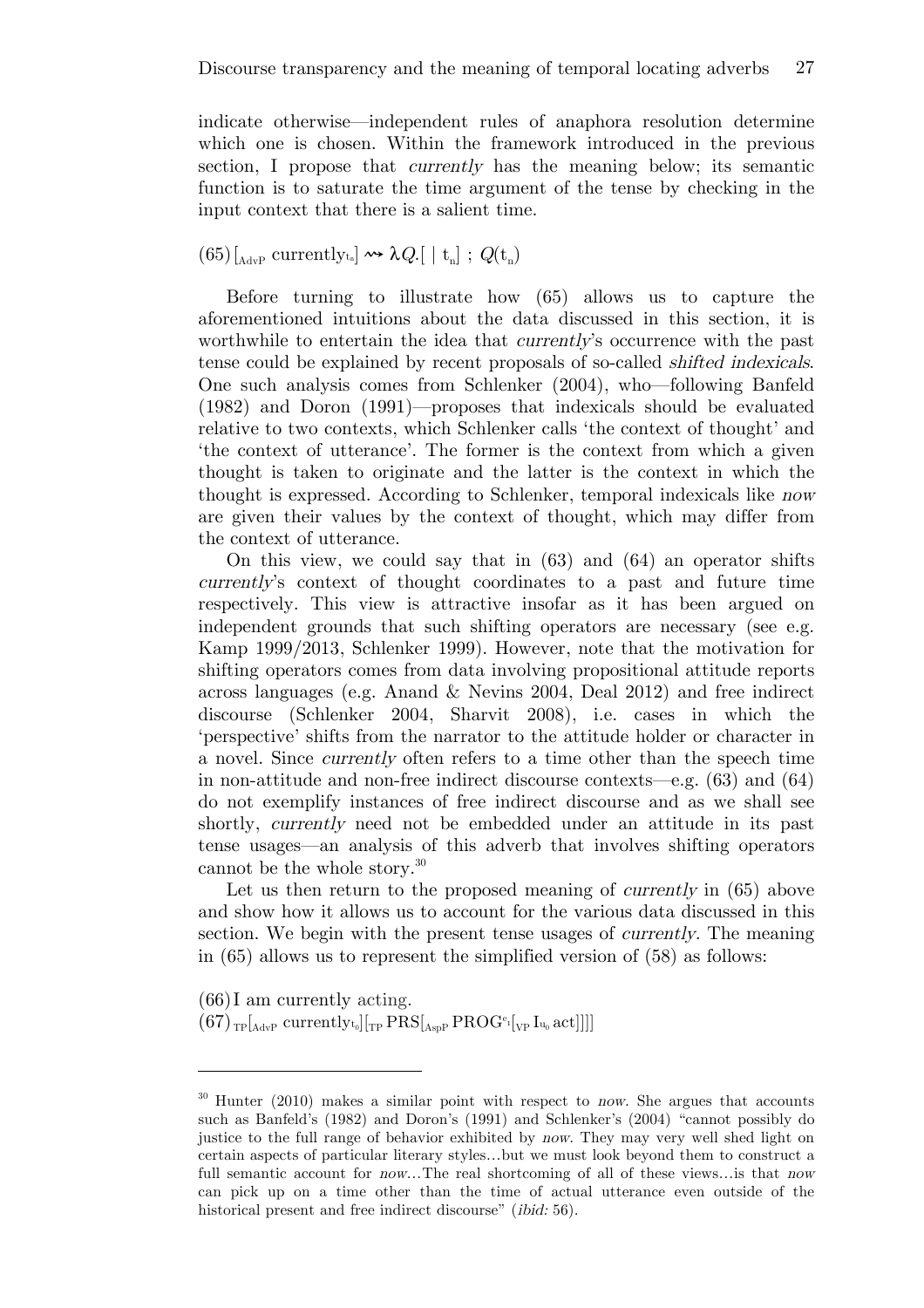Several comments are in order. To begin with, I assume following Bittner (2007) that "As soon as somebody begins to speak, this very fact is noted, focusing the attention on three default topics."31 In DRT terms, we can represent this focus of attention as an initial DRS (start up update in Bittner's terms), which for our purposes will be represented as in (68) below: the interpretation of any given discourse involves an introduction of the following three DREFs in the initial DRS: (i)  $t_0$ , which describes a constant function (of type si) from environments to the speech time, (ii)  $e_0$ , which describes a constant function (of type sv) from environments to the speech eventuality and (iii)  $u_0$ , which describes a constant function (of type se) from environments to the speaker.<sup>32</sup> This ensures that the speech time, the speech eventuality and the speaker are always accessible (cf. van Eijck & Kamp 1996).

(68)  $[t_0, e_0, u_0]$  speak.up $\{u_0, e_0\}$ ,  $\tau\{e_0\} = t_0$ ]

Note that the representation in (67) above already presupposes (68):  $currently$  is coindexed to the speech time and I is coindexed with the speaker. When the meaning of  $(67)$  is merged with  $(68)$ , we obtain:<sup>33</sup>

(69)  $[t_0, e_0, u_0]$  speak.up $\{u_0, e_0\}$ ,  $\tau\{e_0\} = t_0, t_0 \subseteq e_1$ ,  $\{\tau_0, e_1\}$ 

According to (69), the eventuality of the speaker acting takes place throughout the speech time. This is in accordance with what (66) asserts.

Let us now move on to account for the infelicity of discourse initial uses of currently with the past and future tense:

 $(70)$  #I was currently acting.

 $\overline{a}$ 

 $(71)$  #I will be currently acting.

Given the analysis of (66) sketched out above, the infelicity of (70) and (71) is expected because there is no possible coindexation that could satisfy both the anaphoric presupposition of currently and that of PST and FUT respectively. Recall that the meaning of PST and FUT require that the input context contain a past and future time respectively. Adverbs such as yesterday and tomorrow satisfy these requirements respectively by introducing new DREFs that saturate the time argument of a given tense operator. Currently, however, does not introduce a new DREF, but rather imposes the requirement that there be a salient time in the input context. As we have seen in the analysis of (66), the initial DRS can provide such a time, namely the speech time. However, while this satisfies the anaphoric

<sup>&</sup>lt;sup>31</sup> Bittner adopts this idea from Stalnaker's (1978) Commonplace effect. See Hunter 2010 for a similar proposal.

<sup>&</sup>lt;sup>32</sup> Bittner's three topics are the speech world, the speech event and the speech time. The speaker is modeled as the agent of the speech event. These differences are not significant for the purposes here.

<sup>&</sup>lt;sup>33</sup> Note that the condition  $t_0 \text{ }\subset e_1$  comes from the meaning of the progressive operator, PROG. This is a gross simplification since it does not account for the imperfective paradox (see Dowty 1979, Landman 1992, Bonomi 1997, Portner 1998, among many others). This issue is beyond the scope of this paper; see Bary 2009 and Altshuler 2012, for analyses which incorporate modal properties of aspectual operators within CDRT.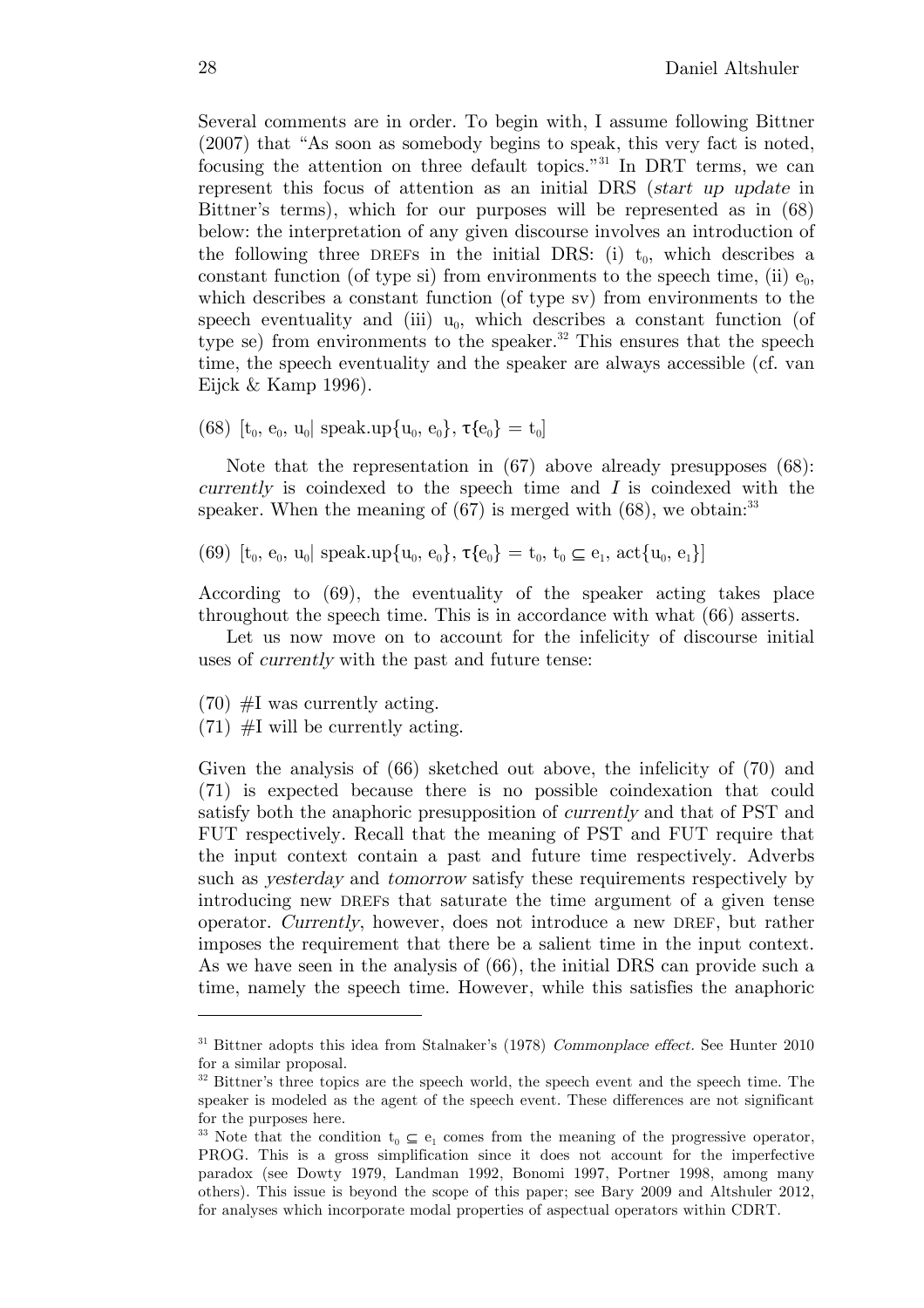presupposition of PRS, it does not satisfy the anaphoric presupposition of PST and FUT.

The analysis of currently in discourse initial contexts is important because it allows us to extend our analysis to adverbless sentences such as (72) below:

(72) #Seth planted roses (Smith 1977: 568).

Smith (1977) observed that the sentence in (72) 'does not give enough information for temporal interpretation' when uttered discourse initially. According to Smith, 'a full interpretation' of…[(72)]…is only possible in a context that provides enough linguistic or extralinguistic information (ibid: 571). Smith's position is reiterated by Kamp and Reyle (1993), who write: "While it is a convention of narrative fiction that the first sentence need not be anchored to some specific reference time, the first sentence of a discourse concerning the affairs of this world, in particular when it concerns our daily lives, is in general not free of this constraint . . .' (ibid: 529). In light of this view, it is not surprising that (73) and (74) below are much more natural than (72) when uttered discourse initially. That is, unlike in  $(72)$ , the event described in  $(73)$  is located within a specific reference time, namely the time described by yesterday. Moreover, unlike in (72), it is quite easy to accommodate the reference time in (74) as being in the very recent past.

(73) Seth planted roses yesterday.

(74) I didn't turn off the stove (Partee 1973: 602).

Ever since Partee (1973), the idea has been to say that (72) is no good because tense is pronoun-like, requiring an antecedent (e.g. Heim 1994, Kratzer 1998, Kusumoto 1999, von Stechow 2002), or it is quantifier-like, where the domain of quantification makes explicit reference to prior discourse (e.g. von Stechow 2009, Altshuler & Schwarzschild 2013). <sup>34</sup> The idea pursued here, however, is that adverbs serve as the link to prior discourse. In particular, I propose that some episodic sentences in the past tense that do not have an overt temporal locating adverb in the syntax have a silent 'currently' operator present in the logical form. This allows us explain the infelicity of sentences like (72) in the same way as (70) above: there is no possible coindexation that could satisfy both the anaphoric presupposition of currently and that of PST. With regard to (74), we preserve Partee's original insight that indirect time specification comes from accommodating a presupposition of uniqueness of a time in the recent past.<sup>35</sup> The difference from Partee's analysis is that the presupposition is directly related to the semantics of currently and PST.

Note that unlike the data just discussed, (75)-(76) cannot be explained

 $34$  Recall the discussion in section 2.2.

<sup>&</sup>lt;sup>35</sup> As noted by Barbara Partee (p.c.), the examples in (i)-(ii) could also be analyzed in this way, namely as involving accommodation of a presupposition of uniqueness of the time of going to college and the time of being born respectively.

<sup>(</sup>i) My father was born in Burlington, VT.

<sup>(</sup>ii) Seth went to Swarthmore.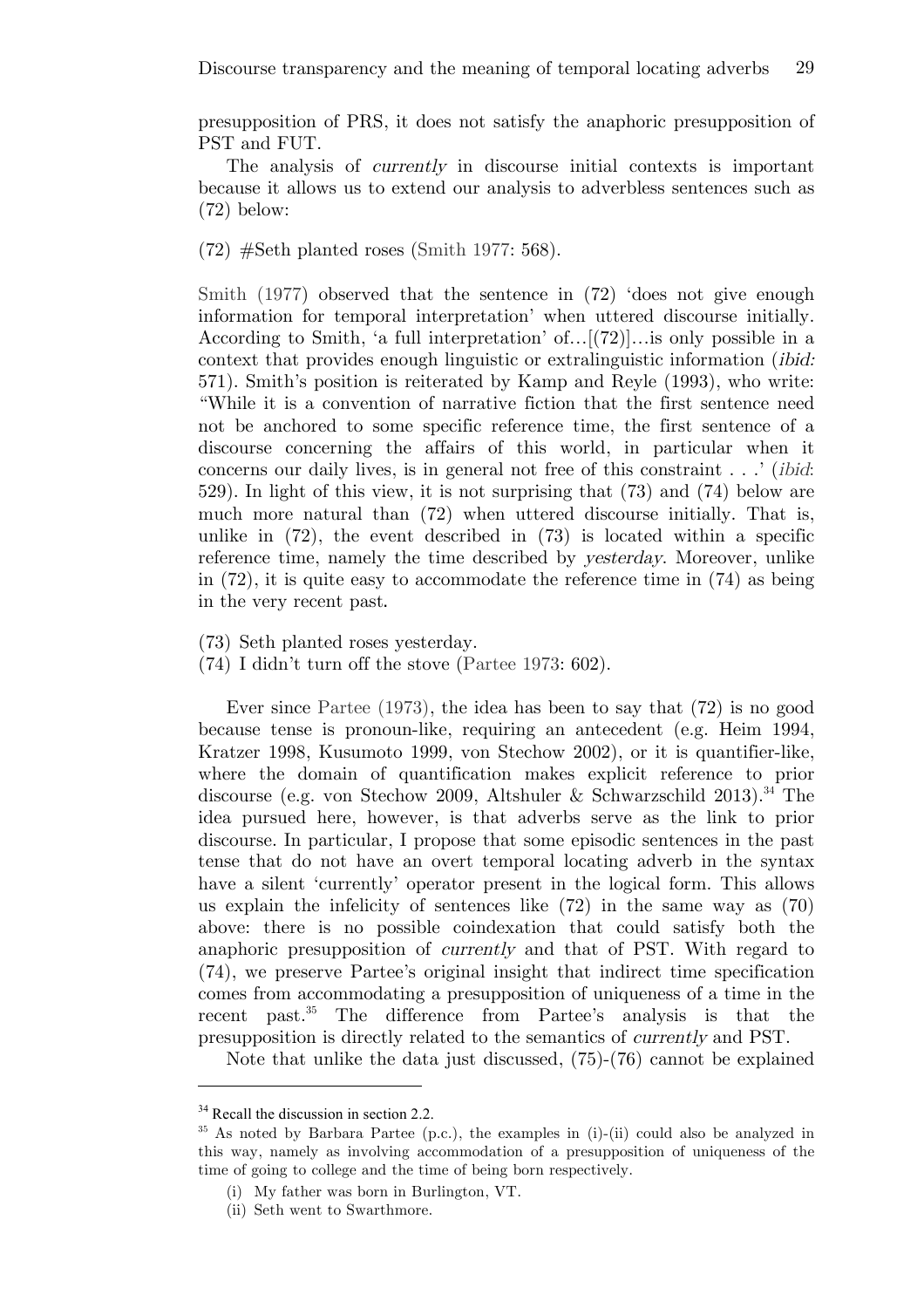by a currently operator. Here, we don't understand there to be a unique time of birth and speaking loudly respectively. Instead, we have implicit universal quantification over times.

- (75) God's children were born evil.
- (76) I speak loudly in public.

Such data suggest that there could be other silent adverbial operators involved or perhaps that there is a universal quantifier present in the logical form of (75)-(76) that has scope over currently. In either case, the analysis presented here can be thought of as an extension of Smith 1977:<sup>36</sup>

(77) "There is an important difference between the syntax and semantics of temporal specification. Tense is the only temporal expression that is necessary in a sentence that is syntactically well formed; but for a sentence to be semantically well-formed, from the temporal point of view, it must have both tense and a time adverbial" (ibid: 570).

Let us now move on to analyze *currently* embedded in discourse contexts. The claim here is that like that same day, currently is transparent to the independent rules that account for the temporal structure of a given discourse. A clear example of this is (78). Whether or not currently is present, we understand that establishing order sets up the occasion for Vladimir to be feared and respected by many vampires. Similar transparency is seen in the aforementioned discourses in (63)-(64).

(78) There were a lot of vampires there, followers of Vladimir, although they had a code to keep. They were free and educated, just like the Roswells. They also respected life and only consumed what they needed. Just like what Vladimir had promised Elizabeth before, when she was still human, that we would establish some type of order in the world of vampires. And he did it, and currently he was feared and respect by many vampires… (A. Duncan 2010, Hybrid).

The transparency in (78) is not surprising if we assume that: (i) the meaning of "did it" involves PFV, which introduces a time that is 'just after' the establishment of some type of order and (ii) currently locates the fearing and respect at this this time. If *currently* were not present in (78), I assume that there would a covert 'currently' operator in the logical form that would perform the same function as the overt currently.

One question that comes up, given the transparency of currently, is: Why does anyone ever use this adverbial? Recall that besides the Kamptype cases like (61), repeated in (79) below, currently does not contribute any information about the temporal location of a described eventuality that would not otherwise be inferred. In this way, currently appears to be unlike that same day, which although is also transparent to the surrounding discourse structure, nevertheless contributes the additional information that a described eventuality took place on a salient day.

 $36$  See also Bäuerle (1977; 1979), Musan (1997) and references therein.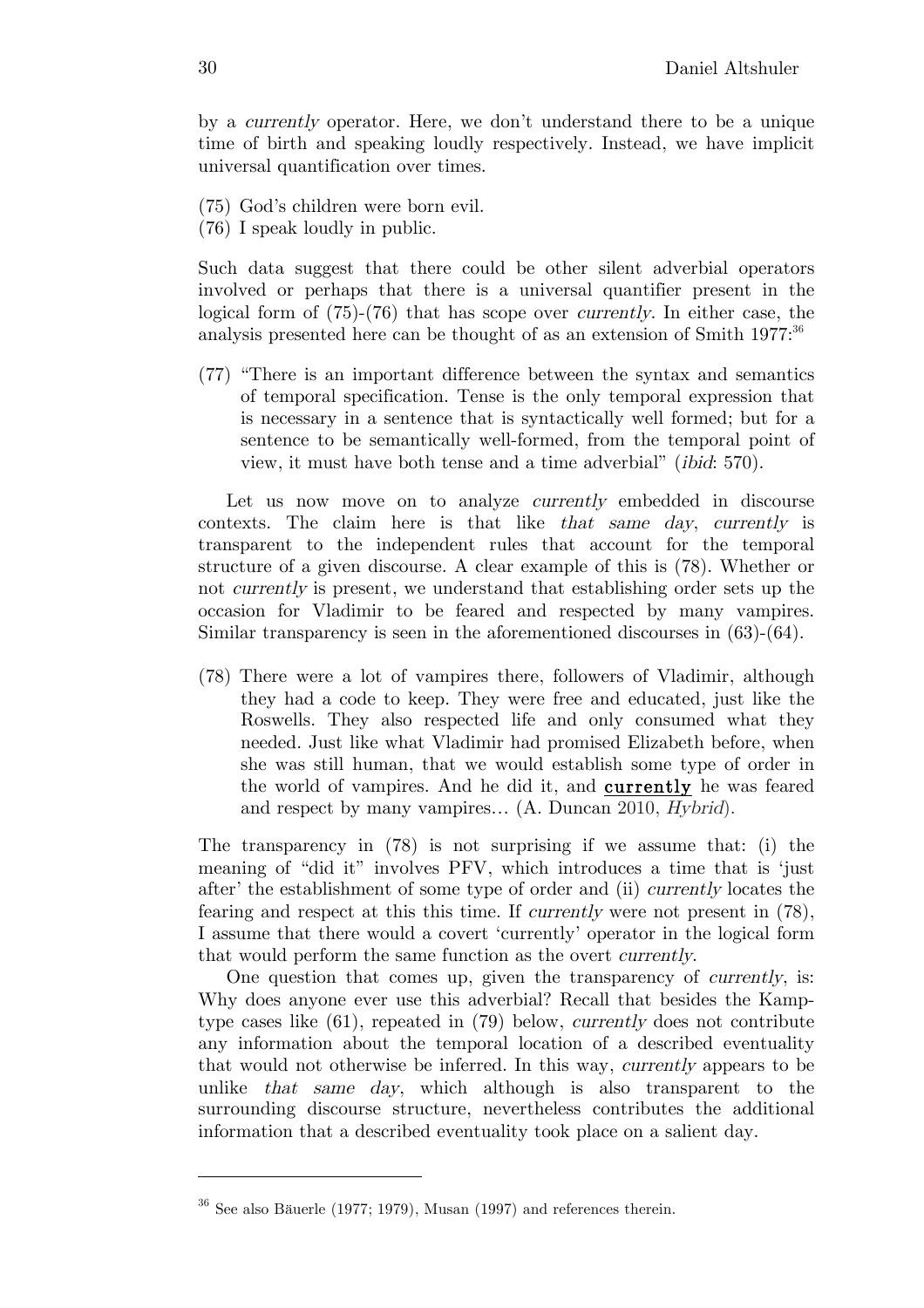$(79)$  I asked whether he would **currently** judge them to be fact... $(R. de)$ Mille 2000, The Don Juan Papers).

To see that currently makes vital contribution in cases other than (79), it is helpful to have a global view of the discourses containing this adverb. For example, consider (80) below. After the narrator asserts that it was finally Tuesday, she shifts into a flashback describing what she had done and what she had felt prior to Tuesday. In order to pick up the narrative where it left of, *currently* is inserted at the beginning of the next paragraph, with the instructions (for the reader) to find the aforementioned salient time, namely the onset of Tuesday. Without currently at the beginning of the paragraph, the reader would still likely make the correct inference about the temporal progression in the story. However, currently makes the discourse more coherent.

(80) Tuesday came sooner than I thought it would. Tonight, Damien and I would be meeting Ashlynn's father. In my waiting I had successfully taught Rowland one trick while Damien had taught Tabitha five. Thus far I had managed to keep my possible friendship with Kameron a secret from my brother. I had not worried too much about Ashlynn's arrival.

 Currently I was in a fabulous mood… (A. Hengy 2001, Immortal Secrets: The Tales of Dungard).

This discourse function of currently is perhaps clearest in (81), which is borderline incoherent without this adverb. Here, currently is used to locate the divorce and son-raising at the time of the interview. Without currently, one is led to the contradictory inference that Carol was married and divorced at the same time.

(81) Carol was thirty-six at the time of the interview. She had dropped out of high school after becoming pregnant and married at seventeen. Currently she was divorced and raising her son on her own with her work as a hairdresser (A. Press 1991, Women Watching Television: Gender, Class, and Generation in the American Television Experience).

I end this section by looking at a property of currently which remains unexplained by the proposed analysis: it is incompatible with eventive sentences.<sup>37</sup> This restriction is exemplified by  $(82)$  and  $(83)$ .

<sup>37</sup> Kamp & Reyle 1993 made similar claims about now, although Lee & Choi 2009 and Hunter 2010 have shown that now is, in fact, often felicitous in eventive sentences. Hunter claims that now is only sometimes incompatible with eventive sentences due to principles of discourse coherence. The claim here is that unlike now, currently is never compatible with eventive sentences, regardless of the discourse structure. A tentative hypothesis is that the semantics of currently requires BACKGROUND (as defined in Asher & Lascarides 1993) or GROUND-FIGURE (as defined in Hobbs 1990).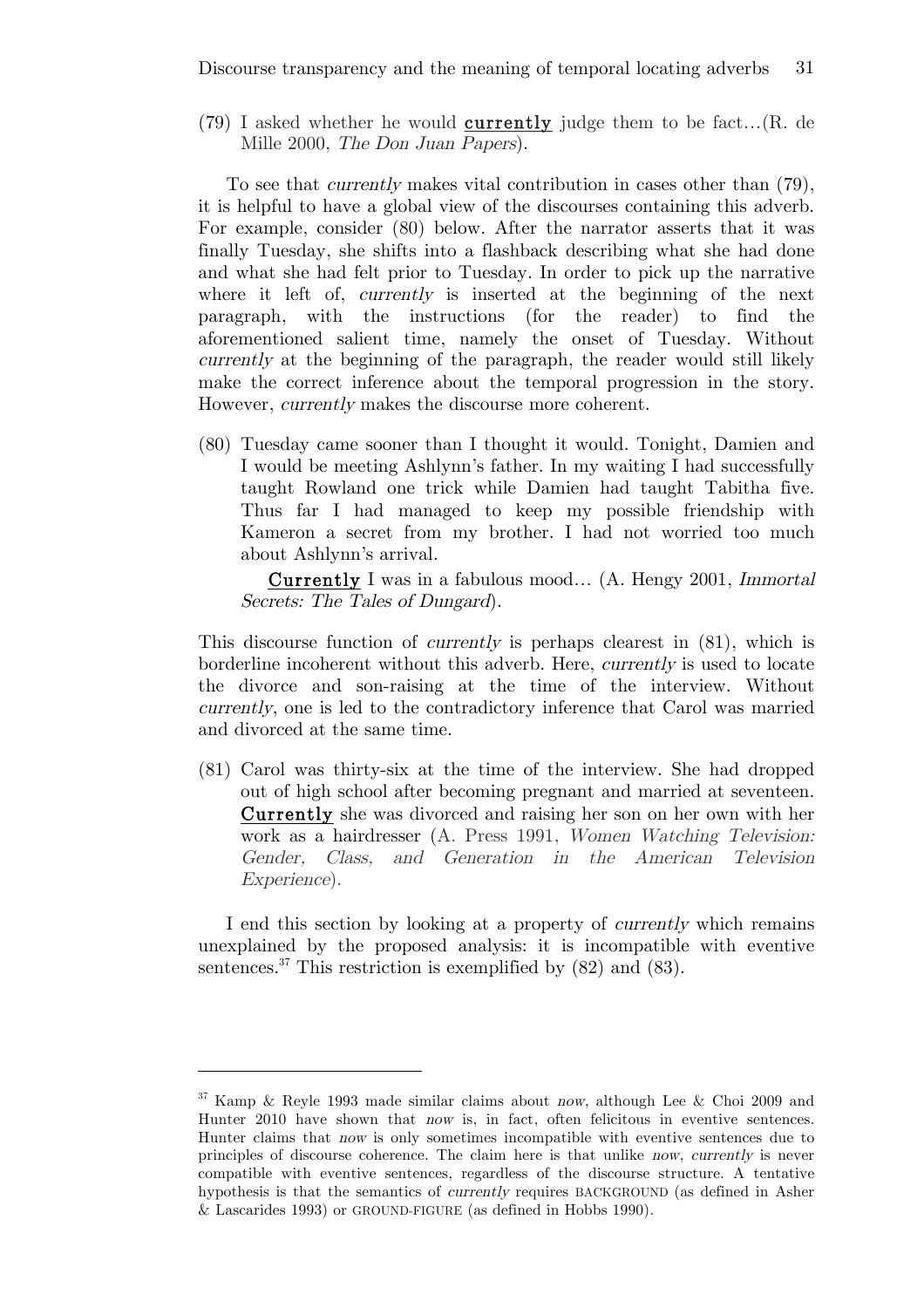- (82) In messages on 3 December, the British and French Governments noted that an effective United Nations Force {#currently arrived/  $\frac{\text{OK}}{\text{W}}$ was currently ready to arrive/ $\frac{\text{OK}}{\text{W}}$ was currently arriving.<sup>38</sup>
- (83) He developed the Boston Road projects for CVS, Big Y and Red Robin, and  $\{\#\text{currently}$  built/ <sup>OK</sup>was currently building} a Hampton Inn and Suites at Founders Plaza.39

The data above are important for several reasons. To begin with, it goes against Katz's (2003) claim that some adverbs "select against stative verbs and for eventive verbs", but "there do not seem to be adverbs that select for stative verbs and against eventive verbs." Katz calls this generalization the "Stative Adverb Gap" (summarized below in (84)), which would be unexpected on most analyses of temporal locating adverbs and certainly on the analysis proposed here.

(84) STATIVE ADVERB GAP: "if an adverb can felicitously modify a stative verb, then it can also felicitously modify an eventive verb, but not the other way around" (Katz 2003: 2).

On the other hand, the fact that there are, in fact, adverbs that "select for stative verbs and against eventive verbs", viz. currently, raises nontrivial questions about the meaning of these adverbs and, more generally, the interface between adverbial and aspectual meaning. While at the current moment, it is not clear how to account for the data in (82) and (83), one possibility is to say—following Altshuler's (2009) analysis of now—that *currently* saturates the time argument  $t$  of the aspectual phrase by requiring that  $t: (i)$  be resolved to a salient antecedent and  $(ii)$  describe what took place throughout this time. The first requirement would capture currently's anaphoric nature, while the second requirement leads to a contradiction with eventive, but not stative VPs. More specifically, the idea would be that aspectual constraints on narrative progression imposed by eventive (but not stative) VPs contradict the aspectual-like constraints imposed by currently. The hope is that further research will make this idea precise within the theory of temporal interpretation proposed here.

# 5 Conclusion

 $\overline{a}$ 

There are various proposals about the semantic contribution of temporal locating adverbs. To the best of my knowledge, however, there has not been explicit arguments put forth for which type of a proposal ought to be adopted. The different options can be reduced to whether one, both or neither of the hypotheses below are adopted:

- (85) a. Temporal locating adverbs introduce a new time DREF.
	- b. Temporal locating adverbs provide the reference time of the clause in which they occur in.

 $38$  http://www.un.org/en/peacekeeping/missions/past/unef1backgr2.html

<sup>39</sup> http://articles.courant.com/keyword/hampden/recent/2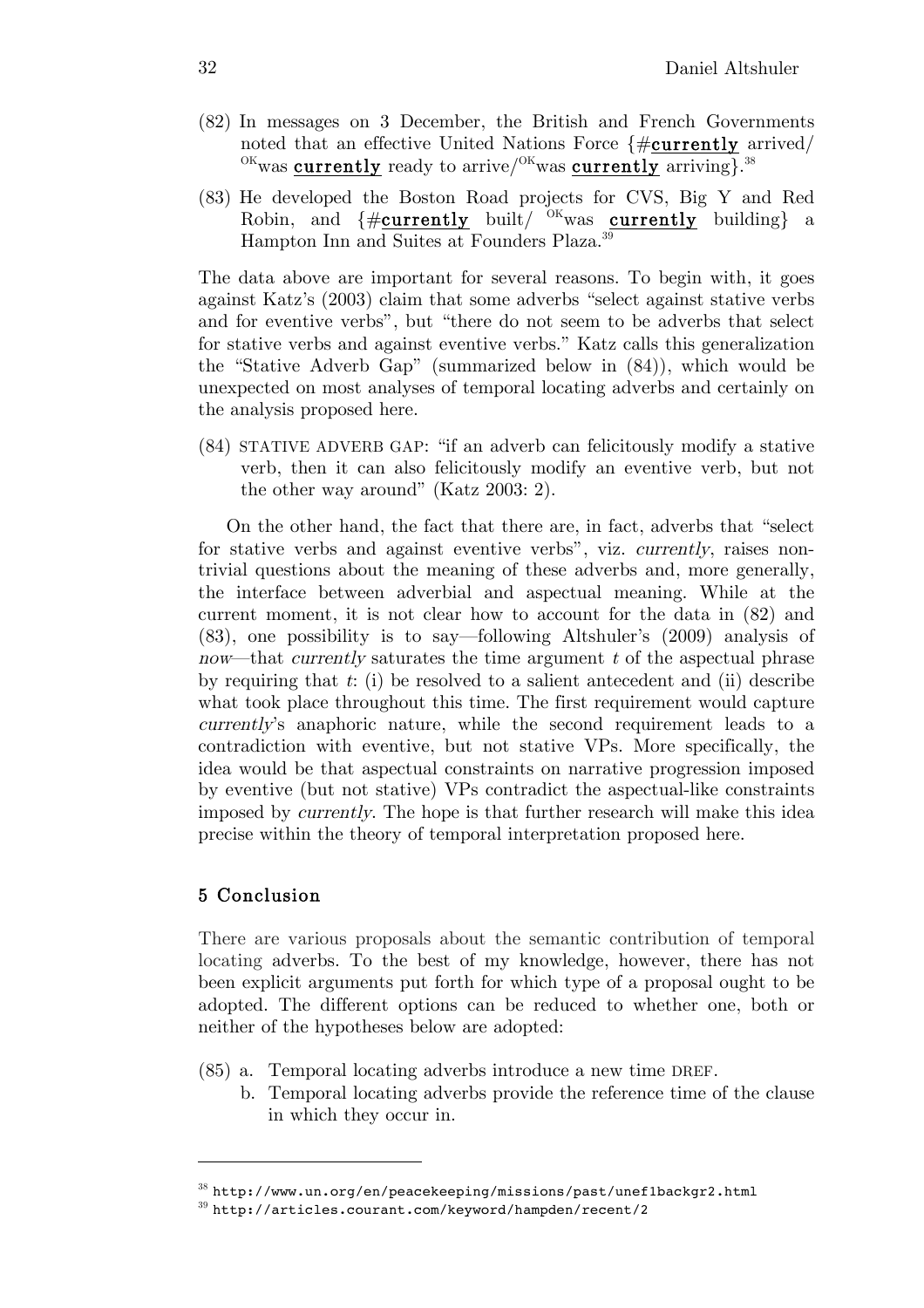Partee's (1984) analysis adopts both (85)a and (85)b, and was shown to be inadequate based on the behavior of that same day and related adverbs in narrative discourse. Moreover, I showed that that same day poses non-trivial issues for other analyses of temporal locating adverbs even those that deny (85)a and/or (85)b. Subsequently, I suggested a possible way in which we can make the correct predictions, while maintaining Reichenbach's original insight in (85)b. In particular, I suggested that we modify (85)a as follows: some, but not all temporal locating adverbs introduce a new time DREF; some merely constrain the temporal location of a described event relative to a salient time (or times) previously introduced into the discourse context. I made this idea explicit within CDRT, showing how meaning of temporal locating adverbs could be integrated within a more general theory of temporal interpretation.

Finally, I proposed a parallel between that same day and currently: both adverbs constrain the temporal location of a described event relative to a salient time DREF previously introduced into the discourse context without introducing one of its own. Currently differs from that same day, however, in its ability to have a deictic interpretation in addition to an anaphoric one. That is, currently is analogous to on Sunday in being [+anaphoric] and [+deictic]:

|               | CAN BE<br>ANAPHORIC? | CAN BE<br>DEICTIC? | <b>INTRODUCE DREF?</b> |
|---------------|----------------------|--------------------|------------------------|
| May 12, 1984  | $\rm No$             | No                 | ${\rm Yes}$            |
| Yesterday     | $\rm No$             | $\rm Yes$          | $\rm Yes$              |
| the day after | $\rm Yes$            | N <sub>o</sub>     | Yes                    |
| that same day | $\operatorname{Yes}$ | N <sub>o</sub>     | N <sub>o</sub>         |
| currently     | $\rm Yes$            | Yes                | $\rm No$               |
| on Sunday     | $\rm Yes$            | $\rm Yes$          | $\rm Yes$              |

Fig. 4 Typology of temporal adverbs (final version)

# Acknowledgments

Thanks to Alice ter Meulen, Barbara Partee, Guillaume Thomas and Roger Schwarzschild for providing comments on previous versions of this paper. Thanks to Katja Jasinskaja, Rajesh Bhatt and Sam Cumming for fruitful discussions that lead to many substantial improvements. Thanks to Hans Kamp, Reinhard Muskens and Yael Sharvit for inviting me present the material found here in their research groups and seminars. Thanks to Hana Filip for co-teaching two seminars with me at Heinrich Heine University and a class at ESSLLI 2013. These experiences sharpened my ideas about temporal adverbs and about temporality more generally. Thanks to the participants at the following venues, where work related to this paper was presented: SALT 21 @ Rutgers University; Department of Linguistics & Cognitive Science @ University of Delaware; Institute for Research in Cognitive Science (IRCS) Lab @ University of Pennsylvania; Department of Classics, Modern Languages & Linguistics @ Concordia University; Department of Languages, Literatures & Linguistics @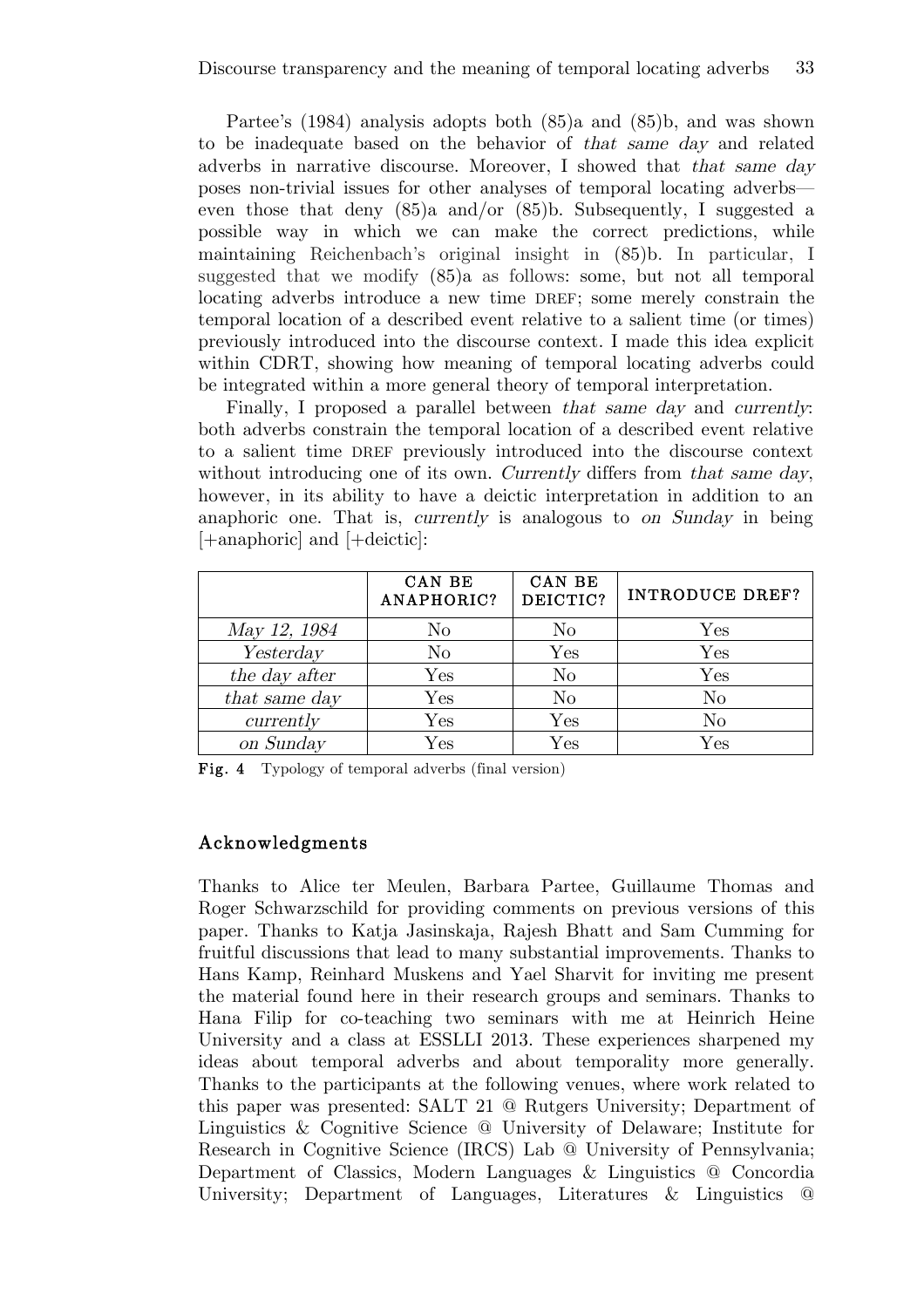Syracuse University; Department of Linguistics @ Haverford College. Last but certainly not not least, thanks to Angelika Kratzer, Irene Heim and the anonymous reviewers for NALS, who provided extremely insightful feedback. The usual disclaimers apply.

# References

- Altshuler, Daniel. 2009. The meaning of now and other temporal location adverbs. In Logic, Language and Meaning: Lecture Notes in Computer Science, vol. 6042, M. Aloni & K. Schulz (eds.), 183–192. Heidelberg: Springer.
- Altshuler, Daniel. 2010. Temporal interpretation in narrative discourse and event internal reference. Rutgers University: PhD dissertation.
- Altshuler, Daniel. 2011. Towards a more fine-grained theory of temporal adverbials. In Proceedings of Semantics and Linguistic Theory 21, N. Ashton, A. Chereches, and D. Lutz (eds.), pp. 652-673.
- Altshuler, Daniel. 2012. Aspectual meaning meets discourse coherence: A look at the Russian imperfective. Journal of Semantics 29: 39-108.
- Altshuler, Daniel & Roger Schwarzschild. 2013. Moment of Change, Cessation Implicatures and Simultaneous Readings. In Proceedings of Sinn und Bedeutung 17, E. Chemla, V. Homer, and G. Winterstein (eds.), pp. 45-62.
- Anand, Parnav & Andrew Nevins. 2004. Shifty Operators in Changing Contexts. In Proceedings of Semantics and Linguistic Theory 14, pp.20-37. Ithaca: CLC Publications.
- Asher, Nicholas. 1993. Reference to Abstract Objects. Dordrecht: Kluwer.
- Asher, Nicholas & Alex Lascarides. 2003. Logics of Conversation. Cambridge: Cambridge University Press.
- Banfeld, Ann. 1982. Unspeakable Sentences: Narration and Representation in the Language of Fiction. London: Routledge & Kegan Paul.
- Barwise, John. 1987. Noun phrases, generalized quantifiers and anaphora. In Peter Gärdenfors (ed.). Generalized Quantifiers. Dordrecht: Reidel. 1-29.
- Bary, Corien. 2009. Aspect in Ancient Greek. A semantic analysis of the aorist and imperfective. Radboud University, Nijmegen: PhD dissertation.
- Bäuerle, Rainer. 1977. Tempus, Temporaladverb und die temporale Frage. Papiere des SFB 99 nos. 13 and 15, University of Konstanz.
- Bäuerle, Rainer. 1979. Temporale Deixis–Temporale Frage. Narr. Tübingen.
- Beaver, David. 1999. The logic of anaphora resolution. In Paul Dekker (ed.). Proceedings of the Twelfth Amsterdam Colloquium. Amsterdam: Institute of Logic, Language and Computation Publications. 55–60.
- van Benthem, Johan. 1983. The Logic of Time. Dordrecht: Kluwer.
- Bittner, Maria. 2001. Topical referents for individuals and possibilities. In Rachel Hastings et al., eds., Proceedings from SALT XI, pp. 36–55. Ithaca: CLC Publications.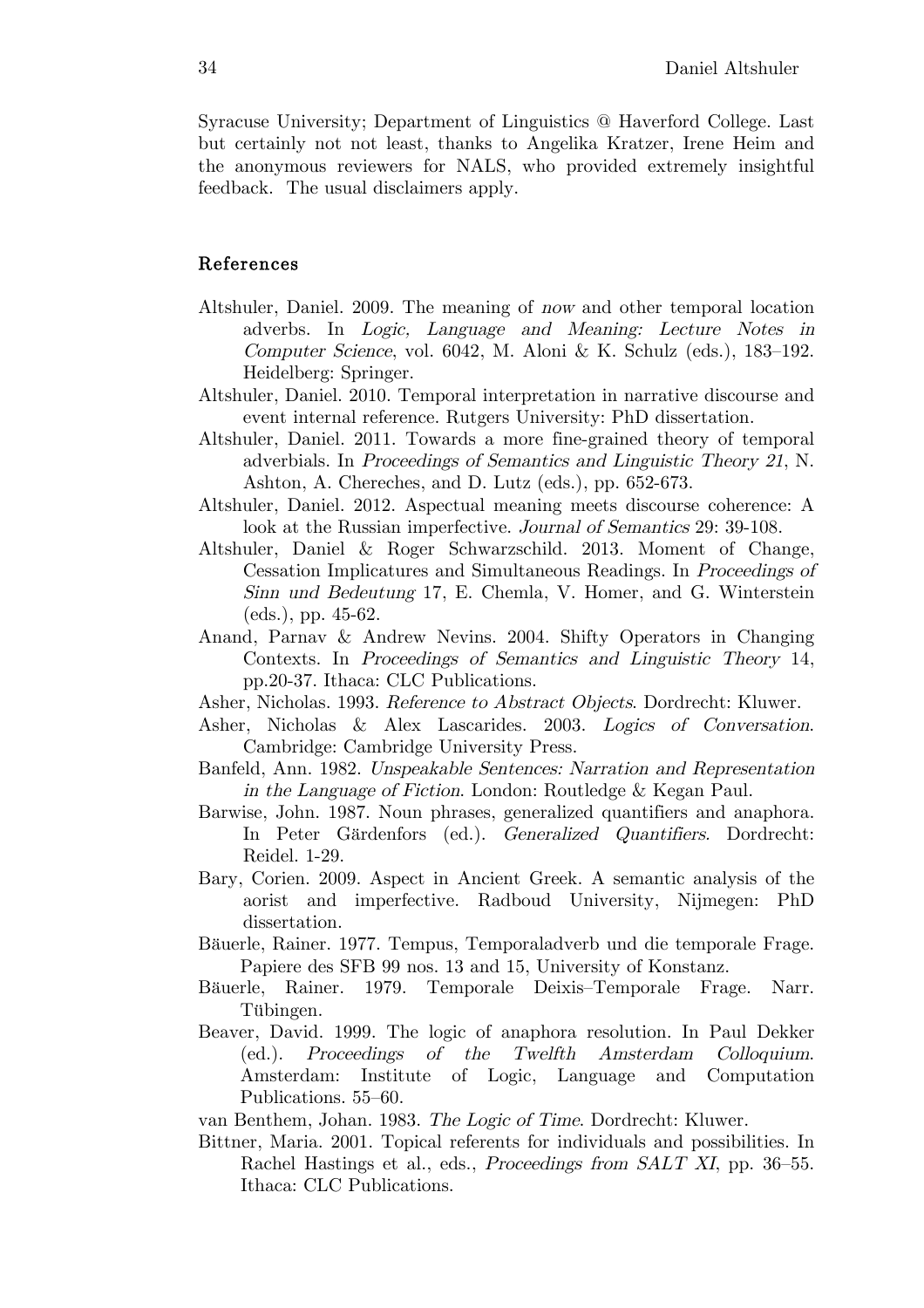- Bittner, Maria. 2007. Online Update: Temporal, modal, and de se anaphora in polysynthetic discourse. In Chris Barker & Pauline Jacobson (eds.). *Direct Compositionality*. Oxford: Oxford University Press. 363-404.
- Bittner, Maria. 2008. Aspectual universals of temporal anaphora. In Susan Rothstein (ed.), Theoretical and Crosslinguistic Approaches to the Semantics of Aspect, pp. 349–85. Amsterdam: John Benjamins.
- Brasoveanu, Adrian. 2007. Temporal interpretation in narrative discourse and event internal reference. Rutgers University: PhD dissertation.
- Deal, Amy Rose. 2012. Nez Perce embedded indexicals. Talk presented at SULA 7. Cornell.
- Dekker, Paul. 1994. 'Predicate Logic with Anaphora'. In Proceedings from SALT IV, pp. 79–95. Ithaca: CLC Publication.
- Doron, Edit. 1991. Point of view as a factor of content. In S. Moore and A.Z. Wyner, (eds.), Proceedings of SALT 1. Ithaca: CLC Publication.
- Dowty, David. 1979. Word meaning and Montague Grammar. Dordrecht: Reidel.
- Dowty, David. 1986. The effects of aspectual class on the temporal structure of discourse: semantics or pragmatics? Linguistics and Philosophy  $9(1)$ . 37-61.
- van Eijck, Jan & Hans Kamp. 1996. Representing discourse in context. In Johan van Benthem & Alice ter Meulen (eds.). Handbook of Logic and Language. Amsterdam: Elsevier. 179-237.
- Groenendijk, Jeroen & Martin Stokhof. 1990. Dynamic Montague Grammar. In Laszlo Kalman and Laszlo Polos (eds.). Proceedings of the Second Symposion on Logic and Language. Hungary: Eotvos Lorand University Press. 3-48.
- Groenendijk, Jeroen & Martin Stokhof. 1991. Dynamic Predicate Logic. Linguistics and Philosophy 14(1). 39-100. doi: 10.1007/BF00628304.
- Grosz, B., A. Joshi, and S. Weinstein. 1995. 'Centering: A framework for modeling the local coherence of discourse'. Computational Linguistics 21: 203–225.
- Heim, Irene. 1994. Comments on Abusch's Theory of Tense. In Hans Kamp (ed.), Ellipsis, Tense and Questions. University of Amsterdam.
- Hinrichs, Erhard. 1981. Temporale Anaphora im Englischen. Unpublished MS.
- Hinrichs, Erhard. 1985. A compositional semantics for aktionsarten and NP reference in English. Ohio State University: Dissertation.
- Hinrichs, Erhard. 1986. 'Temporal anaphora in discourses of English'. Linguistics and Philosophy 9: 63–82.
- Hobbs, Jerry. 1978. Why Is Discourse Coherent? Technical Note 176. Artificial Intelligence Center. Menlo Park, CA.
- Hobbs, Jerry. 1979. Coherence and coreference. Cognitive Science 3(1). 67- 90. doi: 10.1207/s15516709cog0301\_4.
- Hobbs, Jerry. 1990. Literature and Cognition. Menlo Park: CSLI.
- Hunter, Julie. 2010. Presuppositional indexicals. The University of Texas, Austin: PhD dissertation.
- Hunter, Julie. 2012. Now: A Discourse-Based Theory. In Logic, Language and Meaning: Lecture Notes in Computer Science, vol. 7218, Aloni,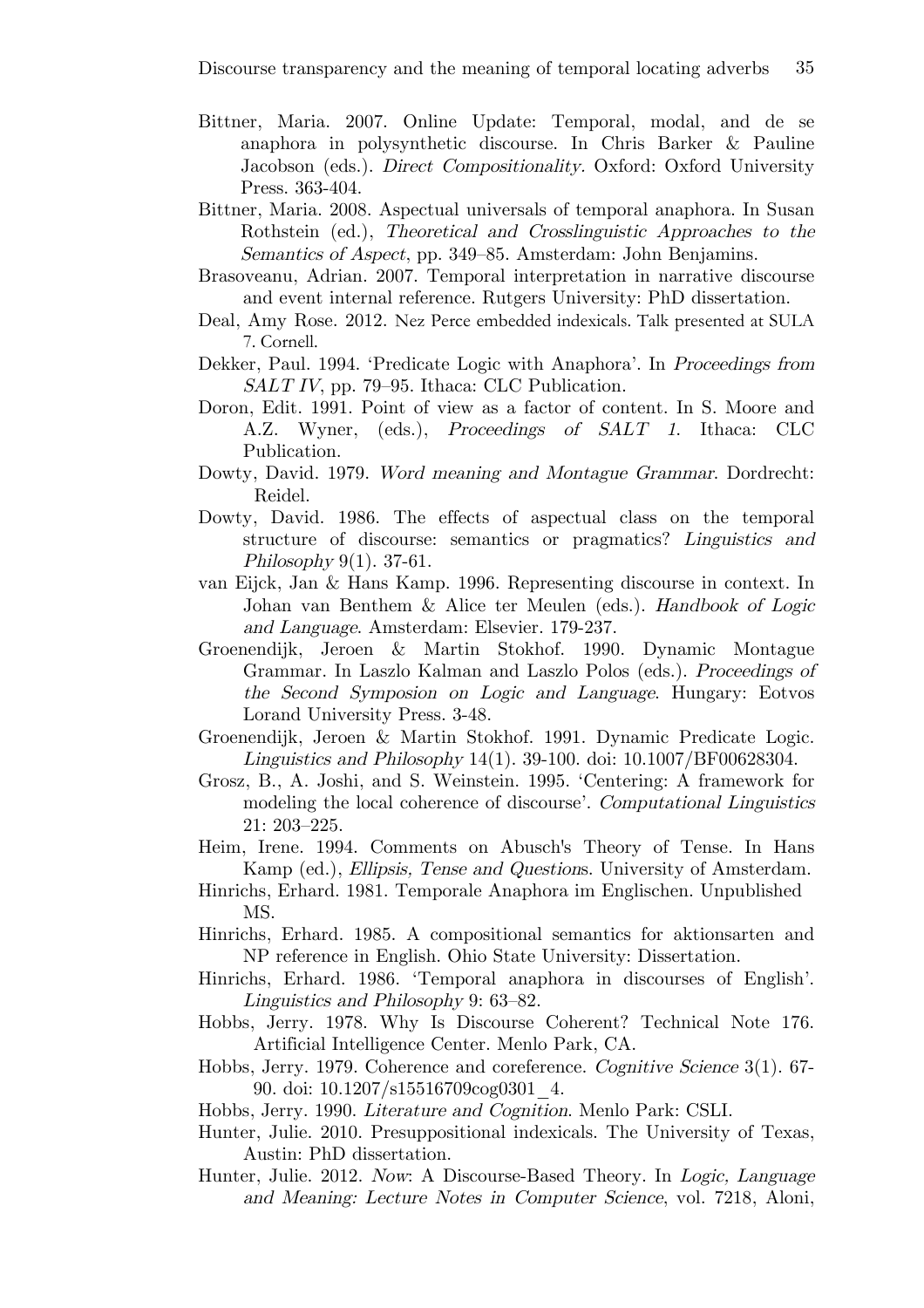M., Kimmelman, V., Roelofsen, F., Sassoon, G., Schulz, K., Westera, M. (eds.). Heidelberg: Springer.

- Kamp, Hans. 1971. Formal properties of now. Theoria 37(3). 227-273.
- Kamp, Hans. 1979. Events, instants and temporal reference. In Rainer Bäuerle, Urs Egli & Arnim von Stechow (eds.). Semantics from Different Points of View. Berlin: De Gruyter. 376–471.
- Kamp, Hans. 1981. A theory of truth and semantic representation. In Jeroen Groenendijk, Theo Janssen & Martin Stokhof (eds.). Formal Methods in the Study of Language. Amsterdam: Mathematisch Centrum Tracts.
- Kamp, Hans & Christian Rohrer. 1983. Tense in texts. In Rainer Bäuerle, Christoph Schwarze & Arnim von Stechow (eds.). Meaning, Use and Inter-pretation of Language. Berlin: De Gruyter. 250–69.
- Kamp, Hans & Ewe Reyle. 1993. From Discourse to Logic: Introduction to Model theoretic Semantics of Natural Language, Formal Logic and Discourse Representation Theory. Dordrecht: Kluwer.
- Kamp, Hans. 1999/2013. Deixis in Discourse. Reichenbach on Temporal Reference. In Klaus von Heusinger and Alice ter Meulen (eds.) *Meaning and the dynamics of interpretation. Selected papers of Hans Kamp.* Brill Publishers, Leiden, NL.
- Kamp, Hans & Schiehlen, Michael. 2002. Temporal location in natural languages. In Hans Kamp & Uwe Reyle (eds.). How we say WHEN it happens. Tübingen: Max Niemeyer Verlag. 181-233.
- Kamp, Hans, Josef van Genabith & Ewe Reyle. 2011. Discourse representation theory. In Dov Gabbay and Franz Guenthner (eds.), Handbook of Philosophical Logic. Kluwer. Dordrecht.
- Kamp, Hans, Reyle, Uwe, & Antje Rossdeutscher. 2013. Perfects as Feature Shifting Operators. Manuscript, Institüt für maschinelle Sprachverarbeitung, Universität Stuttgart.
- Karttunen, Lauri. 1976. Discourse referents. In James McCawley (ed), Syntax and semantics 7, pp. 363–385. New York: Academic Press.
- Katz, Graham. 2003. Event arguments, adverb selection, and the Stative Adverb Gap. In Ewald Lang, Claudia Maienborn & Catherine Fabricius-Hanses (eds.). Modifying Adjuncts. Mouton: De Gruyter. 455-474.
- Kehler, Andrew. 2002. Coherence, Reference and the Theory of Grammar. Menlo Park: CSLI.
- Klein, Wolfgang. 1994. Time in Language. London: Routledge
- Knott, Alistair. 1996. A data-driven methodology for motivating a set of coherence relations. University of Edinburgh: PhD dissertation.
- Knott, Alistair & Chris Mellish. 1996. A feature-based account of the relations signaled by sentence and clause connectives. Language and Speech 39(2-3). 143–183.
- Kratzer, Angelika. 1998. More structural analogies between pronouns and tenses. In Devon Strolovitch & Aaron Lawson (eds.). Proceedings of Semantics & Linguistic Theory 8. Ithaca: Cornell University. 92-109.
- Krifka, Manfred. 1989. Nominal reference and quantification in event semantics. In Renate Bartsch, Johan van Benthem & Peter van Emde Boas (eds.). Semantics and Contextual Expression. Dordecht: Foris Publications. 75-115.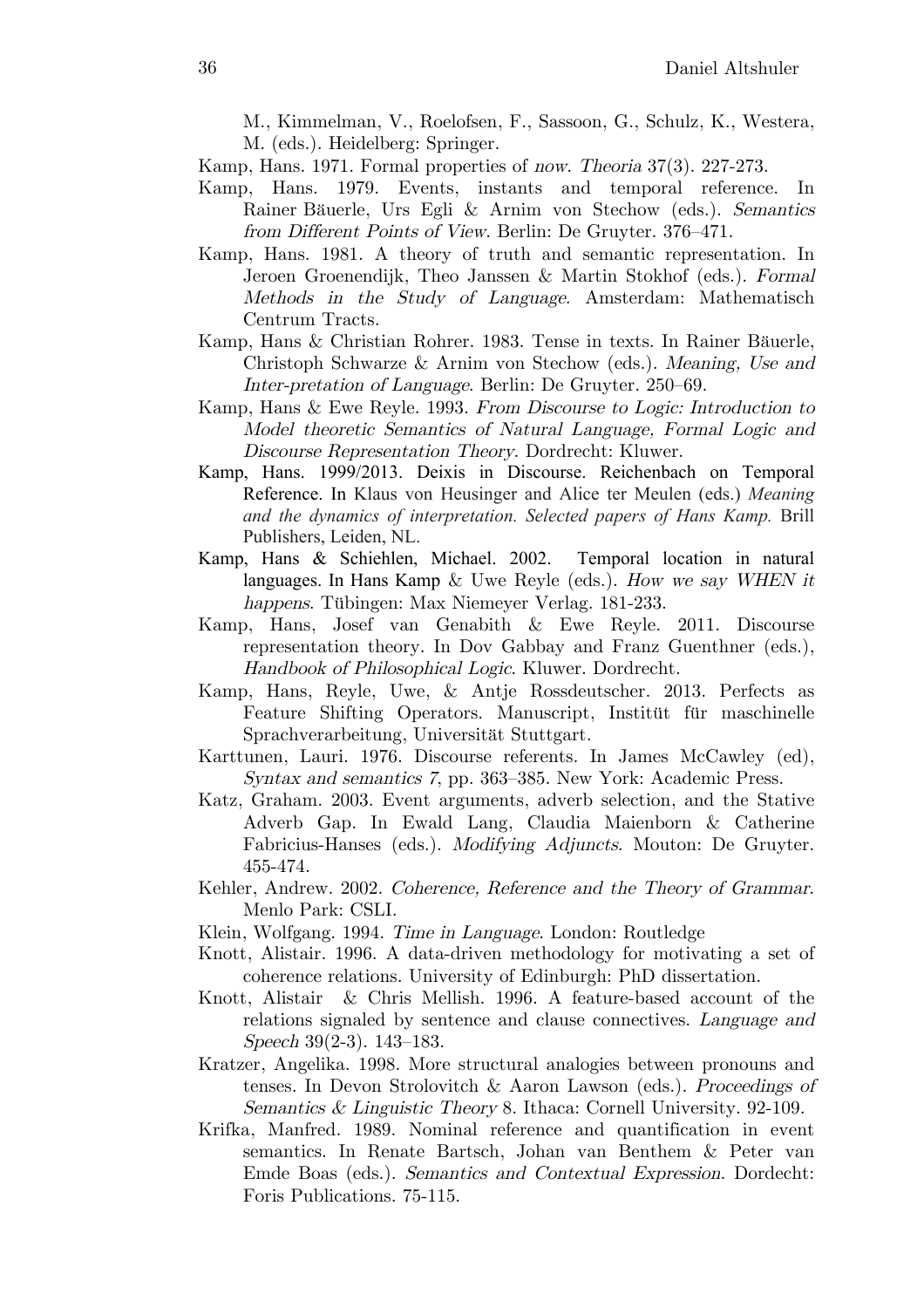- Landman, Fred. 2008. 1066: On the differences between the tenseperspective-aspect systems of English and Dutch. In Susan Rothstein (ed.), Theoretical and Crosslinguistic Approaches to the Semantics of Aspect. Amsterdam: Johns Benjamins. 107-167.
- Lascarides, Alex & Nicholas Asher. 1993. Temporal Interpretation, Discourse Relations and Commonsense Entailment. Linguistics and Philosophy 16: 437-493.
- Latecki, Longin & Manfred Pinkal. 1990. Syntactic and semantic conditions for quantifier scope. Universität des Saarlandes: Technical report.
- Lee, Eunhee & Jeongmi Choi. 2009. Two nows in Korean. Journal of Semantics 26(1). 87-107. doi:10.1093/jos/ffn012.
- Lee, Eunhee. 2010. Discourse properties of 'now'. Paper presented at the 84th annual meeting of the Linguistic Society of America, January 7- 10, Baltimore, Maryland.
- Link, Godehard. 1987. Algebraic semantics of event structures. In Jeroen Groenendijk, Martin Stokhof & Frank Veltman (eds.). Proceedings of the Sixth Amsterdam Colloquium. Amsterdam: University of Amsterdam. 243-262.
- Mann, William & Sandra Thompson. 1988. Rhetorical structure theory: Toward a functional theory of text organization. Text 8(3). 243–281.
- Moens, Marc & Mark Steedman. 1988. Temporal ontology and temporal Reference. Computational Linguistics 14(2). 15-28.
- Morzycki, Marcin. 2001. Interpreting Measure DP Adverbials. In K. Megerdoomian and L. A. Bar-el, (eds.), Proceedings of the 20th West Coast Conference on Formal Linguistics (WCCFL). Cascadilla Press, Somerville, Mass.
- Musan, Renate. 1997. Tense, predicates and lifetime effects. Natural Language Semantics 5: 271-301.
- Muskens, Reinhard. 1995. Tense and the Logic of Change. In Urs Egli, Peter E. Pause, Christoph Schwarze, Arnim von Stechow & Götz Wienold (eds.). Lexical Knowledge in the Organization of Language. Philadelphia: John Benjamins. 147–184.
- Muskens, Reinhard. 1996. Combining Montague Semantics and Discourse Representation. Linguistics and Philosophy 19: 143-186.
- Muskens, Reinhard. 2011. A squib on anaphora and coindexing. Linguistics and Philosophy 34: 85–89.
- Nerbonne, John. 1986. Reference Time and Time in Narration. Linguistics and Philosophy 9: 83–95.
- van Noor, Leusen & Reinhard Muskens. 2003. Construction by description in discourse representation. In Jaroslav Peregrin (ed.), Meaning: The dynamic turn, pp. 33–65. Amsterdam: Elsevier.
- Partee, Barbara. 1973. Some structural Analogies between tenses and pronouns in English. Journal of Philosophy 18: 601–9.
- Partee, Barbara. 1984. Nominal and Temporal Anaphora. Linguistics and Philosophy 7. 243-286.
- Pratt, Jan & Nissim Francez. 2001. Temporal Generalized Quantifiers. Linguistics and Philosophy 24. 187-222.
- Rathert, Monica. 2012. Adverbials. In Robert Binnick (ed.), Tense and Aspect. Oxford University Press.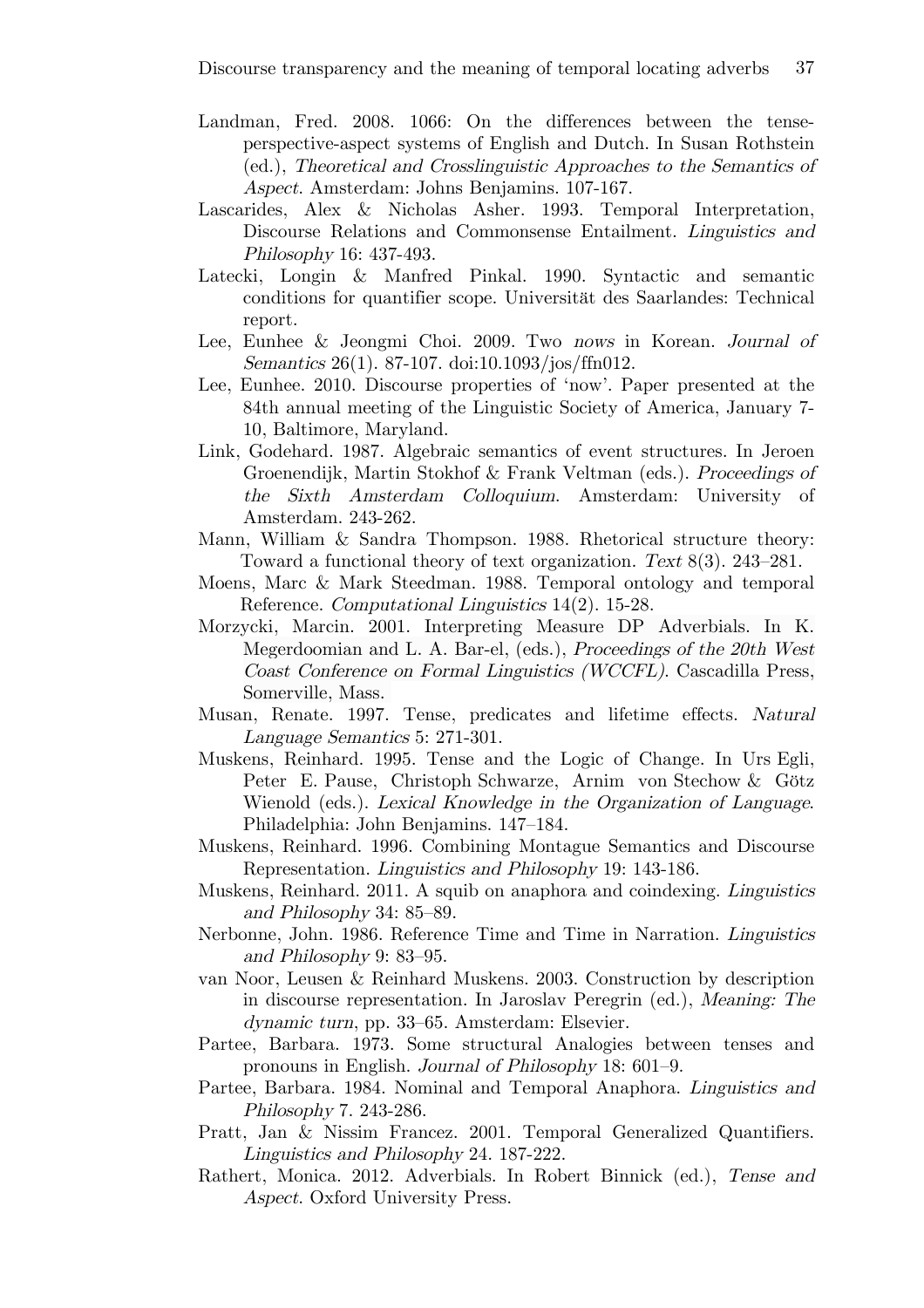- Ritz, Marie-Eve, Alan Dench & Patrick Caudal. 2012. Now or then? The clitic -rru in Panyjima: Temporal properties in discourse. Australian Journal of Linguistics. 41-72. doi: 10.1080/07268602.
- Roberts, Craige. 1995. Domain Restriction in Dynamic Semantics. E. Bach, E. Jelinek, A. Kratzer, and B. Partee (eds.). Quantification in Natural Languages. Kluwer – Dordrecht.
- Saxon, Leslie. 1984. Disjoint anaphora and the binding theory. In M. Cobler (ed.), WCCFL 3: Proceedings of the Third West Coast Conference on Formal Linguistics, 242-251. Stanford, CA: CSLI Publications.
- Schaden, Gerhard. Forthcoming. An intersective account of localizing temporal adverbials". In Katia Paykin (ed.), Dire le temps. John Benjamins.
- Schlenker, Philippe. 1999. Propositional attitudes and indexicality. PhD dissertation, MIT.
- Schlenker, Philippe. 2004. Context of thought and context of utterance (a note on Free Indirect Discourse and the Historical Present). Mind  $\&$ Language 19: 279–304.
- Sharvit, Yael. 2008. The puzzle of free indirect discourse. Linguistics  $\&$ Philosophy 31: 353–395.
- Smith, Carlota. 1977. The vagueness of sentences in isolation. In Beach, W.E. (ed.) Proceedings of the Chicago Linguistic Society, pp. 568– 577. Chicago: University of Chicago Press.
- Smith, Carlota. 1991. The Parameter of Aspect. Kluwer. Dordrecht.
- Stalnaker, Robert. 1978. Assertion. In P. Cole (ed.), Syntax and Semantics 9: Pragmatics, pp. 315–32. New York: Academic Press.
- von Stechow, Arnim. 1995. On the proper treatment of tense. In Mandy Simons & Teresa Galloway (eds.). Proceedings from Semantics and Linguistic Theory 5. Ithaca and New York: Cornell University. 362– 386.
- von Stechow, Arnim. 2002. Temporal prepositional phrases with quantifiers: Some additions to Pratt and Francez (2001). Linguistics and Philosophy 25. 755-800. doi: 10.1023/A:1020872017811.
- von Stechow, Arnim. 2009. Tenses in compositional semantics. In W. Klein and P. Li (eds.), The Expression of Time, pp. 129-166. Berlin/New York: de Gruyter.
- Stone, Matthew. 1997. The anaphoric parallel between modality and tense. IRCS Report. Philadelphia: University of Pennsylvania Press. 97–06.
- Stump, Gregory. 1985. The Semantic Variability of Absolute Constructions. Dordrecht: Reidel.
- de Swart, Henriette. 1993. Adverbs of quantification: a generalized quantifier approach, New York: Garland, Outstanding dissertations in Linguistics.
- de Swart, Henriette. 2007. A cross-linguistic discourse analysis of the perfect. Journal of pragmatics 39: 2273-2307.
- Szabó, Zoltan. 2004. On the progressive and the perfective. Noûs 38. 29– 59.
- Vegnaduzzo, Stefano. 2001. A partition semantics for temporal adverbs. University of California, Los Angeles: PhD dissertation.